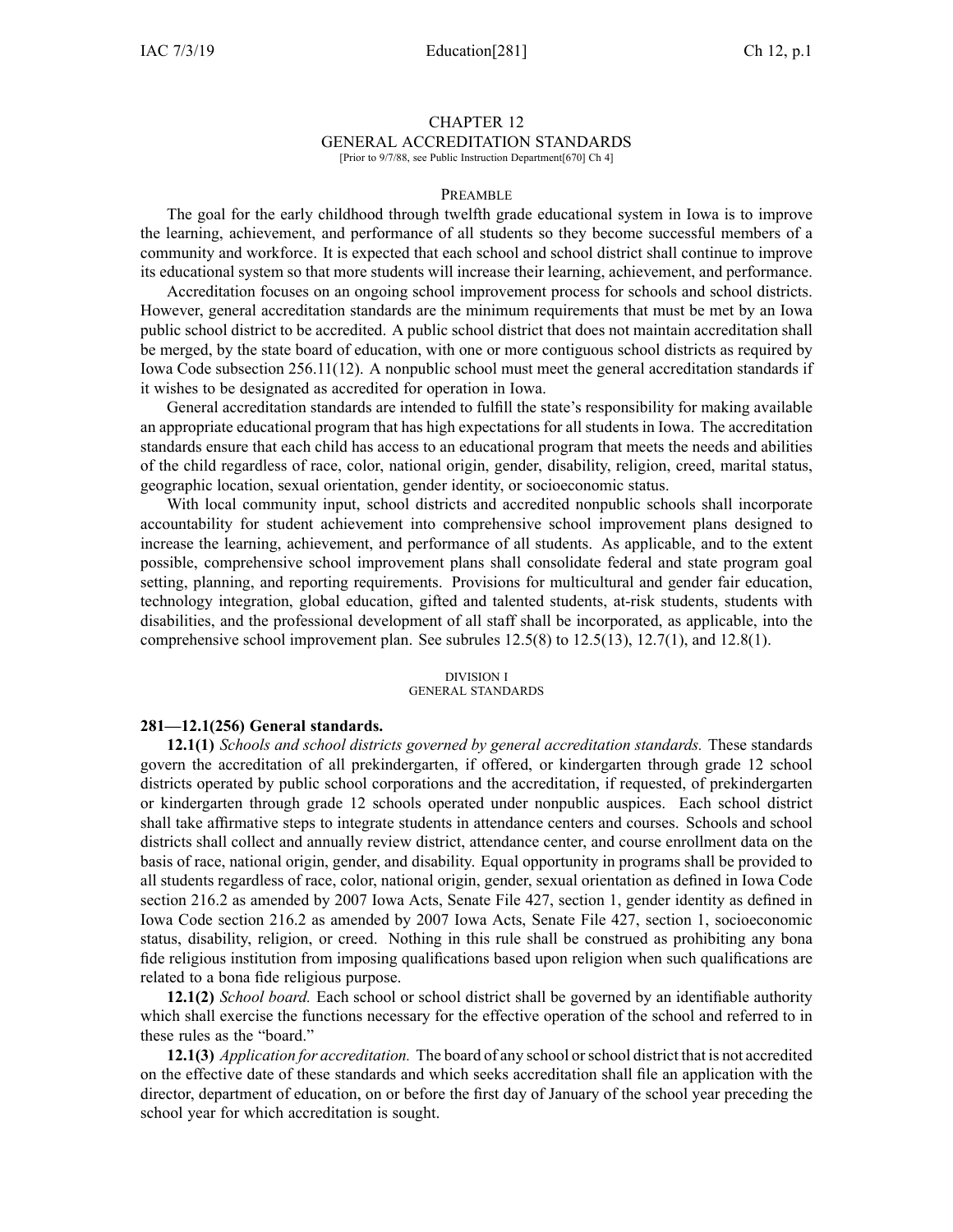**12.1(4)** *Accredited schools and school districts.* Each school or school district receiving accreditation under the provisions of these standards shall remain accredited excep<sup>t</sup> when by action of the state board of education it is removed from the list of accredited schools maintained by the department of education in accordance with Iowa Code subsections [256.11\(11\)](https://www.legis.iowa.gov/docs/ico/section/256.11.pdf) and [256.11\(12\)](https://www.legis.iowa.gov/docs/ico/section/256.11.pdf).

**12.1(5)** *When nonaccredited.* A school district shall be nonaccredited on the day after the date it is removed from the list of accredited schools by action of the state board of education. A nonpublic school shall be nonaccredited on the date established by the resolution of the state board, which shall be no later than the end of the school year in which the nonpublic school is declared to be nonaccredited.

**12.1(6)** *Alternative provisions for accreditation.* School districts may meet accreditation requirements through the provisions of Iowa Code sections [256.13](https://www.legis.iowa.gov/docs/ico/section/256.13.pdf), nonresident students; [273.7A](https://www.legis.iowa.gov/docs/ico/section/273.7A.pdf), services to school districts; [279.20](https://www.legis.iowa.gov/docs/ico/section/279.20.pdf), superintendent—term; [280.15](https://www.legis.iowa.gov/docs/ico/section/280.15.pdf), joint employment and sharing; [282.7](https://www.legis.iowa.gov/docs/ico/section/282.7.pdf), attending in another corporation—payment; and [282.10](https://www.legis.iowa.gov/docs/ico/section/282.10.pdf), whole grade sharing. Nonpublic schools may meet accreditation requirements through the provisions of Iowa Code section [256.12](https://www.legis.iowa.gov/docs/ico/section/256.12.pdf).

**12.1(7)** *Minimum school calendar: set by annual hours or days of instruction.* The board of directors of <sup>a</sup> school district and the authorities in charge of an accredited nonpublic school shall adopt <sup>a</sup> school calendar that sets the number of days or hours of required attendance for student instruction, staff development and in-service time, and time for parent-teacher conferences. Prior to adopting the school calendar, the board of directors of <sup>a</sup> school district shall hold <sup>a</sup> public hearing on any proposed school calendar. The board and authorities in charge of an accredited nonpublic school shall notify the department annually of their decision to have <sup>a</sup> calendar based on days or based on hours. The length of the school calendar does not dictate the length of contract hours or days of employment for instructional and noninstructional staff. Time recorded under either <sup>a</sup> days or hours calendar system may include passing time between classes but shall exclude the lunch period. Time spen<sup>t</sup> on parent-teacher conferences shall be considered instructional time. The school calendar may be operated any time during the school year of July 1 to June 30 as defined by Iowa Code section [279.10](https://www.legis.iowa.gov/docs/ico/section/279.10.pdf) as amended by 2013 Iowa Acts, House File 215, section 81. A minimum of 180 days or 1,080 hours of instruction shall be set in the school calendar, for school districts and accredited nonpublic schools beginning no sooner than <sup>a</sup> day during the calendar week in which the first day of September falls, and shall be used for student instruction. However, if the first day of September falls on <sup>a</sup> Sunday, school may begin any day during the calendar week preceding September 1. These 180 days shall meet the requirements of "day of school" for those districts or accredited nonpublic schools that are utilizing <sup>a</sup> schedule based on days, defined in paragraph [12.1\(8\)](https://www.legis.iowa.gov/docs/iac/rule/281.12.1.pdf)*"a,"* "minimum school day" defined in subrule [12.1\(9\)](https://www.legis.iowa.gov/docs/iac/rule/291.12.1.pdf), and "day or hour of attendance" defined in subrule [12.1\(10\)](https://www.legis.iowa.gov/docs/iac/rule/281.12.1.pdf). (Exception: A school or school district may, by board policy, excuse graduating seniors up to five days or 30 hours of instruction after school or school district requirements for graduation have been met.) If additional days are added to the regular school calendar because of inclement weather, <sup>a</sup> graduating senior who has met the school district's requirements for graduation may be excused from attendance during the extended school calendar. A school district may begin employment of instructional and noninstructional staff, for in-service training and development purposes, earlier than the first day of school. A school or school district choosing <sup>a</sup> schedule based on hours shall follow the definition of "hour of school" set forth in paragraph [12.1\(8\)](https://www.legis.iowa.gov/docs/iac/rule/281.12.1.pdf)*"b."*

### **12.1(8)** *Day and hour of school.*

*Day of school.* A day of school is a day during which the school or school district is in session and students are under the guidance and instruction of the instructional professional staff. School shall be considered in session during parent-teacher conferences as well as during activities such as field trips if students are engaged in programs or activities under the guidance and direction of the instructional professional staff. All grade levels of the school or school district must be operated and available for attendance by all students. An exception is if either the elementary or secondary grades are closed and provided that the time missed is made up at some other point during the school calendar so as to meet the minimum of 180 days or 1,080 hours of instruction for all grades 1 through 12.

*b. Hour of school.* For schools or school districts adopting <sup>a</sup> calendar based on <sup>a</sup> 1,080-hour minimum schedule, an official hour of school is an hour in which the school or school district is in session and students are under the guidance and instruction of the instructional professional staff. For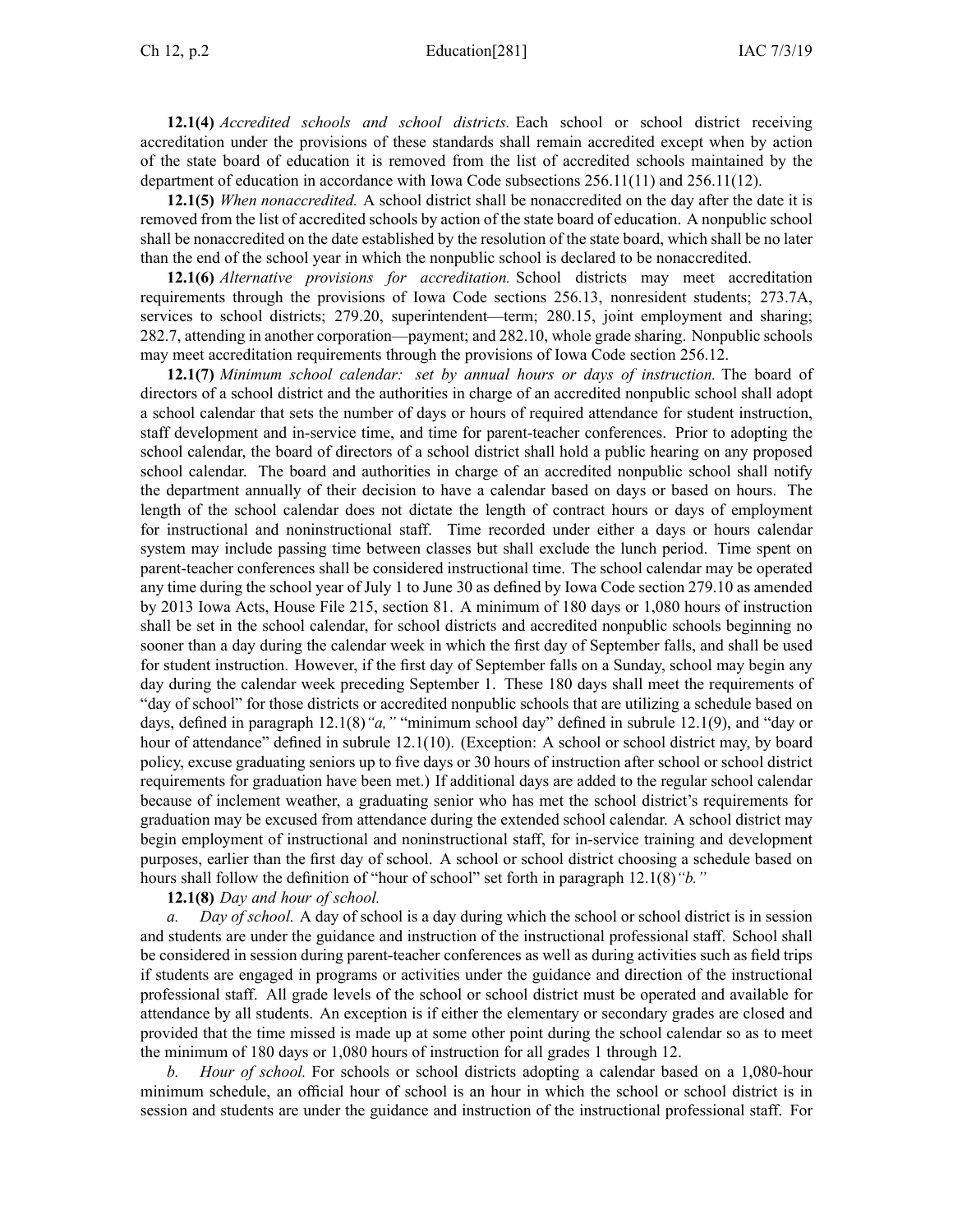purposes of thisrule, an "hour" is defined as 60 minutes. The calculation of minimum hoursshall exclude the lunch period. Passing time between classes may be counted as par<sup>t</sup> of the hour requirement. School shall be considered in session during parent-teacher conferences as well as during activities such as field tripsifstudents are engaged in programs or activities under the guidance and direction of the instructional professional staff. All grade levels of the school or school district must be operated and available for attendance by all students. Schools or school districts have flexibility on how they can reach the threshold of 1,080 hours of instruction but must keep annual documentation of how they met that standard. The school calendar may include more than or less than or may equal the 180-day schedule. The hours included in an individual day under an hours format may vary.

**12.1(9)** *Minimum school day.* A school day, for those utilizing <sup>a</sup> school calendar based on days, shall consist of <sup>a</sup> minimum of 6 hours of instructional time for all grades 1 through 12. The minimum hours shall exclude the lunch period. Passing time between classes may be counted as par<sup>t</sup> of the 6-hour requirement. School shall be considered in session during parent-teacher conferences as well as during activities such as field trips if students are engaged in programs or activities under the guidance and direction of the instructional professional staff.

**12.1(10)** *Day or hour of attendance.* A day or hour of attendance shall be <sup>a</sup> day or hour during which students were presen<sup>t</sup> and under the guidance and instruction of the instructional professionalstaff. When staff development designated by the board or by authorities in charge of an accredited nonpublic school occurs outside of the time required for <sup>a</sup> "minimum school day," students shall be counted in attendance.

**12.1(11)** *Kindergarten.* The number of instructional days or hours within the school calendar and the length of the school day for kindergarten shall be defined by the board or by authorities in charge of an accredited nonpublic school that operates <sup>a</sup> kindergarten program. [**ARC [1115C](https://www.legis.iowa.gov/docs/aco/arc/1115C.pdf)**, IAB 10/16/13, effective 11/20/13]

#### DIVISION II **DEFINITIONS**

**281—12.2(256) Definitions.** For purposes of these rules, the following definitions shall apply:

*"Alternative options education programs"* means alternative programs or schools as identified in Iowa Code section [280.19A](https://www.legis.iowa.gov/docs/ico/section/280.19A.pdf).

*"Alternative program"* means <sup>a</sup> class or environment established within the regular educational program and designed to accommodate specific student educational needs such as, but not limited to, work-related training; reading, mathematics or science skills; communication skills; social skills; physical skills; employability skills; study skills; or life skills.

*"Alternative school"* means an environment established apar<sup>t</sup> from the regular educational program and that includes policies and rules, staff, and resources designed to accommodate student needs and to provide <sup>a</sup> comprehensive education consistent with the student learning goals and content standards established by the school district or by the school districts participating in <sup>a</sup> consortium. Students attend by choice.

*"Annual improvement goals"* means the desired one-year rate of improvement for students. Data from multiple measures may be used to determine the rate of improvement.

*"At-risk student"* means any identified student who needs additional suppor<sup>t</sup> and who is not meeting or not expected to meet the established goals of the educational program (academic, personal/social, career/vocational). At-risk students include but are not limited to students in the following groups: homeless children and youth, dropouts, returning dropouts, and potential dropouts.

*"Baseline data"* means information gathered at <sup>a</sup> selected point in time and used thereafter as <sup>a</sup> basis from which to monitor change.

*"Benchmarks"* means specific knowledge and skills anchored to content standards that <sup>a</sup> student needs to accomplish by <sup>a</sup> specific grade or grade span.

*"Board"* means the board of directors in charge of <sup>a</sup> public school district or the authorities in charge of an accredited nonpublic school.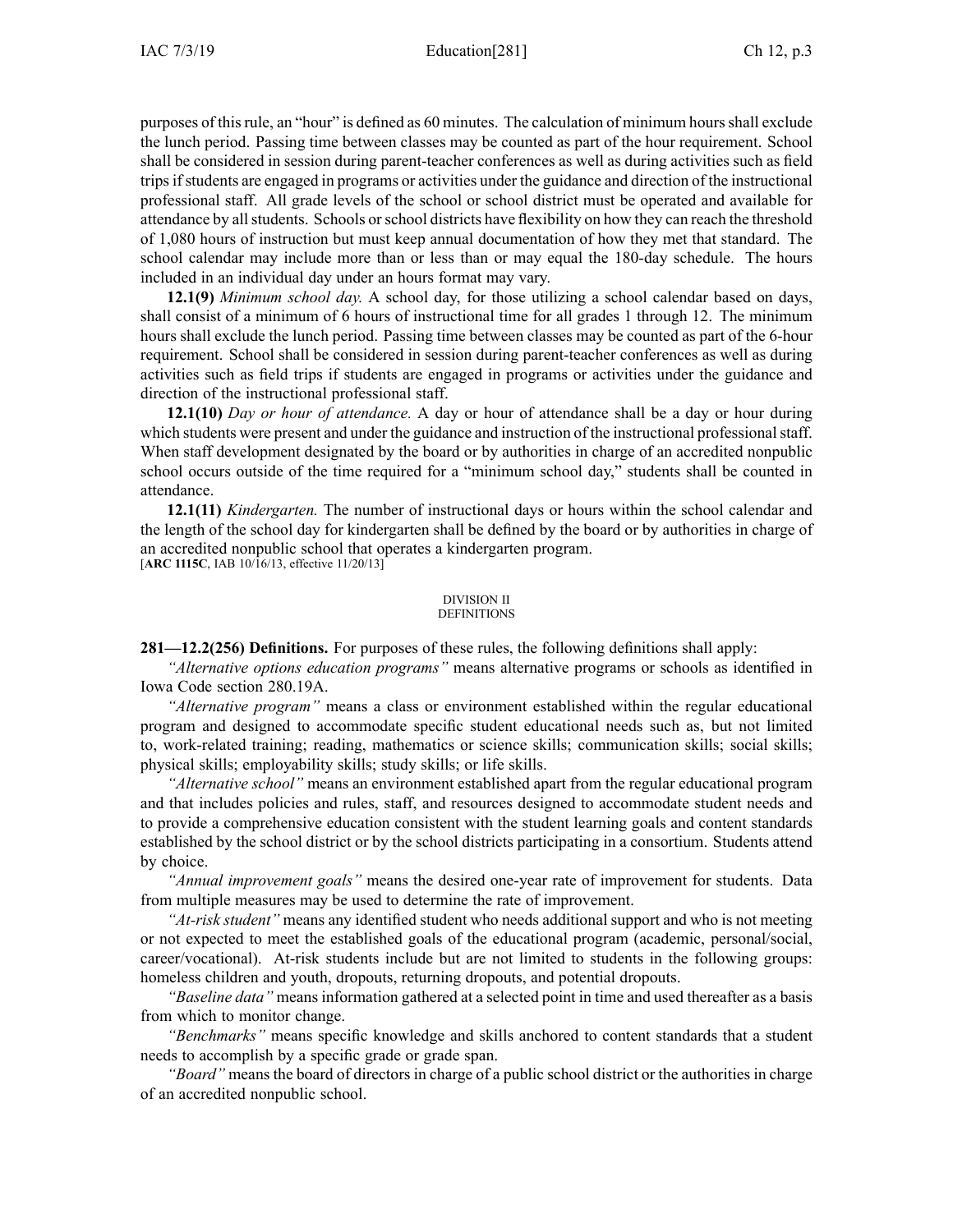*"Competency-based education"* means that learners advance through content or earn credit based on demonstration of proficiency of competencies. Proficiency for this context is the demonstrated skill or knowledge required to advance to and be successful in higher levels of learning in that content area. Some students may advance through more content or earn more credit than in <sup>a</sup> traditional school year while others might take more than <sup>a</sup> traditional school year to advance through the same content and to earn credit. A student must meet the requirements of [12.5\(14\)](https://www.legis.iowa.gov/docs/iac/rule/281.12.5.pdf) to be awarded credit in <sup>a</sup> competency-based system of education.

*"Comprehensive school improvement plan"* means <sup>a</sup> design that shall describe how the school or school district will increase student learning, achievement, and performance. This ongoing improvement design may address more than student learning, achievement, and performance.

*"Content standards"* means broad statements about what students are expected to know and be able to do.

*"Curriculum"* means <sup>a</sup> plan that outlines what students shall be taught. Curriculum refers to all the courses offered, or all the courses offered in <sup>a</sup> particular area of study.

*"Department"* means the department of education.

*"Districtwide"* means all attendance centers within <sup>a</sup> school district or accredited nonpublic school. *"Districtwide assessments"* means large-scale achievement or performance measures. At least one districtwide assessment shall allow for the following: the comparison of the same group of students over time as they progress through the grades or the cross-sectional comparison of students at the same grades over multiple years.

*"Districtwide progress"* means the quantifiable change in school or school district student achievement and performance.

*"Dropout"* means <sup>a</sup> school-age student who is served by <sup>a</sup> public school district and enrolled in any of grades seven through twelve and who does not attend school or withdraws from school for <sup>a</sup> reason other than death or transfer to another approved school or school district or has been expelled with no option to return.

*"Educational program."* The educational program adopted by the board is the entire offering of the school, including out-of-class activities and the sequence of curriculum areas and activities. The educational program shall provide articulated, developmental learning experiences from the date of student entrance until high school graduation.

*"Enrolled student"* means <sup>a</sup> person that has officially registered with the school or school district and is taking par<sup>t</sup> in the educational program.

*"Incorporate"* means integrating career education, multicultural and gender fair education, technology education, global education, higher-order thinking skills, learning skills, and communication skills into the total educational program.

*"Indicators"* provide information about the general status, quality, or performance of an educational system.

*"Library program"* means an articulated sequential kindergarten through grade 12 library or media program that enhances student achievement and is integral to the school district's curricula and instructional program. The library program is planned and implemented by <sup>a</sup> qualified teacher librarian working collaboratively with the district's administration and instructional staff. The library program services provided to students and staff shall include the following:

- 1. Support of the overall school curricula;
- 2. Collaborative planning and teaching;
- 3. Promotion of reading and literacy;
- 4. Information literacy instruction;
- 5. Access to <sup>a</sup> diverse and appropriate school library collection; and
- 6. Learning enhancement through technologies.

*"Long-range goals"* means desired targets to be reached over an extended period of time.

*"Multiple assessment measures,"* for reporting to the local community or the state, means more than one valid and reliable instrument that quantifies districtwide student learning, including specific grade-level data.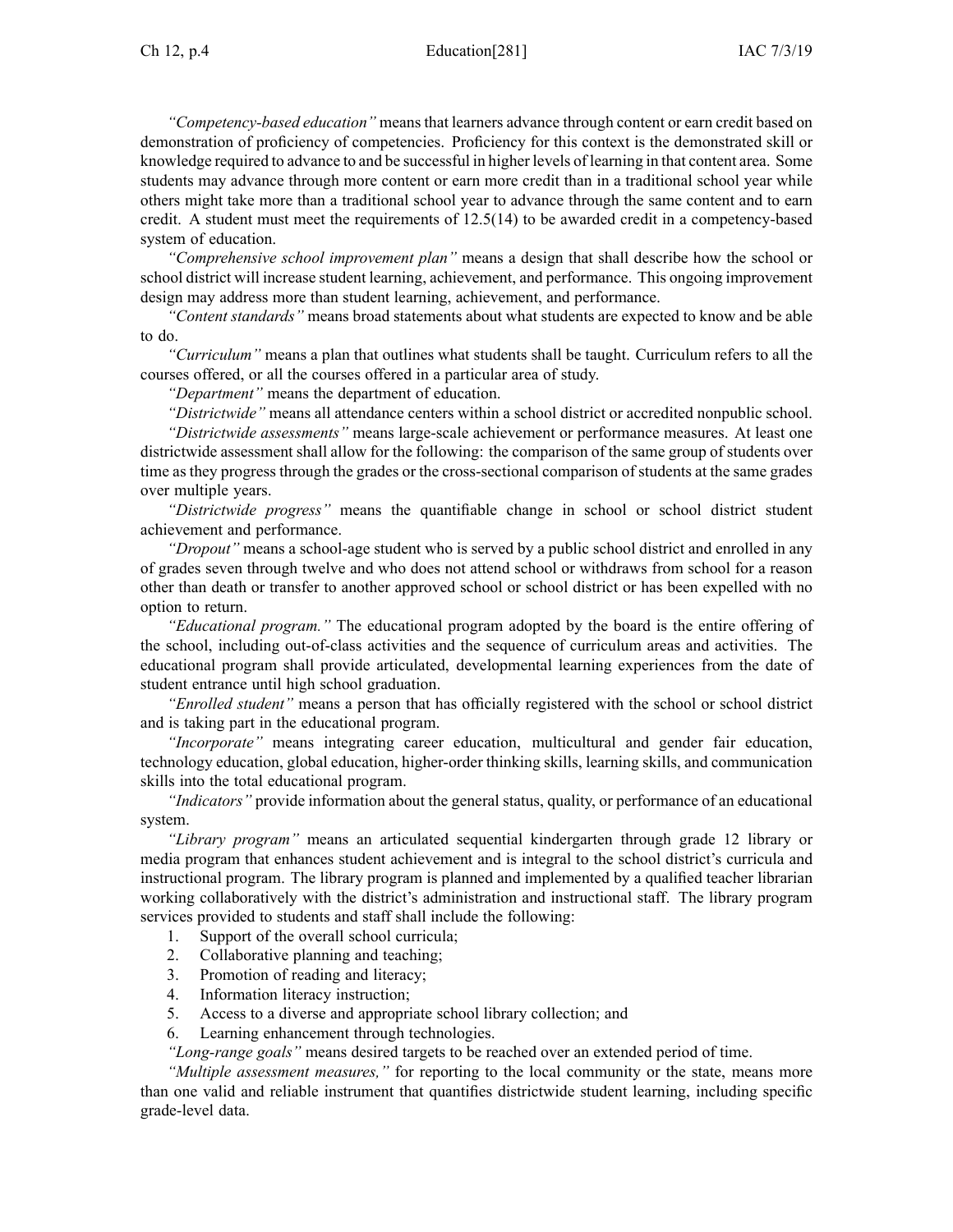*"Performance levels."* The federal Elementary and Secondary Education Act (ESEA) requires that at least three levels of performance be established to assist in determining which students have or have not achieved <sup>a</sup> satisfactory or proficient level of performance. At least two of those three levels shall describe what all students ought to know or be able to do if their achievement or performance is deemed proficient or advanced. The third levelshall describe students who are not ye<sup>t</sup> performing at the proficient level. A school or school district may establish more than three performance levels that include all students for districtwide or other assessments.

*"Physical activity"* means any movement, manipulation, or exertion of the body that can lead to improved levels of physical fitness and quality of life.

*"Potential dropouts"* means resident pupils who are enrolled in <sup>a</sup> public or nonpublic school who demonstrate poor school adjustment as indicated by two or more of the following:

1. High rate of absenteeism, truancy, or frequent tardiness.

2. Limited or no extracurricular participation or lack of identification with school including, but not limited to, expressed feelings of not belonging.

3. Poor grades including, but not limited to, failing in one or more school subjects or grade levels.

4. Low achievement scores in reading or mathematics which reflect achievement at two years or more below grade level.

*"Prekindergarten program"* includes <sup>a</sup> school district's implementation of the preschool program established pursuan<sup>t</sup> to 2007 Iowa Acts, House File 877, section 2, and is otherwise described herein in subrule [12.5\(1\)](https://www.legis.iowa.gov/docs/iac/rule/281.12.5.pdf).

*"Proficient,"* as it relates to content standards, characterizes student performance at <sup>a</sup> level that is acceptable by the school or school district.

*"Returning dropouts"* means resident pupils who have been enrolled in <sup>a</sup> public or nonpublic school in any of grades seven through twelve who withdrew from school for <sup>a</sup> reason other than transfer to another school or school district and who subsequently enrolled in <sup>a</sup> public school in the district.

*"School"* means an accredited nonpublic school.

*"School counseling program"* means an articulated sequential kindergarten through grade 12 program that is comprehensive in scope, preventive in design, developmental in nature, driven by data, and integral to the school district's curricula and instructional program. The program is implemented by at least one school counselor, appropriately licensed by the board of educational examiners, who works collaboratively with the district's administration and instructional staff. The program standards are described in subrule [12.3\(11\)](https://www.legis.iowa.gov/docs/iac/rule/281.12.3.pdf). The program's delivery system components shall include the following:

- 1. School guidance curriculum;
- 2. Support of the overall school curriculum;
- 3. Individual student planning;
- 4. Responsive services; and
- 5. System support.

*"School district"* means <sup>a</sup> public school district.

*"School improvement advisory committee"* means <sup>a</sup> committee, as defined in Iowa Code section [280.12](https://www.legis.iowa.gov/docs/ico/section/280.12.pdf), that is appointed by the board. Committee membership shall include students, parents, teachers, administrators, and representatives from the local community which may include business, industry, labor, community agencies, higher education, or other community constituents. To the extent possible, committee membership shall have balanced representation of the following: race, gender, national origin, and disability. The school improvement advisory committee as defined by Iowa Code section [280.12](https://www.legis.iowa.gov/docs/ico/section/280.12.pdf) and the board are also par<sup>t</sup> of, but not inclusive of, the local community.

*"Student learning goals"* means general statements of expectations for all graduates.

*"Students with disabilities"* means students who have individualized education programs regardless of the disability.

*"Subgroups"* means <sup>a</sup> subset of the student population that has <sup>a</sup> common characteristic. Subgroups include, but are not limited to, gender, race, students with disabilities, and socioeconomic status.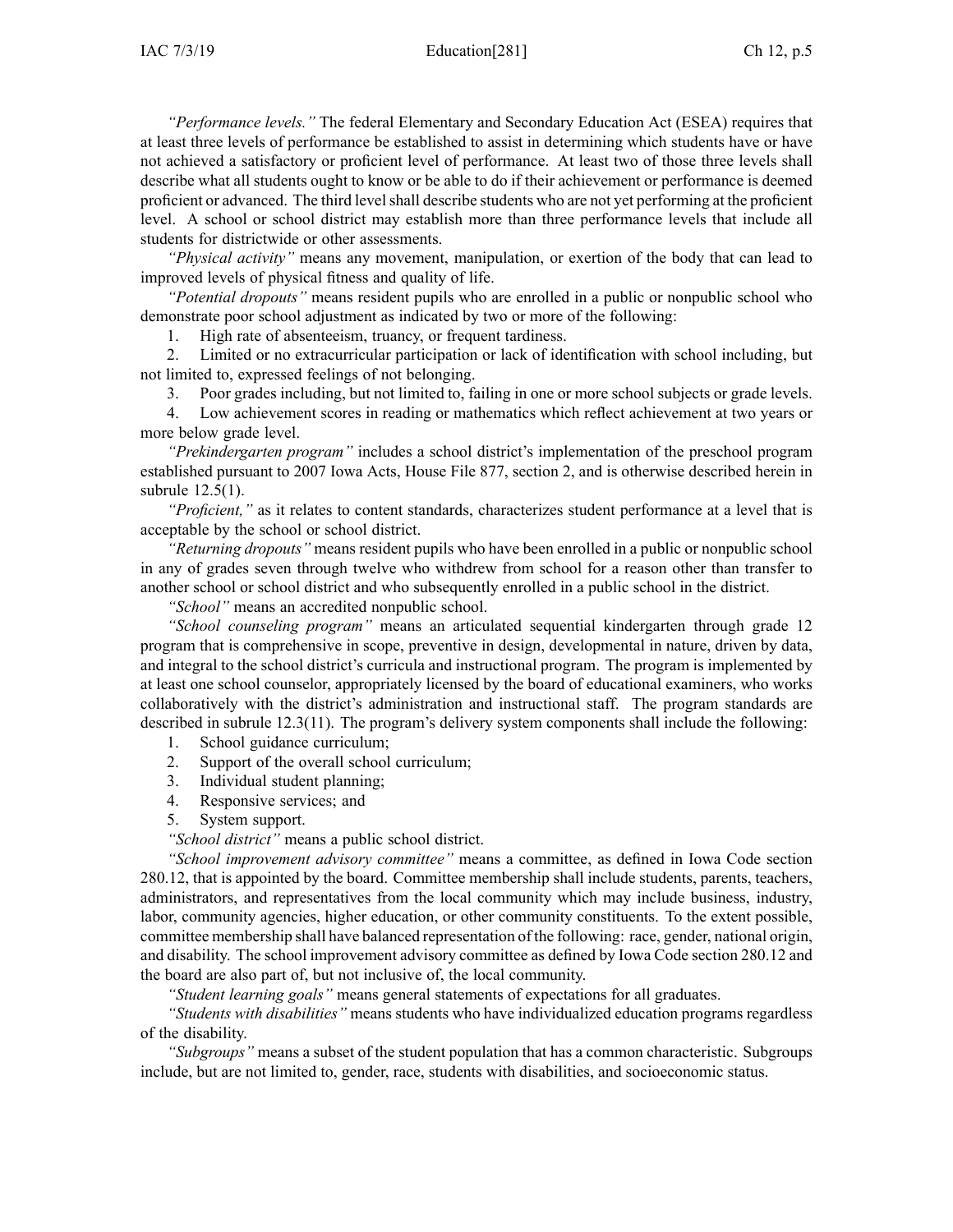*"Successful employment in Iowa"* may be determined by, but is not limited to, reviewing student achievement and performance based on locally identified indicators such as earnings, educational attainment, reduced unemployment, and the attainment of employability skills. [**ARC [7783B](https://www.legis.iowa.gov/docs/aco/arc/7783B.pdf)**, IAB 5/20/09, effective 6/24/09; **ARC [1116C](https://www.legis.iowa.gov/docs/aco/arc/1116C.pdf)**, IAB 10/16/13, effective 11/20/13]

### DIVISION III ADMINISTRATION

281—12.3(256) Administration. The following standards shall apply to the administration of accredited schools and school districts.

**12.3(1)** *Board records.* Each board shall adopt by written policy <sup>a</sup> system for maintaining accurate records. The system shall provide for recording and maintaining the minutes of all board meetings, coding all receipts and expenditures, and recording and filing all reports required by the Iowa Code or requested by the director of the department of education. Financial records of school districts shall be maintained in <sup>a</sup> manner as to be easily audited according to accepted accounting procedures.

**12.3(2)** *Policy manual.* The board shall develop and maintain <sup>a</sup> policy manual which provides <sup>a</sup> codification of its policies, including the adoption date, the review date, and any revision date for each policy. Policies shall be reviewed at least every five years to ensure relevance to current practices and compliance with the Iowa Code, administrative rules and decisions, and court decisions.

**12.3(3)** *Personnel evaluation.* Each board shall adopt evaluation criteria and procedures for all contracted staff. The evaluation processes shall conform to Iowa Code sections [279.14](https://www.legis.iowa.gov/docs/ico/section/279.14.pdf) and [279.23A](https://www.legis.iowa.gov/docs/ico/section/279.23A.pdf).

**12.3(4)** *Student records.* Each board shall require its administrative staff to establish and maintain <sup>a</sup> system of student records. This system shall include for each student <sup>a</sup> permanen<sup>t</sup> office record and <sup>a</sup> cumulative record.

The permanen<sup>t</sup> office record shall serve as <sup>a</sup> historical record of official information concerning the student's education. The permanen<sup>t</sup> office record shall be recorded and maintained under the student's legal name. At <sup>a</sup> minimum, the permanen<sup>t</sup> office record should contain evidence of attendance and educational progress, serve as an official transcript, contain other data for use in planning to meet student needs, and provide data for official school and school district reports. This record is to be permanently maintained and stored in <sup>a</sup> fire-resistant safe or vault or can be maintained and stored electronically with <sup>a</sup> secure backup file.

The cumulative record shall provide <sup>a</sup> continuous and current record of significant information on progress and growth. It should reflect information such as courses taken, scholastic progress, school attendance, physical and health record, experiences, interests, aptitudes, attitudes, abilities, honors, extracurricular activities, part-time employment, and future plans. It is the "working record" used by the instructional professional staff in understanding the student. At the reques<sup>t</sup> of <sup>a</sup> receiving school or school district, <sup>a</sup> copy of the cumulative record shall be sent to officials of that school when <sup>a</sup> student transfers.

For the sole purpose of implementing an interagency agreement with state and local agencies in accordance with Iowa Code section [280.25](https://www.legis.iowa.gov/docs/ico/section/280.25.pdf), <sup>a</sup> student's permanen<sup>t</sup> record may include information contained in the cumulative record as defined above.

The board shall adopt <sup>a</sup> policy concerning the accessibility and confidentiality of student records that complies with the provisions of the federal Family Educational Rights and Privacy Act of 1974 and Iowa Code chapter [22](https://www.legis.iowa.gov/docs/ico/chapter/22.pdf).

**12.3(5)** *Requirements for graduation.* Each board providing <sup>a</sup> program through grade 12 shall adopt <sup>a</sup> policy establishing the requirements students must meet for high school graduation. This policy shall make provision for early graduation and shall be consistent with these requirements, Iowa Code section [280.14](https://www.legis.iowa.gov/docs/ico/section/280.14.pdf), and the requirements in the introductory paragraph of subrule [12.5\(5\)](https://www.legis.iowa.gov/docs/iac/rule/281.12.5.pdf).

**12.3(6)** *Student responsibility and discipline.* The board shall adopt student responsibility and discipline policies as required by Iowa Code section [279.8](https://www.legis.iowa.gov/docs/ico/section/279.8.pdf). The board shall involve parents, students, instructional and noninstructional professional staff, and community members in the development and revision of those policies where practicable or unless specific policy is mandated by legislation. The policies shall relate to the educational purposes of the school or school district. The policies shall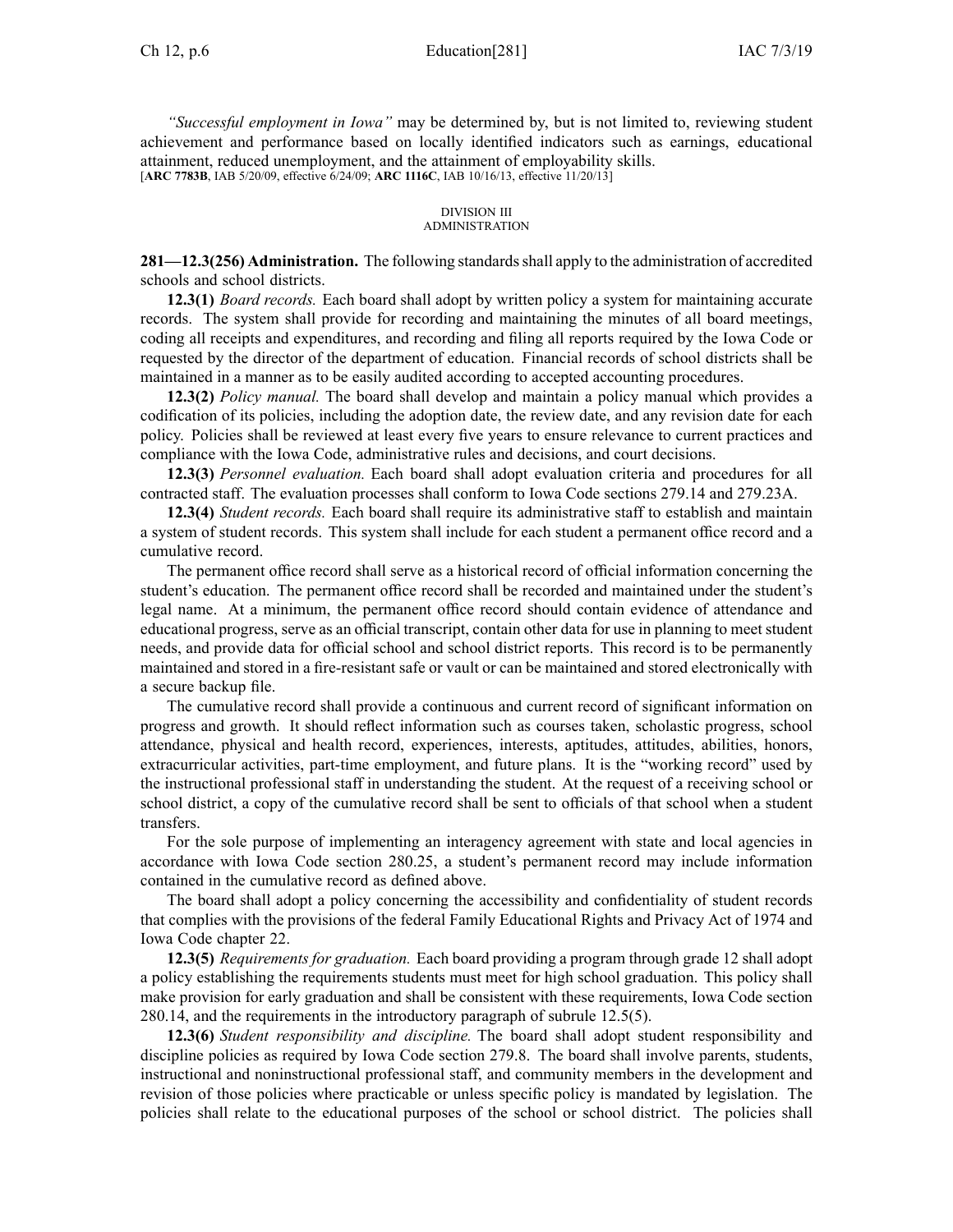include, but are not limited to, the following: attendance; use of tobacco; the use or possession of alcoholic beverages or any controlled substance; harassment of or by students and staff as detailed in subrule [12.3\(13\)](https://www.legis.iowa.gov/docs/iac/rule/281.12.3.pdf); violent, destructive, and seriously disruptive behavior; suspension, expulsion, emergency removal, weapons, and physical restraint; out-of-school behavior; participation in extracurricular activities; academic progress; and citizenship.

The policies shall ensure due process rights for students and parents, including consideration for students who have been identified as requiring special education programs and services.

The board shall also consider the potential, disparate impact of the policies on students because of race, color, national origin, gender, sexual orientation as defined in Iowa Code section [216.2](https://www.legis.iowa.gov/docs/ico/section/216.2.pdf) as amended by 2007 Iowa Acts, Senate File 427, section 1, gender identity as defined in Iowa Code section [216.2](https://www.legis.iowa.gov/docs/ico/section/216.2.pdf) as amended by 2007 Iowa Acts, Senate File 427, section 1, disability, religion, creed, or socioeconomic status.

The board shall publicize its suppor<sup>t</sup> of these policies, its suppor<sup>t</sup> of the staff in enforcing them, and the staff's accountability for implementing them.

**12.3(7)** *Health services.* Rescinded IAB [12/5/07](https://www.legis.iowa.gov/docs/aco/bulletin/12-05-2007.pdf), effective 1/9/08.

**12.3(8)** *Audit of school funds.* This subrule applies to school districts. The results of the annual audit of all school district funds conducted by the state auditor or <sup>a</sup> private auditing firm shall be made par<sup>t</sup> of the official records of the board as described in Iowa Code section [11.6](https://www.legis.iowa.gov/docs/ico/section/11.6.pdf).

**12.3(9)** *School or school district building grade-level organization.* The board shall adopt <sup>a</sup> grade-level organization for the buildings under its jurisdiction as described in Iowa Code section [279.39](https://www.legis.iowa.gov/docs/ico/section/279.39.pdf).

**12.3(10)** *Report on accredited nonpublic school students.* Rescinded IAB [12/5/07](https://www.legis.iowa.gov/docs/aco/bulletin/12-05-2007.pdf), effective 1/9/08.

**12.3(11)** *Standards for school counseling programs.* The board of directors of each school district shall establish <sup>a</sup> K-12 comprehensive school counseling program, driven by student data and based on standards in academic, career, personal, and social areas, which supports the student achievement goals of the total school curriculum and to which all students have equitable access.

*a.* A qualified school counselor, licensed by the board of educational examiners, who works collaboratively with students, teachers, suppor<sup>t</sup> staff and administrators shall direct the program and provide services and instruction in suppor<sup>t</sup> of the curricular goals of each attendance center. The school counselor shall be the member of the attendance center instructional team with special expertise in identifying resources and technologies to suppor<sup>t</sup> teaching and learning. The school counselor and classroom teachers shall collaborate to develop, teach, and evaluate attendance center curricular goals with emphasis on the following:

(1) Sequentially presented curriculum, programs, and responsive services that address growth and development of all students; and

(2) Attainment of student competencies in academic, career, personal, and social areas.

*b.* The program shall be regularly reviewed and revised and shall be designed to provide all of the following:

(1) Curriculum that is embedded throughout the district's overall curriculum and systemically delivered by the school counselor in collaboration with instructional staff through classroom and group activities and that consists of structured lessons to help students achieve desired competencies and to provide all students with the knowledge and skills appropriate for their developmental levels;

(2) Individual student planning through ongoing systemic activities designed to help students establish educational and career goals to develop future plans;

(3) Responsive services through intervention and curriculum that meet students' immediate and future needs as occasioned by events and conditions in students' lives and that may require any of the following: individual or group counseling; consultation with parents, teachers, and other educators; referrals to other school suppor<sup>t</sup> services or community resources; peer helping; and information; and

(4) Systemic suppor<sup>t</sup> through managemen<sup>t</sup> activities that establish, maintain, and enhance the total school counseling program, including professional development, consultation, collaboration, program management, and operations.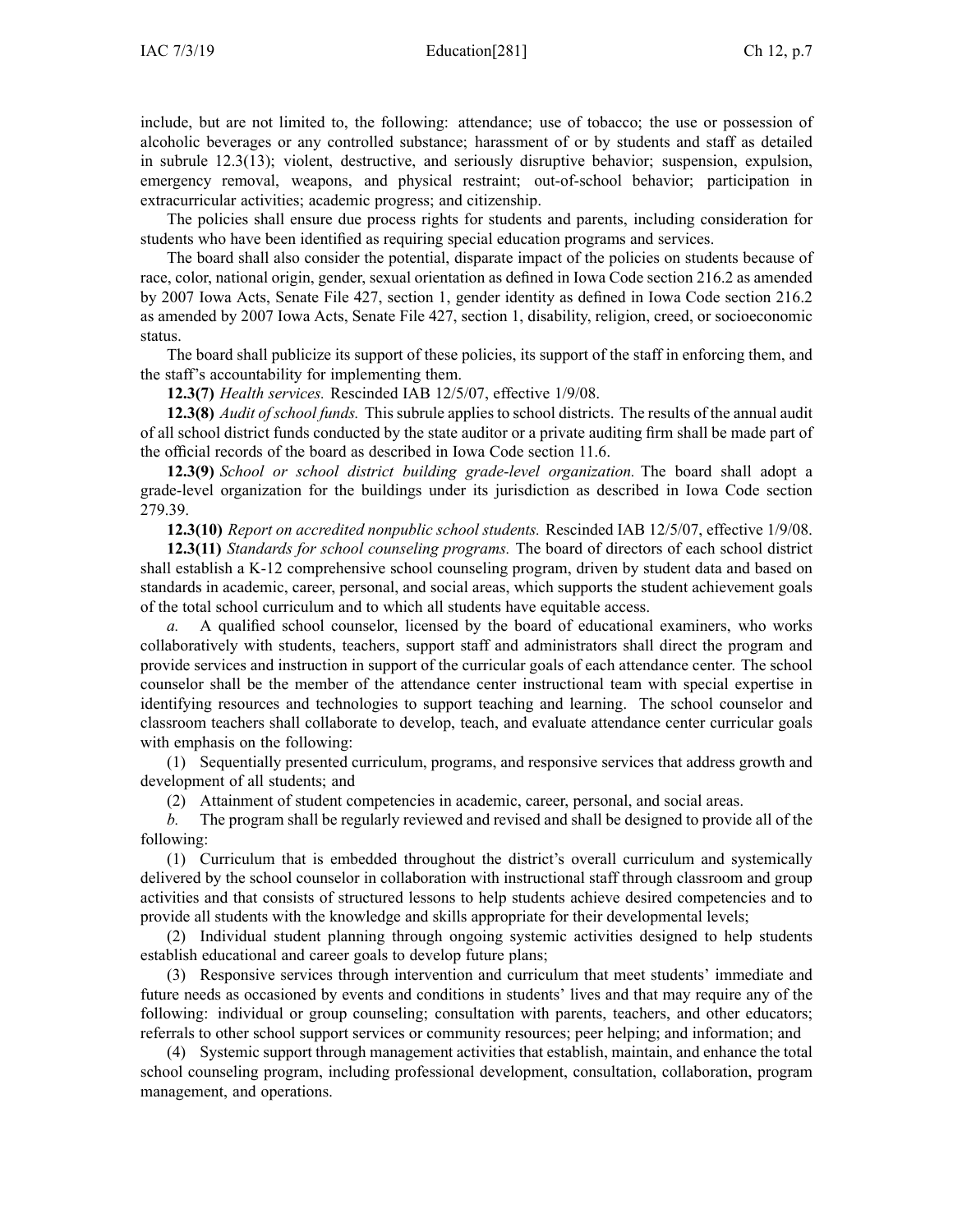**12.3(12)** *Standards for library programs.* The board of directors of each school district shall establish <sup>a</sup> K-12 library program to suppor<sup>t</sup> the student achievement goals of the total school curriculum.

*a.* A qualified teacher librarian, licensed by the board of educational examiners, who works with students, teachers, suppor<sup>t</sup> staff and administrators shall direct the library program and provide services and instruction in suppor<sup>t</sup> of the curricular goals of each attendance center. The teacher librarian shall be <sup>a</sup> member of the attendance center instructional team with special expertise in identifying resources and technologies to suppor<sup>t</sup> teaching and learning. The teacher librarian and classroom teachers shall collaborate to develop, teach, and evaluate attendance center curricular goals with emphasis on promoting inquiry and critical thinking; providing information literacy learning experiences to help students access, evaluate, use, create, and communicate information; enhancing learning and teaching through technology; and promoting literacy through reader guidance and activities that develop capable and independent readers.

*b.* The library program shall be regularly reviewed and revised and shall be designed to meet the following goals:

(1) To provide for methods to improve library collections to meet student and staff needs;

(2) To make connections with parents and the community;

(3) To suppor<sup>t</sup> the district's school improvement plan;

(4) To provide access to or suppor<sup>t</sup> for professional development for the teacher librarian;

(5) To provide current technology and electronic resources to ensure that students become skillful and discriminating users of information;

(6) To include <sup>a</sup> current and diverse collection of fiction and nonfiction materials in <sup>a</sup> variety of formats to suppor<sup>t</sup> student and curricular needs; and

(7) To include <sup>a</sup> plan for annually updating and replacing library materials, supports, and equipment.

*c.* The board of directors of each school district shall adopt policies to address selection and reconsideration of school library materials; confidentiality of student library records; and legal and ethical use of information resources, including plagiarism and intellectual property rights.

**12.3(13)** *Policy declaring harassment and bullying against state and school policy.* The policy adopted by the board regarding harassment of or by students and staff shall declare harassment and bullying in schools, on school property, and at any school function or school-sponsored activity regardless of its location to be against state and school policy. The board shall make <sup>a</sup> copy of the policy available to all school employees, volunteers, students, and parents or guardians and shall take all appropriate steps to bring the policy against harassment and bullying and the responsibilities set forth in the policy to the attention of school employees, volunteers, students, and parents or guardians. Each policy shall, at <sup>a</sup> minimum, include all of the following components:

*a.* A statement declaring harassment and bullying to be against state and school policy. The statement shall include but not be limited to the following provisions:

(1) School employees, volunteers, and students in school, on school property, or at any school function or school-sponsored activity shall not engage in harassing and bullying behavior.

(2) School employees, volunteers, and students shall not engage in reprisal, retaliation, or false accusation against <sup>a</sup> victim, <sup>a</sup> witness, or an individual who has reliable information about such an act of harassment or bullying.

*b.* A definition of harassment and bullying consistent with the following: Harassment and bullying shall be construed to mean any electronic, written, verbal, or physical act or conduct toward <sup>a</sup> student which is based on the student's actual or perceived age, color, creed, national origin, race, religion, marital status, sex, sexual orientation, gender identity, physical attributes, physical or mental ability or disability, ancestry, political party preference, political belief, socioeconomic status, or familial status, and which creates an objectively hostile school environment that meets one or more of the following conditions:

(1) Places the student in reasonable fear of harm to the student's person or property.

(2) Has <sup>a</sup> substantially detrimental effect on the student's physical or mental health.

(3) Has the effect of substantially interfering with <sup>a</sup> student's academic performance.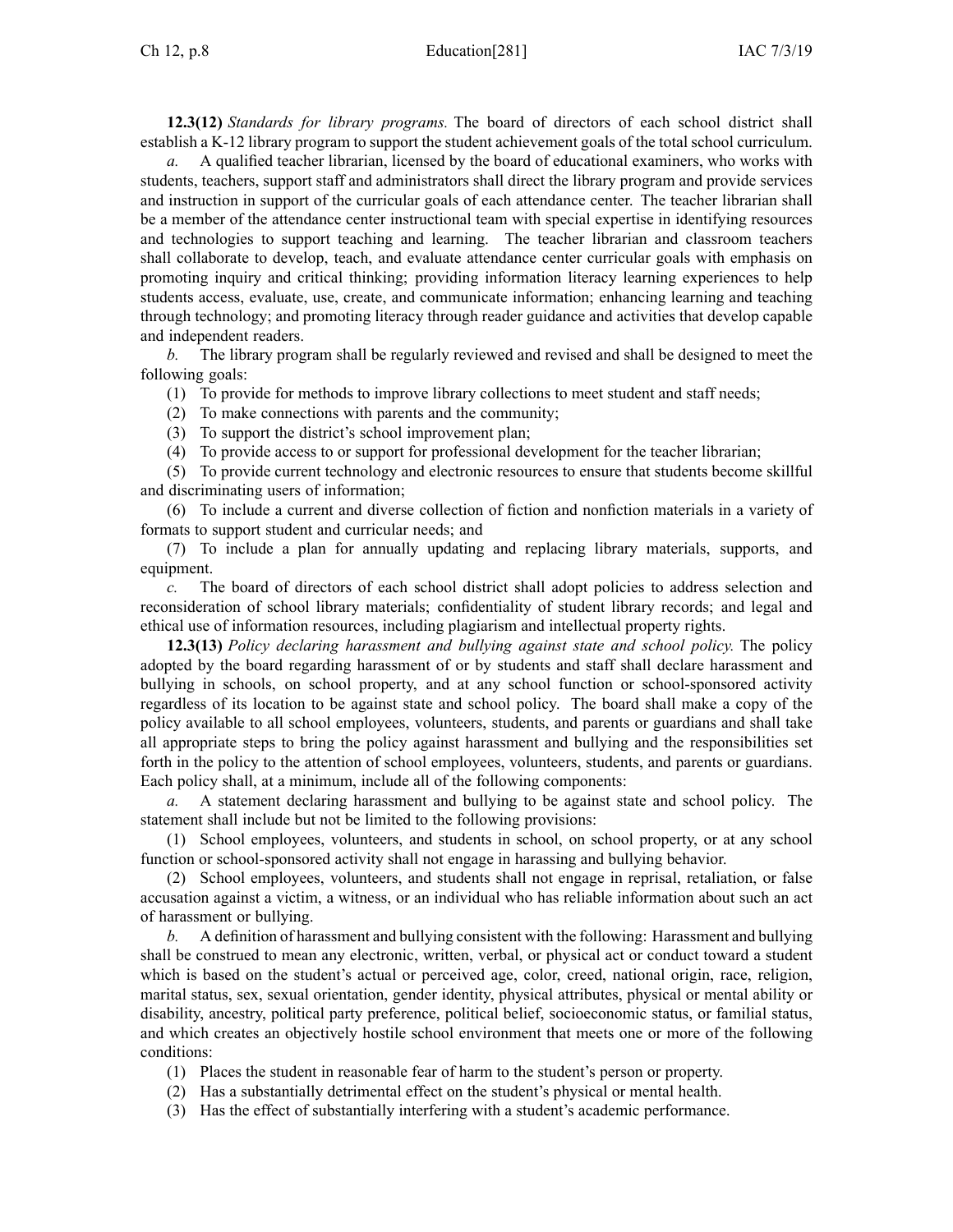(4) Has the effect of substantially interfering with the student's ability to participate in or benefit from the services, activities, or privileges provided by <sup>a</sup> school.

The local board policy must set forth all 17 of the above-enumerated traits or characteristics, but does not need to be limited to the 17 enumerated traits or characteristics.

*c.* A description of the type of behavior expected from school employees, volunteers, parents or guardians, and students relative to prevention, reporting, and investigation of harassment or bullying.

*d.* The consequences and appropriate remedial action for a person who violates the antiharassment and antibullying policy.

*e.* A procedure for reporting an act of harassment or bullying, including the identification by job title of the school official responsible for ensuring that the policy is implemented, and the identification of the person or persons responsible for receiving reports of harassment or bullying.

*f.* A procedure for the promp<sup>t</sup> investigation of complaints, identifying either the school superintendent or the superintendent's designee as the individual responsible for conducting the investigation, including <sup>a</sup> statement that investigators will consider the totality of circumstances presented in determining whether conduct objectively constitutes harassment or bullying under this subrule.

*g.* A statement of the manner in which the policy will be publicized.

The board shall integrate its policy into its comprehensive school improvement plan. The board shall develop and maintain <sup>a</sup> system to collect harassment and bullying incidence data, and repor<sup>t</sup> such data, on forms specified by the department, to the local community and to the department.

**12.3(14)** *Policy prohibiting the aiding and abetting of sexual abuse.*

*a. General.* The department and each public school district and area education agency shall adopt policies that prohibit any individual who is <sup>a</sup> school employee, contractor, or agent, or any state educational agency or local educational agency, from assisting <sup>a</sup> school employee, contractor, or agen<sup>t</sup> in obtaining <sup>a</sup> new job, apar<sup>t</sup> from the routine transmission of administrative and personnel files, if the individual or agency knows, or has probable cause to believe, that such school employee, contractor, or agen<sup>t</sup> engaged in sexual misconduct regarding <sup>a</sup> minor or student in violation of the law.

*b. Exception.* The requirements of paragraph 12.3(14)*"a"* shall not apply if all of the following conditions are met.

(1) The information giving rise to probable cause has been properly reported to <sup>a</sup> law enforcement agency with jurisdiction over the alleged misconduct; and has been properly reported to any other authorities as required by federal, state, or local law, including Title IX of the Education Amendments of 1972 (20 U.S.C. 1681 et seq.) and the regulations implementing such title under Part 106 of Title 34, Code of Federal Regulations, or any succeeding regulations.

(2) The matter has been officially closed or the prosecutor or police with jurisdiction over the alleged misconduct have investigated the allegations and notified school officials that there is insufficient information to establish probable cause that the school employee, contractor, or agen<sup>t</sup> engaged in sexual misconduct regarding <sup>a</sup> minor or student in violation of the law; or the school employee, contractor, or agen<sup>t</sup> has been charged with, and acquitted or otherwise exonerated of, the alleged misconduct; or the case or investigation remains open and there have been no charges filed against, or indictment of, the school employee, contractor, or agen<sup>t</sup> within four years of the date on which the information was reported to <sup>a</sup> law enforcement agency.

[**ARC [0016C](https://www.legis.iowa.gov/docs/aco/arc/0016C.pdf)**, IAB 2/22/12, effective 3/28/12 (See Delay note at end of chapter); **ARC [3980C](https://www.legis.iowa.gov/docs/aco/arc/3980C.pdf)**, IAB 8/29/18, effective 10/3/18]

### DIVISION IV SCHOOL PERSONNEL

**281—12.4(256) School personnel.** License/certificate and endorsement standards required in this rule relate to licenses/certificates and endorsements issued by the state board of educational examiners. The following standards shall apply to personnel employed in accredited schools.

**12.4(1)** *Instructional professional staff.* Each person who holds <sup>a</sup> license/certificate endorsed for the service for which that person is employed shall be eligible for classification as <sup>a</sup> member of the instructional professional staff.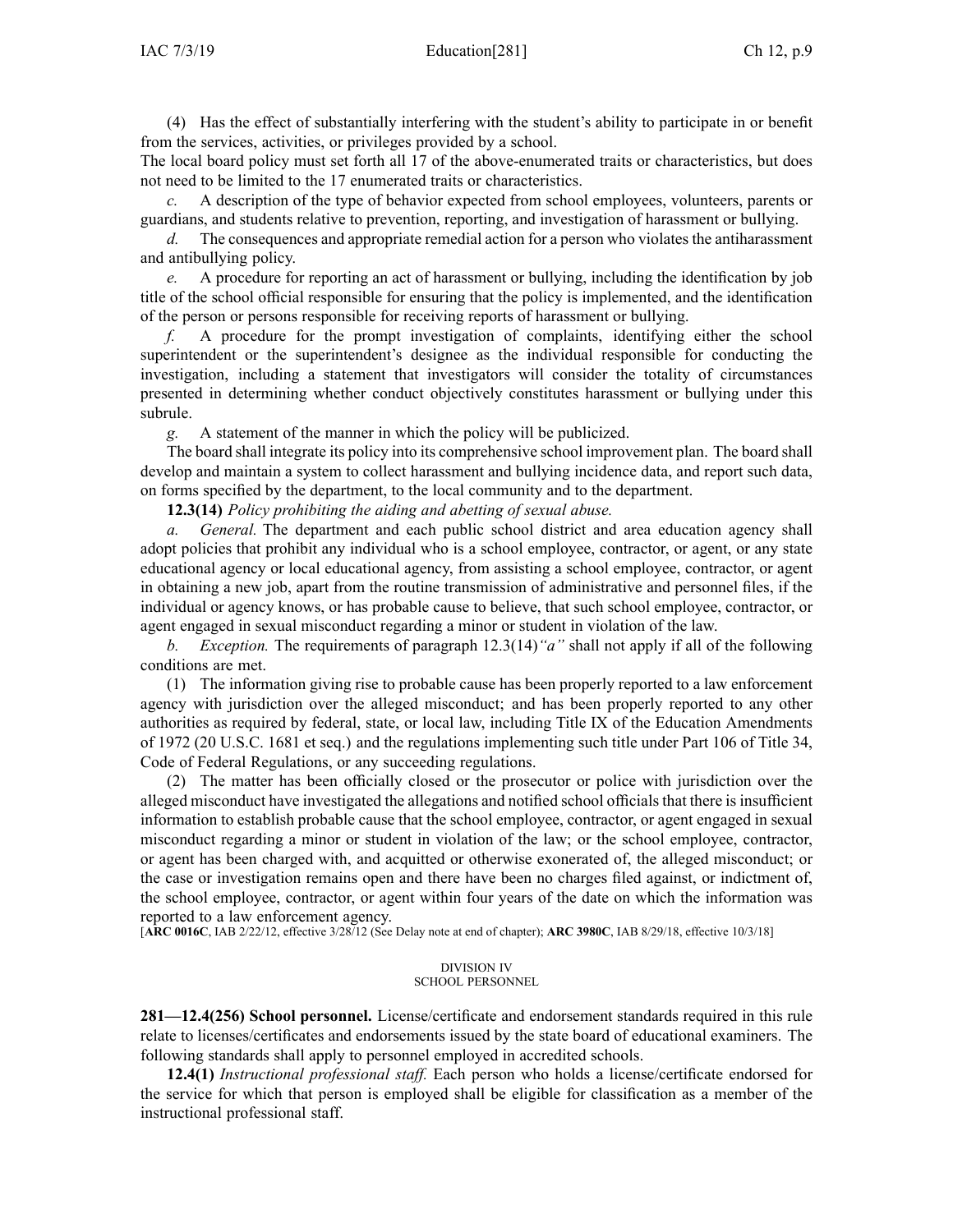**12.4(2)** *Noninstructional professional staff.* A person who holds <sup>a</sup> statement of professional recognition, including but not limited to <sup>a</sup> physician, dentist, nurse, speech therapist, or <sup>a</sup> person in one of the other noninstructional professional areas designated by the state board of education, shall be eligible for classification as <sup>a</sup> member of the noninstructional professional staff.

**12.4(3)** *Basis for approval of professional staff.* Each member of the professional staff shall be classified as either instructional or noninstructional. An instructional professional staff member shall be regarded as approved when holding either an appropriate license/certificate with endorsement or endorsements, or <sup>a</sup> license/certificate with an endorsement statement, indicating the specific teaching assignments that may be given. A noninstructional professional staff member shall be regarded as approved when holding <sup>a</sup> statement of professional recognition for the specific type of noninstructional professional school service for which employed.

**12.4(4)** *Required administrative personnel.* Each board that operates both an elementary school and <sup>a</sup> secondary school shall employ as its executive officer and chief administrator <sup>a</sup> person who holds <sup>a</sup> license/certificate endorsed for service as <sup>a</sup> superintendent. The board of <sup>a</sup> school district may meet this requirement by contracting with its area education agency for "superintendency services" as provided by Iowa Code section [273.7A](https://www.legis.iowa.gov/docs/ico/section/273.7A.pdf). The individual employed or contracted for as superintendent may serve as an elementary principal or as <sup>a</sup> high school principal in that school or school district provided that the superintendent holds the proper licensure/certification. For purposes of this subrule, high school means <sup>a</sup> school which commences with either grade 9 or grade 10, as determined by the board of directors of the school district, or by the governing authority of the nonpublic school in the case of nonpublic schools. Boards of school districts may jointly employ <sup>a</sup> superintendent, provided such arrangements comply with the provisions of Iowa Code subsection [279.23\(4\)](https://www.legis.iowa.gov/docs/ico/section/279.23.pdf).

**12.4(5)** *Staffing policies—elementary schools.* The board operating an elementary school shall develop and adopt staffing policies designed to attract, retain, and effectively utilize competent personnel. Each board operating an elementary school shall employ at least one elementary principal. This position may be combined with that of secondary principal or with <sup>a</sup> teaching assignment at the elementary or secondary level, provided the individual holds the proper licenses/certificates and endorsements.

When grades seven and eight are par<sup>t</sup> of an organized and administered junior high school, the staffing policies adopted by the board for secondary schools shall apply. When grades seven and eight are par<sup>t</sup> of an organized and administered middle school, the staffing policies adopted by the board for elementary schools shall apply.

**12.4(6)** *Staffing policies—secondary schools.* The board operating <sup>a</sup> secondary school shall develop and adopt staffing policies designed to attract, retain, and effectively utilize competent personnel. Each board operating <sup>a</sup> secondary school shall employ at least one secondary principal. This position may be combined with that of elementary principal or with <sup>a</sup> teaching assignment at the elementary or secondary level, provided the individual holds the proper licenses/certificates and endorsements. This position may be combined with that of superintendent, but one person may not serve as elementary principal, secondary principal, and superintendent.

**12.4(7)** *Principal.* "Principal" means <sup>a</sup> licensed/certificated member of <sup>a</sup> school's instructional staff who serves as an instructional leader, coordinates the process and substance of educational and instructional programs, coordinates the budget of the school, provides formative evaluation for all practitioners and other persons in the school, recommends or has effective authority to appoint, assign, promote, or transfer personnel in <sup>a</sup> school building, implements the local school board's policy in <sup>a</sup> manner consistent with professional practice and ethics, and assists in the development and supervision of <sup>a</sup> school's student activities program.

**12.4(8)** *Teacher.* A teacher shall be defined as <sup>a</sup> member of the instructional professional staff who holds <sup>a</sup> license/certificate endorsed for the type of position in which employed. A teacher diagnoses, prescribes, evaluates, and directs student learnings in terms of the school's objectives, either singly or in concert with other professional staff members; shares responsibility with the total professional staff for developing educational procedures and student activities to be used in achieving the school's objectives; supervises educational aides who assist in serving students for whom the teacher is responsible; and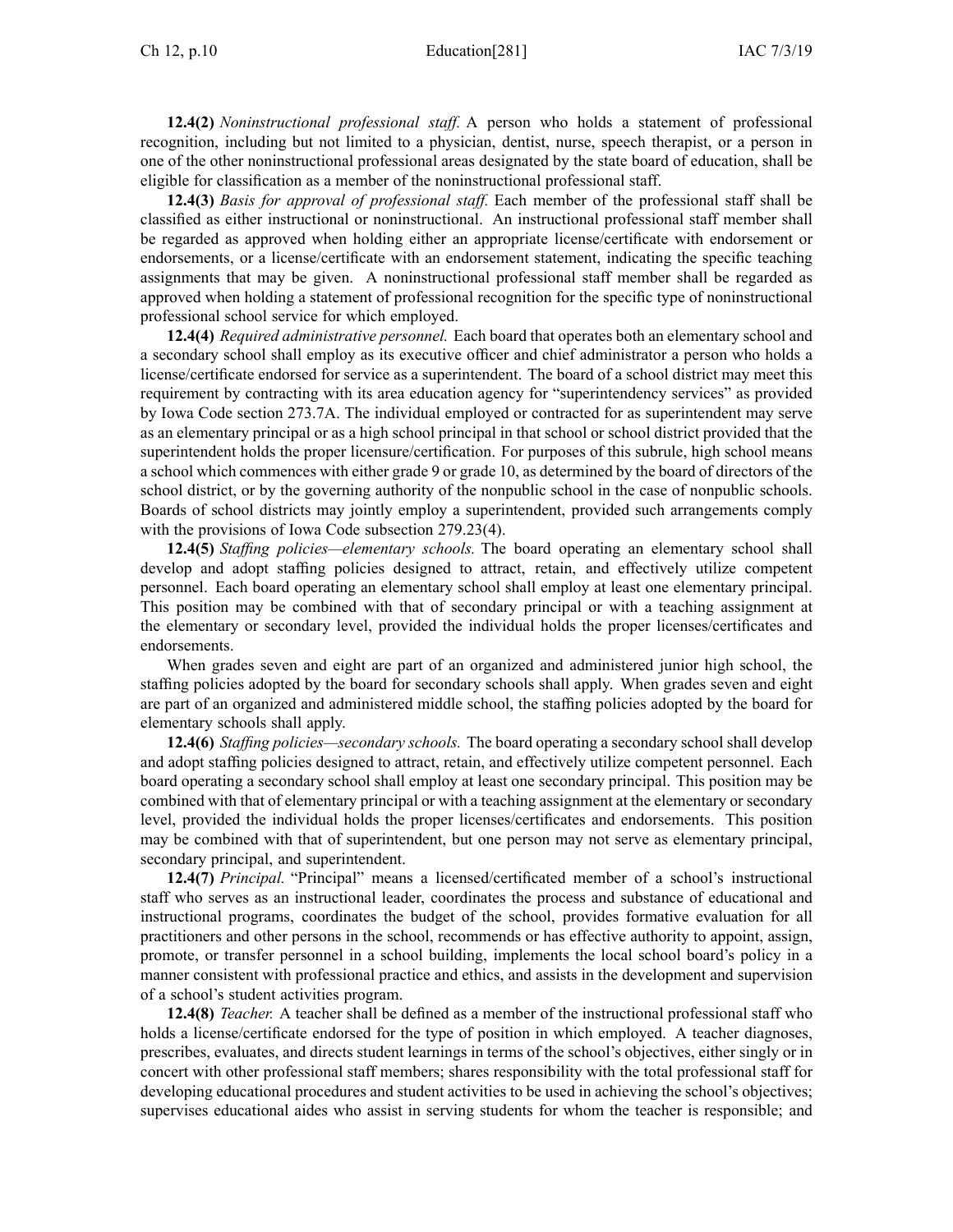evaluates or assesses student progress during and following instruction in terms of the objectives sought, and uses this information to develop further educational procedures.

**12.4(9)** *Educational assistant.* An educational assistant shall be defined as an employee who, in the presence or absence of an instructional professional staff member but under the direction, supervision, and control of the instructional professional staff, supervises students or assists in providing instructional and other direct educational services to students and their families. An educational assistant shall not substitute for or replace the functions and duties of <sup>a</sup> teacher as established in subrule [12.4\(8\)](https://www.legis.iowa.gov/docs/iac/rule/281.12.4.pdf).

During the initial year of employment, an educational assistant shall complete staff development approved by the board as provided in subrule [12.7\(1\)](https://www.legis.iowa.gov/docs/iac/rule/281.12.7.pdf).

**12.4(10)** *Record of license/certificate or statement of professional recognition.* The board shall require each administrator, teacher, suppor<sup>t</sup> service staff member, and noninstructional professional staff member on its staff to supply evidence that each holds <sup>a</sup> license/certificate or statement of professional recognition which is in force and valid for the type of position in which employed.

**12.4(11)** *Record required regarding teacher and administrative assignments.* The board shall require its superintendent or other designated administrator to maintain <sup>a</sup> file for all regularly employed members of the instructional professional staff, including substitute teachers. The file shall consist of legal licenses/certificates or copies thereof for all members of the instructional professional staff, including substitute teachers, showing that they are eligible for the position in which employed. The official shall also maintain on file <sup>a</sup> legal license/certificate or statement of professional recognition as defined in subrule [12.4\(2\)](https://www.legis.iowa.gov/docs/iac/rule/281.12.4.pdf) for each member of the noninstructional professional staff. These records shall be on file at the beginning of and throughout each school year and shall be updated annually to reflect all professional growth.

On December 1 of each year, the official shall verify to the department of education the licensure/certification and endorsement status of each member of the instructional and administrative staff. This repor<sup>t</sup> shall be on forms provided by the department of education and shall identify all persons holding authorizations and their specific assignment(s) with the authorization(s).

**12.4(12)** *Nurses.* The board of each school district shall employ <sup>a</sup> school nurse and shall require <sup>a</sup> current license to be filed with the superintendent or other designated administrator asspecified in subrule [12.4\(10\)](https://www.legis.iowa.gov/docs/iac/rule/281.12.4.pdf).

**12.4(13)** *Prekindergarten staff.* Prekindergarten teachers shall hold <sup>a</sup> license/certificate valid for the prekindergarten level. The board shall employ personnel as necessary to provide effective supervision and instruction in the prekindergarten program.

**12.4(14)** *Physical examination.* Rescinded IAB [2/22/12](https://www.legis.iowa.gov/docs/aco/bulletin/02-22-2012.pdf), effective 3/28/12.

**12.4(15)** *Support staff.* The board shall develop and implement procedures for the use of educational support staff to augment classroom instruction and to meet individual student needs. These staff members may be employed by the board or by the area education agency.

**12.4(16)** *Volunteer.* A volunteer shall be defined as an individual who, without compensation or remuneration, provides a supportive role and performs tasks under the direction, supervision, and control of the school orschool districtstaff. A volunteershall not work as <sup>a</sup> substitute for or replace the functions and duties of <sup>a</sup> teacher as established in subrule [12.4\(8\)](https://www.legis.iowa.gov/docs/iac/rule/281.12.4.pdf).

[**ARC [0016C](https://www.legis.iowa.gov/docs/aco/arc/0016C.pdf)**, IAB 2/22/12, effective 3/28/12 (See Delay note at end of chapter)]

### DIVISION V EDUCATION PROGRAM

**281—12.5(256) Education program.** The following education program standards shall be met by schools and school districts for accreditation with the start of the 1989-1990 school year.

**12.5(1)** *Prekindergarten program.* If <sup>a</sup> school offers <sup>a</sup> prekindergarten program, the program shall be designed to help children to work and play with others, to express themselves, to learn to use and manage their bodies, and to extend their interests and understanding of the world about them. The prekindergarten program shall relate the role of the family to the child's developing sense of self and perception of others. Planning and carrying out prekindergarten activities designed to encourage cooperative efforts between home and school shall focus on community resources. A prekindergarten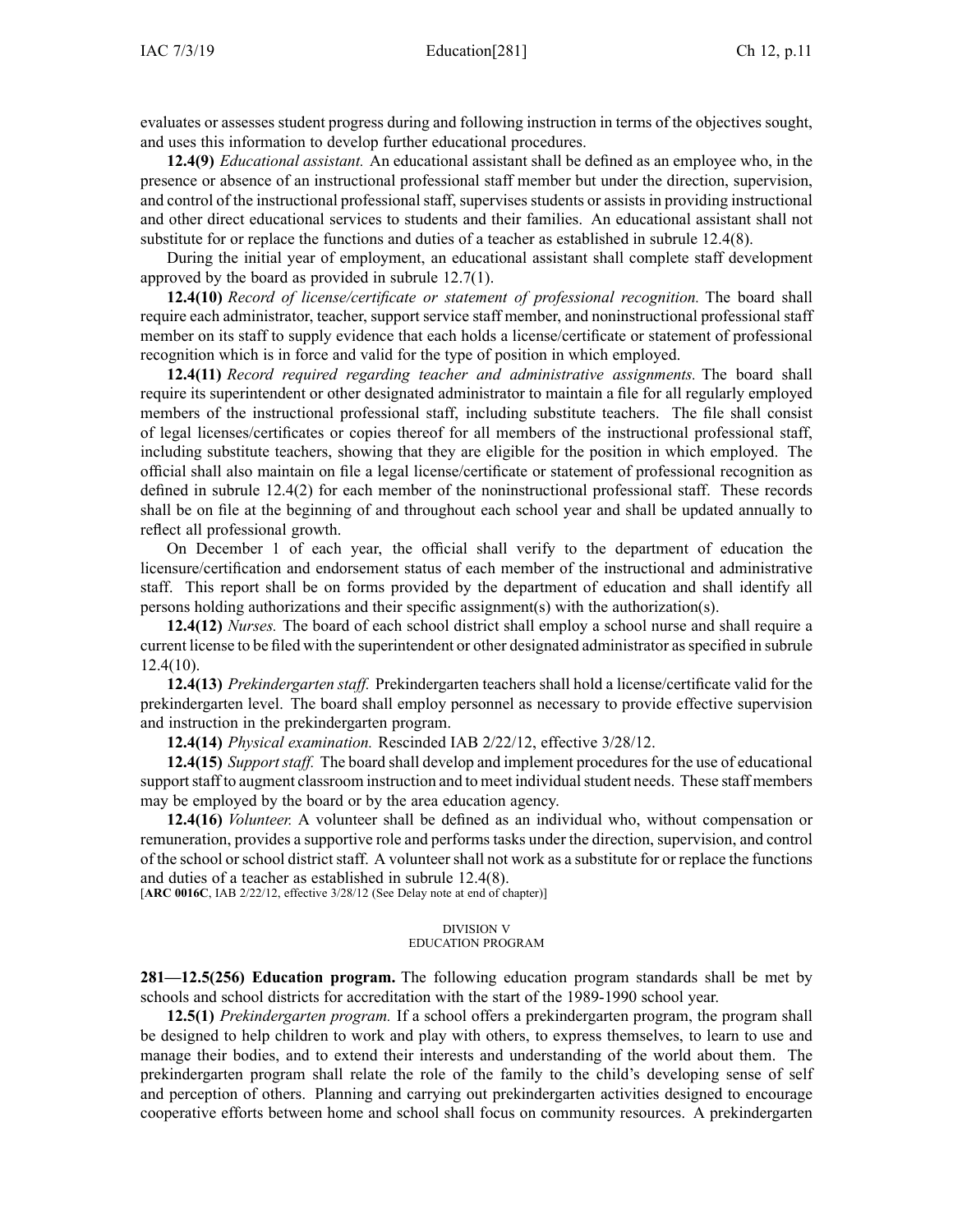teacher shall hold <sup>a</sup> license/certificate licensing/certifying that the holder is qualified to teach in prekindergarten. A nonpublic school which offers only <sup>a</sup> prekindergarten may, but is not required to, seek and obtain accreditation.

**12.5(2)** *Kindergarten program.* The kindergarten program shall include experiences designed to develop healthy emotional and social habits and growth in the language arts and communication skills, as well as <sup>a</sup> capacity for the completion of individual tasks, and protect and increase physical well-being with attention given to experiences relating to the development of life skills and human growth and development. A kindergarten teacher shall be licensed/certificated to teach in kindergarten. An accredited nonpublic school must meet the requirements of this subrule only if the nonpublic school offers <sup>a</sup> kindergarten program.

**12.5(3)** *Elementary program, grades 1-6.* The following areas shall be taught in grades one through six: English-language arts, social studies, mathematics, science, health, human growth and development, physical education, traffic safety, music, and visual art.

In implementing the elementary program standards, the following general curriculum definitions shall be used.

*a. English-language arts.* English-language arts instruction shall include the following communication processes: speaking; listening; reading; writing; viewing; and visual expression and nonverbal communication. Instruction shall incorporate language learning and creative, logical, and critical thinking. The following shall be taught: oral and written composition; communication processes and skills, including handwriting and spelling; literature; creative dramatics; and reading.

*b. Social studies.* Social studies instruction shall include citizenship education, history, and social sciences. Democratic beliefs and values, problem-solving skills, and social and political participation skills shall be incorporated. Instruction shall encompass geography, history of the United States and Iowa, and cultures of other peoples and nations. American citizenship, including the study of national, state, and local government; and the awareness of the physical, social, emotional and mental self shall be infused in the instructional program.

*c. Mathematics.* Mathematics instruction shall include number sense and numeration; concepts and computational skills with whole numbers, fractions, mixed numbers and decimals; estimation and mental arithmetic; geometry; measurement; statistics and probability; and patterns and relationships. This content shall be taught through an emphasis on mathematical problem solving, reasoning, and applications; language and symbolism to communicate mathematical ideas; and connections among mathematical topics and between mathematics and other disciplines. Calculators and computers shall be used in concep<sup>t</sup> development and problem solving.

*d. Science.* Science instruction shall include life, earth, and physical science and shall incorporate hands-on process skills; scientific knowledge; application of the skills and knowledge to students and society; conservation of natural resources; and environmental awareness.

*e. Health.* Health instruction shall include personal health; food and nutrition; environmental health; safety and survival skills; consumer health; family life; substance abuse and nonuse, encompassing the effects of alcohol, tobacco, drugs, and poisons on the human body; human sexuality, self-esteem, stress management, and interpersonal relationships; emotional and social health; health resources; and prevention and control of disease, and the characteristics of communicable diseases, including acquired immune deficiency syndrome.

*f. Physical education.* Physical education instruction shall include movement experiences and body mechanics; fitness activities; rhythmic activities; stunts and tumbling; simple games and relays; sports skills and activities; and water safety.

*g. Traffic safety.* Traffic safety instruction shall include pedestrian safety; bicycle safety; auto passenger safety; school bus passenger safety; seat belt use; substance education; and the application of legal responsibility and risk managemen<sup>t</sup> to these concepts.

*h. Music.* Music instruction shall include skills, knowledge, and attitudes and shall include singing and playing music; listening to and using music; reading and writing music; recognizing the value of the world's musical heritage; respecting individual musical aspirations and values; and preparing for consuming, performing, or composing.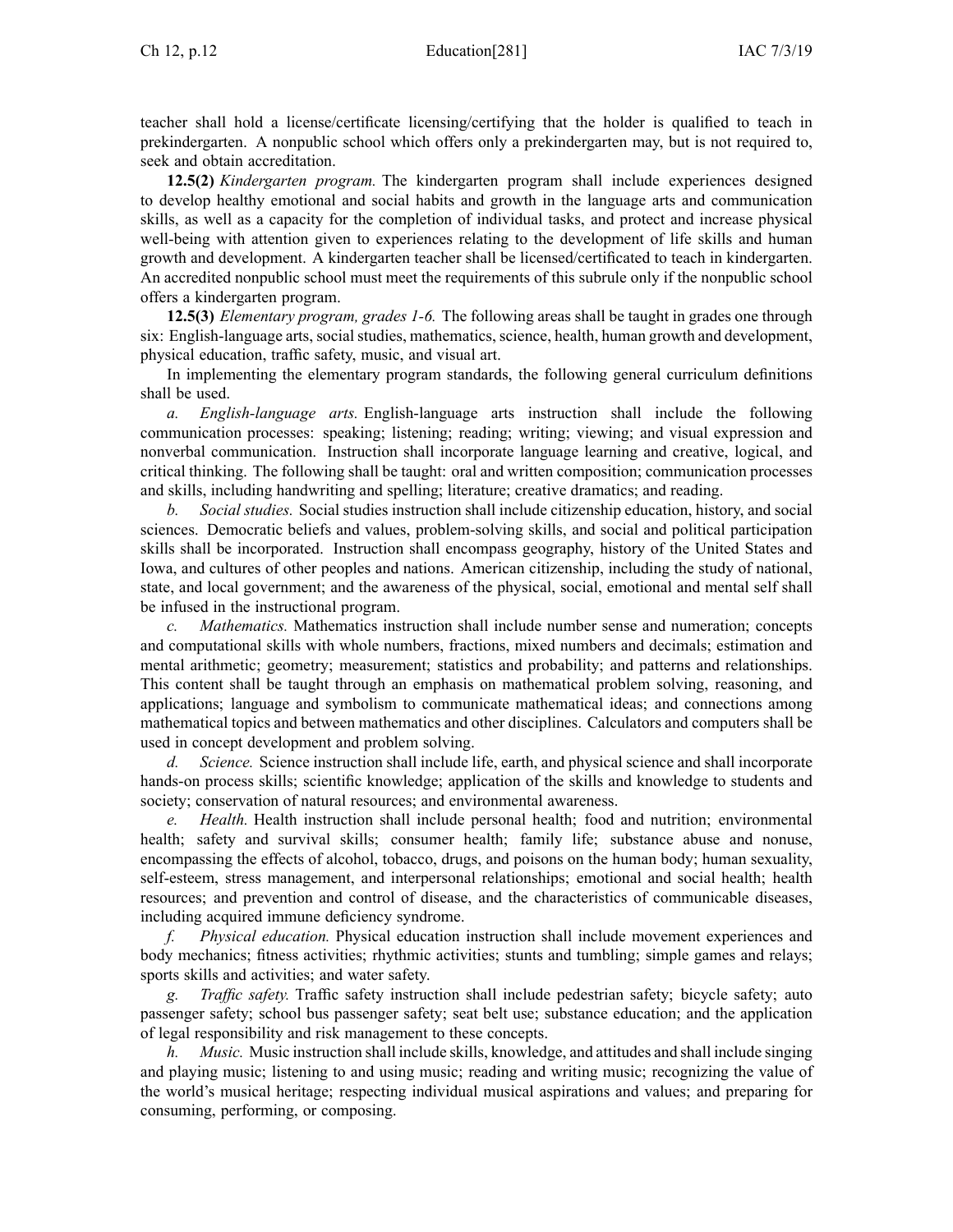*i. Visual art.* Visual art instruction shall include perceiving, comprehending, and evaluating the visual world; viewing and understanding the visual arts; developing and communicating imaginative and inventive ideas; and making art.

**12.5(4)** *Junior high program, grades 7 and 8.* The following shall be taught in grades 7 and 8: English-language arts, social studies, mathematics, science, health, human growth and development, physical education, music, visual art, family and consumer education, career education, and technology education. Instruction in the following areas shall include the contributions and perspectives of persons with disabilities, both men and women, and persons from diverse racial and ethnic groups, and shall be designed to eliminate career and employment stereotypes.

In implementing the junior high program standards, the following general curriculum definitions shall be used.

*a. English-language arts.* Same definition as in [12.5\(3\)](https://www.legis.iowa.gov/docs/iac/rule/281.12.5.pdf)*"a"* with the exclusion of handwriting.

*b. Social studies.* Social studies instruction shall include citizenship education, history and social sciences. Democratic beliefs and values, problem-solving skills, and social and political participation skills shall be incorporated. Instruction shall encompass history, economics, geography, governmen<sup>t</sup> including American citizenship, behavioral sciences, and the cultures of other peoples and nations. Strategies for continued development of positive self-perceptions shall be infused.

*c. Mathematics.* Mathematics instruction shall include number and number relationships including ratio, proportion, and percent; number systems and number theory; estimation and computation; geometry; measurement; statistics and probability; and algebraic concepts of variables, patterns, and functions. This content shall be taught through an emphasis on mathematical problem solving, reasoning, and applications; language and symbolism to communicate mathematical ideas; and connections among mathematical topics and between mathematics and other disciplines. Calculators and computers shall be used in concep<sup>t</sup> development and problem solving.

*d. Science.* Same definition as in [12.5\(3\)](https://www.legis.iowa.gov/docs/iac/rule/281.12.5.pdf)*"d."*

*e. Health.* Health instruction shall include personal health; food and nutrition; environmental health; safety and survival skills; consumer health; family life; substance abuse and nonuse, encompassing the effects of alcohol, tobacco, drugs, and poisons on the human body; human sexuality, self-esteem, stress management, and interpersonal relationships; emotional and social health; health resources; and prevention and control of disease and the characteristics of communicable diseases, including sexually transmitted diseases and acquired immune deficiency syndrome.

*f. Physical education.* Physical education shall include the physical fitness activities that increase cardiovascular endurance, muscular strength, and flexibility; sports and games; tumbling and gymnastics; rhythms and dance; water safety; leisure and lifetime activities.

*g. Music.* Same definition as in [12.5\(3\)](https://www.legis.iowa.gov/docs/iac/rule/281.12.5.pdf)*"h"* with the addition of using music as an avocation or vocation.

*h. Visual art.* Same definition asin [12.5\(3\)](https://www.legis.iowa.gov/docs/iac/rule/281.12.5.pdf)*"i"* with the addition of using visual arts as an avocation or vocation.

*i. Family and consumer education.* Family and consumer education instruction shall include the development of positive self-concept, understanding personal growth and development and relationships with peers and family members in the home, school and community, including men, women, minorities and persons with disabilities. Subject matter emphasizes the home and family, including parenting, child development, textiles and clothing, consumer and resource management, foods and nutrition, housing, and family and individual health. This subrule shall not apply to nonpublic schools.

*j. Career education.* Career education instruction shall include exploration of employment opportunities, experiences in career decision making, and experiences to help students integrate work values and work skills into their lives. This subrule shall not apply to nonpublic schools. However, nonpublic schools shall comply with subrule [12.5\(7\)](https://www.legis.iowa.gov/docs/iac/rule/281.12.5.pdf).

*k. Technology education.* Technology education instruction shall include awareness of technology and its impact on society and the environment; furthering students' career development by contributing to their scientific principles, technical information and skills to solve problems related to an advanced technological society; and orienting students to technologies which impact occupations in all six of the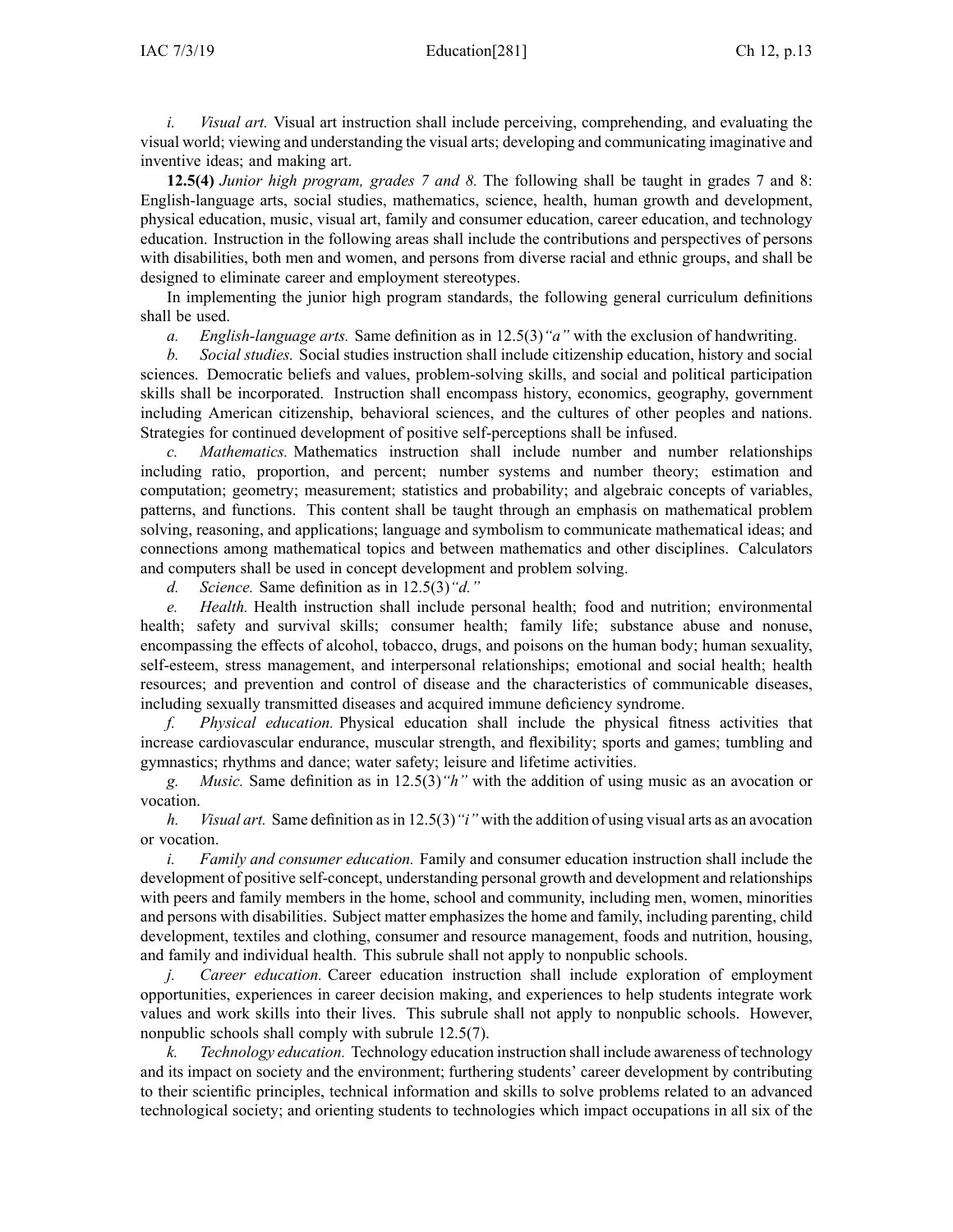required service areas. The purpose of this instruction is to help students become technologically literate and become equipped with the necessary skills to cope with, live in, work in, and contribute to <sup>a</sup> highly technological society. This subrule shall not apply to nonpublic schools.

*l. Secondary credit.*

(1) An individual pupil in <sup>a</sup> grade that precedes ninth grade may take <sup>a</sup> course for secondary credit if all of the following are true:

1. The pupil satisfactorily completes the course.

2. The course istaught by <sup>a</sup> teacher licensed by the Iowa board of educational examinersfor grades 9 through 12 and endorsed in the subject area.

3. The course meets all components listed in subrule 12.5(5) for the specific curricular area.

4. The board of the school district or the authorities in charge of the nonpublic school have developed enrollment criteria that <sup>a</sup> student must meet to be enrolled in the course.

(2) If <sup>a</sup> student meets the requirement of [subparagraph](https://www.legis.iowa.gov/docs/iac/rule/281.12.5.pdf) 12.5(4)*"l"*(1), the school district or accredited nonpublic school of enrollment shall issue high school credit for the unit to the student unless the student is unable to demonstrate proficiency or the school district or accredited nonpublic school determines that the course unit completed by the student does not meet the school district's or accredited nonpublic school's standards, as appropriate. If <sup>a</sup> student is denied credit under this paragraph, the school district or accredited nonpublic school denying credit shall provide to the student's paren<sup>t</sup> or guardian in writing the reason for the denial. If credit is awarded under this paragraph, the credit must apply toward graduation requirements of the district or accredited nonpublic school.

**12.5(5)** *High school program, grades 9-12.* In grades 9 through 12, <sup>a</sup> unit is <sup>a</sup> course or equivalent related components or partial units taught throughout the academic year as defined in subrule [12.5\(14\)](https://www.legis.iowa.gov/docs/iac/rule/281.12.5.pdf). The following shall be offered and taught as the minimum program: English-language arts, six units; social studies, five units; mathematics, six units as specified in  $12.5(5)$  "c"; science, five units; health, one unit; physical education, one unit; fine arts, three units; world language, four units; and vocational education, 12 units as specified in [12.5\(5\)](https://www.legis.iowa.gov/docs/iac/rule/281.12.5.pdf)*"i."* Beginning with the 2010-2011 school year graduating class, all students in schools and school districts shall satisfactorily complete at least four units of English-language arts, three units of mathematics, three units of science, three units of social studies, and one full unit of physical education as conditions of graduation. The three units of social studies may include the existing graduation requirements of one-half unit of United States governmen<sup>t</sup> and one unit of United States history.

In implementing the high school program standards, the following curriculum standards shall be used.

*a. English-language arts (six units).* English-language arts instruction shall include the following communication processes: speaking; listening; reading; writing; viewing; and visual expression and nonverbal communication. Instruction shall incorporate language learning and creative, logical, and critical thinking. The program shall encompass communication processes and skills; written composition; speech; debate; American, English, and world literature; creative dramatics; and journalism.

*b. Social studies (five units).* Social studies instruction shall include citizenship education, history, and the social sciences. Instruction shall encompass the history of the United States and the history and cultures of other peoples and nations including the analysis of persons, events, issues, and historical evidence reflecting time, change, and cause and effect. Instruction in United States governmen<sup>t</sup> shall include an overview of American governmen<sup>t</sup> through the study of the United States Constitution, the bill of rights, the federal system of government, and the structure and relationship between the national, state, county, and local governments; and voter education including instruction in statutes and procedures, voter registration requirements, the use of paper ballots and voting machines in the election process, and the method of acquiring and casting an absentee ballot. Students' knowledge of the Constitution and the bill of rights shall be assessed. Economics shall include comparative and consumer studies in relation to the market and command economic systems. Geography shall include the earth's physical and cultural features, their spatial arrangemen<sup>t</sup> and interrelationships, and the forces that affect them. Sociology, psychology, and anthropology shall include the scientific study of the individual and group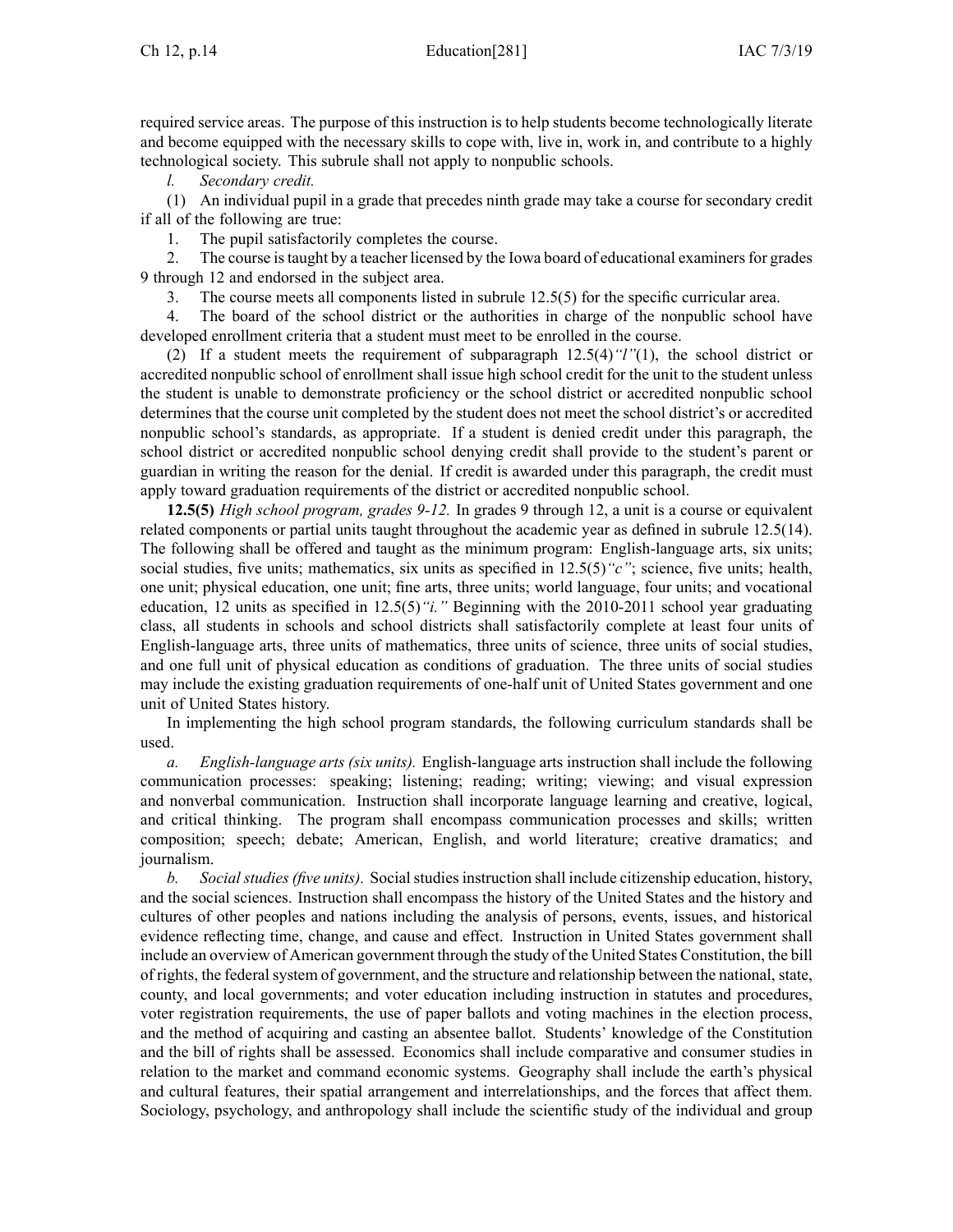behavior(s) reflecting the impact of these behaviors on persons, groups, society, and the major institutions in a society. Democratic beliefs and values, problem-solving skills, and social and political skills shall be incorporated. All students in grades nine through twelve must, as <sup>a</sup> condition of graduation, complete <sup>a</sup> minimum of one-half unit of United States governmen<sup>t</sup> and one unit of United States history and receive instruction in the governmen<sup>t</sup> of Iowa.

*c. Mathematics (six units).* Mathematics instruction shall include:

(1) Foursequential units which are preparatory to postsecondary educational programs. These units shall include strandsin algebra, geometry, trigonometry, statistics, probability, and discrete mathematics. Mathematical concepts, operations, and applications shall be included for each of these strands. These strands shall be taught through an emphasis on mathematical problem solving, reasoning, and structure; language and symbolism to communicate mathematical ideas; and connections among mathematical topics and between mathematics and other disciplines. Calculators and computers shall be used in concep<sup>t</sup> development and problem solving.

(2) Two additional units shall be taught. These additional units may include mathematical content as identified in, but not limited to, paragraphs [12.5\(3\)](https://www.legis.iowa.gov/docs/iac/rule/281.12.5.pdf)*"c,"* [12.5\(4\)](https://www.legis.iowa.gov/docs/iac/rule/281.12.5.pdf)*"c,"* and [12.5\(5\)](https://www.legis.iowa.gov/docs/iac/rule/281.12.5.pdf)*"c"*(1). These units are to accommodate the locally identified needs of the students in the school or school district. This content shall be taught through an emphasis on mathematical problem solving, reasoning, and structure; language and symbolism to communicate mathematical ideas; and connections among mathematical topics and between mathematics and other disciplines. Calculators and computers shall be used in concep<sup>t</sup> development and problem solving.

*d. Science (five units).* Science instruction shall include biological, earth, and physical science, including physics and chemistry. Full units of chemistry and physics shall be taught but may be offered in alternate years. Allscience instruction shall incorporate hands-on processskills; scientific knowledge; the application of the skills and knowledge to students and society; conservation of natural resources; and environmental awareness.

*e. Health (one unit).* Health instruction shall include personal health; food and nutrition; environmental health; safety and survival skills; consumer health; family life; human growth and development; substance abuse and nonuse; emotional and social health; health resources; and prevention and control of disease, including sexually transmitted diseases and acquired immune deficiency syndrome, current crucial health issues, human sexuality, self-esteem, stress management, and interpersonal relationships.

*f. Physical education (one unit).* Physical education shall include the physical fitness activities that increase cardiovascular endurance, muscular strength and flexibility; sports and games; tumbling and gymnastics; rhythms and dance; water safety; leisure and lifetime activities.

All physically able students shall be required to participate in the program for <sup>a</sup> minimum of one-eighth unit during each semester they are enrolled excep<sup>t</sup> as otherwise provided in this paragraph. A twelfth-grade student may be excused from this requirement by the principal of the school in which the student is enrolled under one of the following circumstances:

(1) The student is enrolled in <sup>a</sup> cooperative, work-study, or other educational program authorized by the school which requires the student's absence from the school premises during the school day.

(2) The student is enrolled in academic courses not otherwise available.

(3) An organized and supervised athletic program which requires at least as much time of participation per week as one-eighth unit of physical education.

Students in grades nine through eleven may be excused from the physical education requirement in order to enroll in academic courses not otherwise available to the student if the board of directors of the school district in which the school is located, or the authorities in charge of the school, if the school is <sup>a</sup> nonpublic school, determine that students from the school may be permitted to be excused from the physical education requirement.

A student may be excused by the principal of the school in which the student is enrolled, in consultation with the student's counselor, for up to one semester, trimester, or the equivalent of <sup>a</sup> semester or trimester, per year if the paren<sup>t</sup> or guardian of the student requests in writing that the student be excused from the physical education requirement. The student seeking to be excused from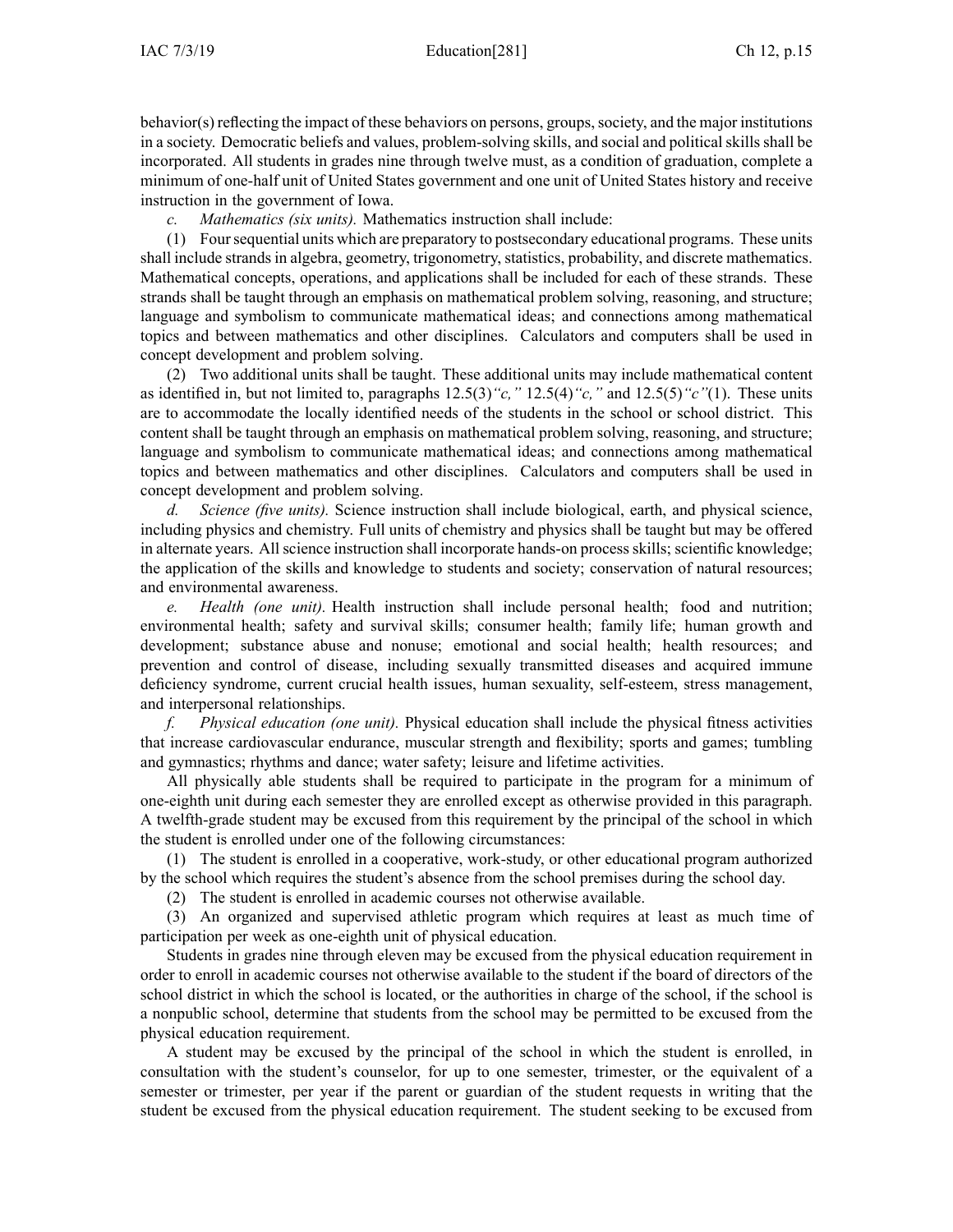the physical education requirement must, at some time during the period for which the excuse is sought, be <sup>a</sup> participant in an organized and supervised athletic program which requires at least as much time of participation per week as one-eighth unit of physical education.

The student's paren<sup>t</sup> or guardian must reques<sup>t</sup> the excuse in writing. The principal shall inform the superintendent that the student has been excused.

*g. Fine arts (three units).* Fine arts instruction shall include at least two of the following:

(1) Dance. Dance instruction shall encompass developing basic movement skills; elementary movement concepts; study of dance forms and dance heritage; participating in dance; and evaluating dance as <sup>a</sup> creative art; and using dance as an avocation or vocation.

(2) Music. Music instruction shall include skills, knowledge, and attitudes and the singing and playing of music; listening to and using music; reading and writing music; recognizing the value of the world's musical heritage; respecting individual musical aspirations and values; preparing for consuming, performing, or composing; and using music as an avocation or vocation.

(3) Theatre. Theatre instruction shall encompass developing the internal and external resources used in the theatre process; creating theatre through artistic collaboration; relating theatre to its social context; forming aesthetic judgments; and using theatre as an avocation or vocation.

(4) Visual art. Visual art instruction shall include developing concepts and values about natural and created environments; critiquing works of art; evaluating relationships between art and societies; analyzing, abstracting, and synthesizing visual forms to express ideas; making art; and using visual art as an avocation or vocation.

*h. World language (four units).* The world language program shall be <sup>a</sup> four-unit sequence of uninterrupted study in at least one language, which may include American Sign Language. World language instruction shall include listening comprehension appropriate to the level of instruction; rateable oral proficiency; reading comprehension appropriate to the level of instruction; writing proficiency appropriate to the level of instruction; and cultural awareness.

All high schools shall offer and teach the first two units of the sequence. The third and fourth units must be offered. However, the department of education may, on an annual basis, waive the third and fourth unit requirements upon the reques<sup>t</sup> of the board. The board must document that <sup>a</sup> licensed/certificated teacher was employed and assigned <sup>a</sup> schedule that would have allowed students to enroll, that the class was properly scheduled, that students were aware of the course offerings, and that no students enrolled.

*i. Vocational education—school districts (three units each in at least four of the six service areas).* A minimum of three sequential units, of which only one may be <sup>a</sup> core unit, shall be taught in four of the following six service areas: agricultural education, business and office education, health occupations education, home economics education, industrial education, and marketing education. The instruction shall be competency-based; shall provide <sup>a</sup> base of knowledge which will prepare students for entry level employment, additional on-the-job training, and postsecondary education within their chosen field; shall be articulated with postsecondary programs of study, including apprenticeship programs; shall reinforce basic academic skills; shall include the contributions and perspectives of persons with disabilities, both men and women, and persons from diverse racial and ethnic groups. Vocational core courses may be used in more than one vocational service area. Multioccupations may be used to complete <sup>a</sup> sequence in more than one vocational service area; however, <sup>a</sup> core course(s) and multioccupations cannot be used in the same sequence. If <sup>a</sup> district elects to use multioccupations to meet the requirements in more than one service area, documentation must be provided to indicate that <sup>a</sup> sufficient variety of quality training stations be available to allow students to develop occupational competencies. A district may apply for <sup>a</sup> waiver if an innovative plan for meeting the instructional requirement for the standard is submitted to and approved by the director of the department of education.

The instructional programs also shall comply with the provisions of Iowa Code chapter [258](https://www.legis.iowa.gov/docs/ico/chapter/258.pdf) relating to vocational education. Advisory committee/councils designed to assist vocational education planning and evaluation shall be composed of public members with emphasis on persons representing business, agriculture, industry, and labor. The membership of local advisory committees/councils will fairly represen<sup>t</sup> each gender and minority residing in the school district. The accreditation status of <sup>a</sup>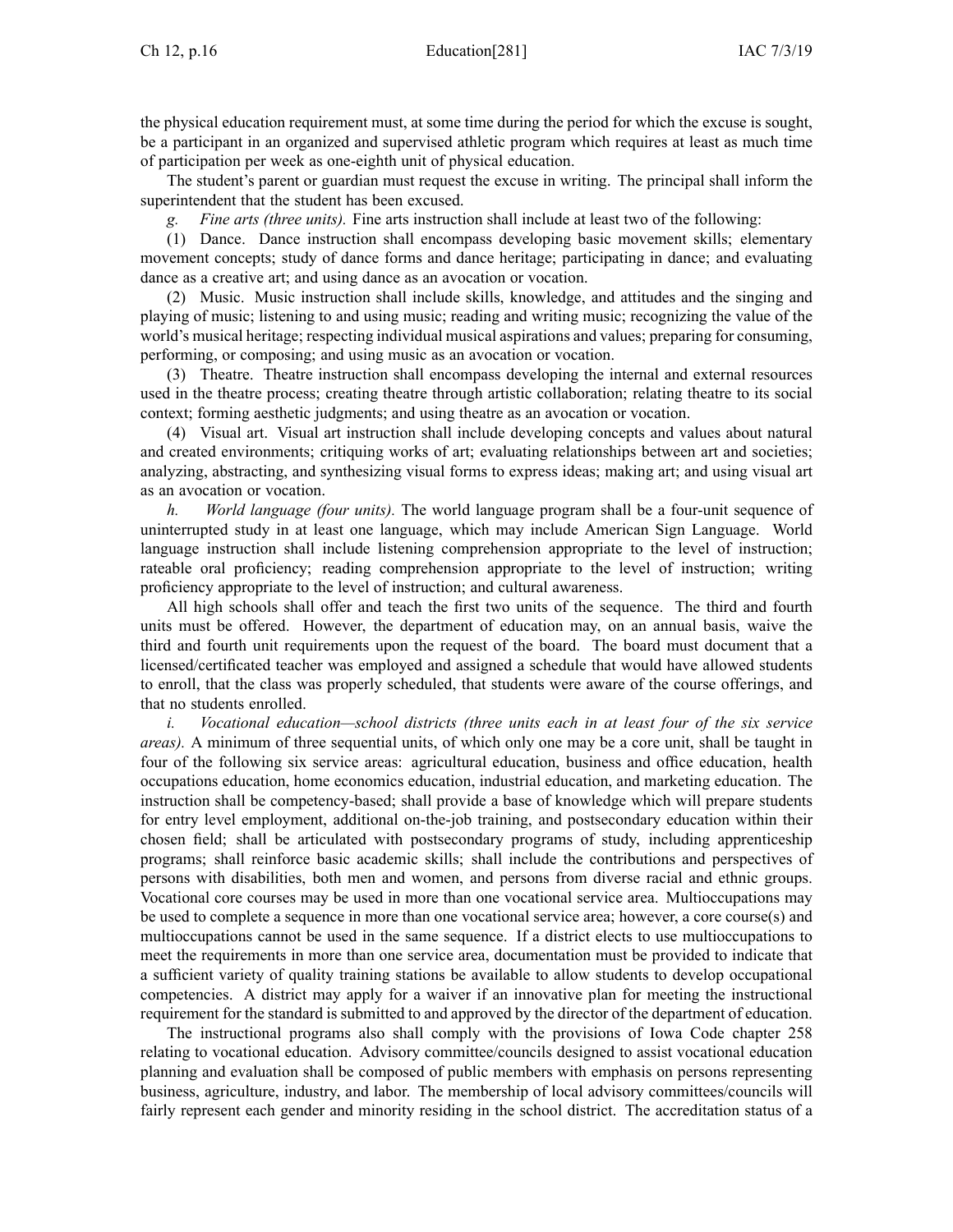school district failing to comply with the provisions of this subrule shall be governed by [281—subrule](https://www.legis.iowa.gov/docs/iac/rule/281.46.7.pdf) [46.7\(10\),](https://www.legis.iowa.gov/docs/iac/rule/281.46.7.pdf) paragraph *"g."*

(1) A service area is the broad category of instruction in the following occupational cluster areas (definitions are those used in these rules):

(2) "Agricultural education programs" prepare individuals for employment in agriculture-related occupations. Such programs encompass the study of applied sciences and business managemen<sup>t</sup> principles, as they relate to agriculture. Agricultural education focuses on, but is not limited to, study in horticulture, forestry, conservation, natural resources, agricultural products and processing, production of food and fiber, aquaculture and other agricultural products, mechanics, sales and service, economics marketing, and leadership development.

(3) "Business and office education programs" prepare individuals for employment in varied occupations involving such activities as planning, organizing, directing, and controlling all business office systems and procedures. Instruction offered includes such activities as preparing, transcribing, systematizing, preserving communications; analyzing financial records; receiving and disbursing money; gathering, processing and distributing information; and performing other business and office duties.

(4) "Health occupations education programs" prepare individuals for employment in <sup>a</sup> variety of occupations concerned with providing care in the areas of wellness, prevention of disease, diagnosis, treatment, and rehabilitation. Instruction offered encompasses varied activities in such areas as dental science, medical science, diagnostic services, treatment therapy, patient care areas, rehabilitation services, record keeping, emergency care, and health education. Many occupations in this category require licensing or credentialing to practice, or to use <sup>a</sup> specific title.

(5) "Home economics education programs" encompass two categories of instructional programs:

1. "Consumer and family science" programs may be taught to prepare individuals for <sup>a</sup> multiple role of homemaker and wage earner and may include such content areas as food and nutrition; consumer education; family living and parenthood; child development and guidance; family and individual health; housing and home management; and clothing and textiles.

2. "Home economics occupations programs" prepare individuals for paid employment in such home economics-related occupations as child care aide/assistant, food production managemen<sup>t</sup> and services, and homemaker/home health aide.

(6) "Industrial education programs" encompass two categories of instructional programs—industrial technology and trade and industrial. Industrial technology means an applied discipline designed to promote technological literacy which provides knowledge and understanding of the impact of technology including its organizations, techniques, tools, and skills to solve practical problems and extend human capabilities in areas such as construction, manufacturing, communication, transportation, power and energy. Trade and industrial programs prepare individuals for employment in such areas as protective services, construction trades, mechanics and repairers, precision production, transportation, and graphic communications. Instruction includes regular systematic classroom activities, followed by experiential learning with the most important processes, tools, machines, managemen<sup>t</sup> ideas, and impacts of technology.

(7) "Marketing education programs" prepare individuals for marketing occupations, including merchandising and management—those activities which make products and services readily available to consumers and business. Instruction stresses the concep<sup>t</sup> that marketing is the bridge between production (including the creation of services and ideas) and consumption. These activities are performed by retailers, wholesalers, and businesses providing services in for-profit and not-for-profit business firms.

(8) "Sequential unit" applies to an integrated offering, directly related to the educational and occupational skills preparation of individuals for jobs and preparation for postsecondary education. Sequential units provide <sup>a</sup> logical framework for the instruction offered in <sup>a</sup> related occupational area and do not require prerequisites for enrollment. A unit is defined in subrule [12.5\(18\)](https://www.legis.iowa.gov/docs/iac/rule/281.12.5.pdf).

(9) "Competency" is <sup>a</sup> learned student performance statement which can be accurately repeated and measured. Instruction is based on incumbent worker-validated statements of learner results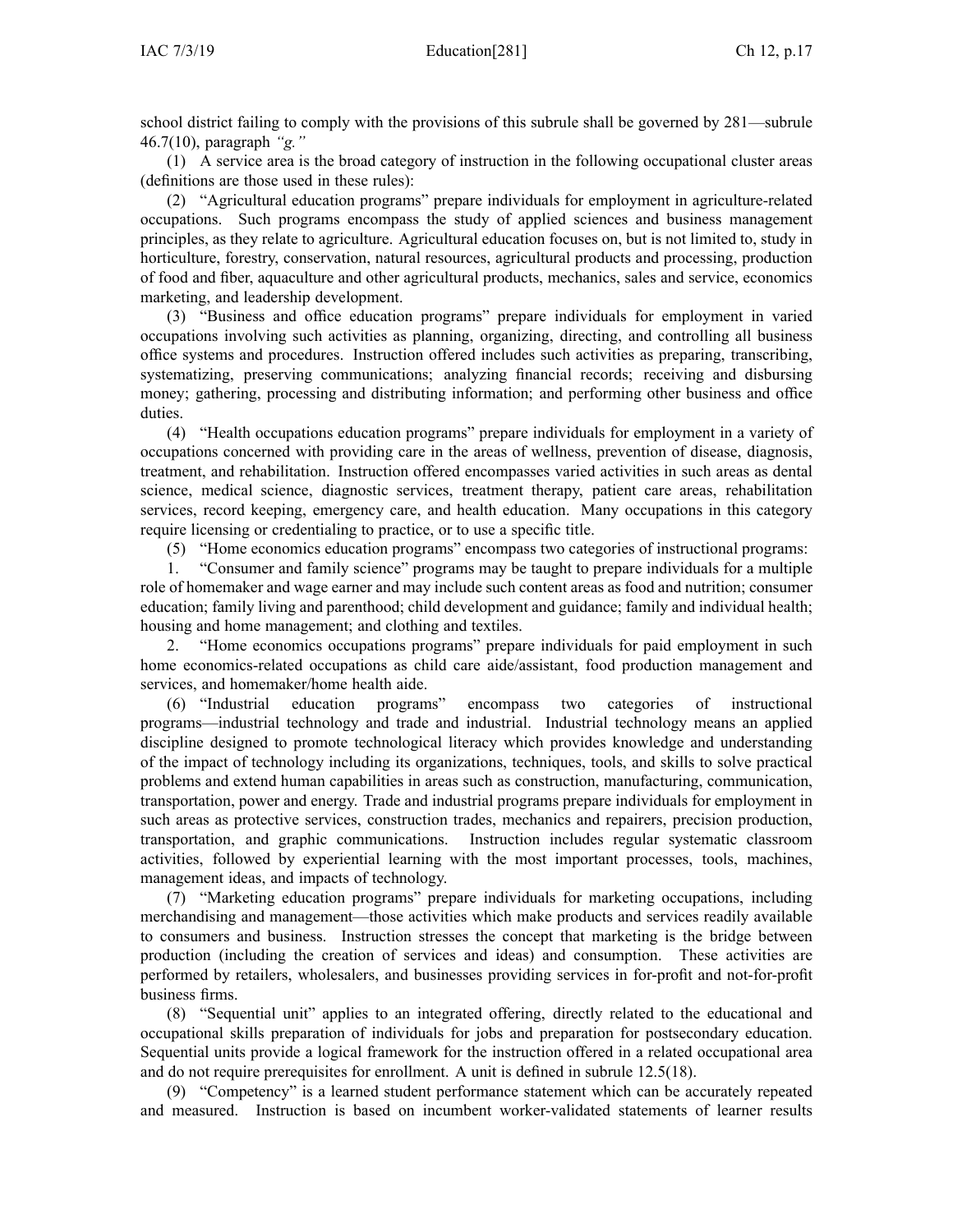(competencies) which clearly describe what skills the students will be able to demonstrate as <sup>a</sup> result of the instruction. Competencies function as the basis for building the instructional program to be offered. Teacher evaluation of students, based upon their ability to perform the competencies, is an integral par<sup>t</sup> of <sup>a</sup> competency-based system.

(10) "Minimum competency lists" contain competencies validated by statewide technical committees, composed of representatives from appropriate businesses, industries, agriculture, and organized labor. These lists contain essential competencies which lead to entry level employment and are not intended to be the only competencies learned. Districts will choose one set of competencies per service area upon which to build their program or follow the process detailed in [281—subrule](https://www.legis.iowa.gov/docs/iac/rule/281.46.7.pdf) 46.7(2) to develop local competencies.

(11) "Clinical experience" involves direct instructor supervision in the actual workplace, so that the learner has the opportunity to apply theory and to perfect skills taught in the classroom and laboratory.

"Field training" is an applied learning experience in <sup>a</sup> nonclassroom environment under the supervision of an instructor.

"Lab training" is experimentation, practice or simulation by students under the supervision of an instructor.

"On-the-job training" is <sup>a</sup> cooperative work experience planned and supervised by <sup>a</sup> teacher-coordinator and the supervisor in the employment setting.

(12) "Coring" is an instructional design whereby competencies common to two or more different vocational service areas are taught as one course offering. Courses shall be no longer than one unit of instruction. Course(s) may be placed wherever appropriate within the program offered. This offering may be acceptable as <sup>a</sup> unit or partial unit in more than one vocational program to meet the standard.

(13) "Articulation" is the process of mutually agreeing upon competencies and performance levels transferable between institutions and programs for advanced placement or credit in a vocational program. An articulation agreemen<sup>t</sup> is the written document which explains the decisions agreed upon and the process used by the institution to gran<sup>t</sup> advanced placement or credit.

(14) "Multioccupational courses" combine on-the-job training in any of the occupational areas with the related classroom instruction. The instructor provides the related classroom instruction and coordinates the training with the employer at the work site. A multioccupational course may only be used to complete <sup>a</sup> sequence in more than one vocational service area if competencies from the appropriate set of minimum competencies are <sup>a</sup> par<sup>t</sup> of the related instruction.

*j. Vocational education/nonpublic schools (five units).* A nonpublic school which provides an educational program that includes grades 9 through 12 shall offer and teach five units of occupational education subjects, which may include, but are not limited to, programs, services, and activities which prepare students for employment in business or office occupations, trade and industrial occupations, consumer and family sciences or home economics occupations, agricultural occupations, marketing occupations, and health occupations. By July 1, 1993, instruction shall be competency-based, articulated with postsecondary programs of study, and may include field, laboratory, or on-the-job training.

*k. Personal finance literacy (one-half unit).* All students shall complete at least one-half unit of personal finance literacy as <sup>a</sup> condition of graduation.

(1) The curriculum shall, at <sup>a</sup> minimum, address the following:

1. Savings, including emergency fund, purchases, and wealth-building.

2. Understanding investments, including compound and simple interest, liquidity, diversification, risk-return ratio, certificates of deposit, money market accounts, single stocks, bonds, mutual funds, rental real estate, annuities, commodities, and futures.

3. Wealth-building and college planning, including long-term and short-term investing using tax-favored plans, individual retirement accounts and paymentsfrom such accounts, employer-sponsored retirement plans and investments, public and private educational savings accounts, and uniform gifts and transfers to minors.

4. Credit and debt, including credit cards, payday lending, rent-to-own transactions, debt consolidation, automobile leasing, cosigning <sup>a</sup> loan, debt avoidance, and the marketing of debt, especially to young people.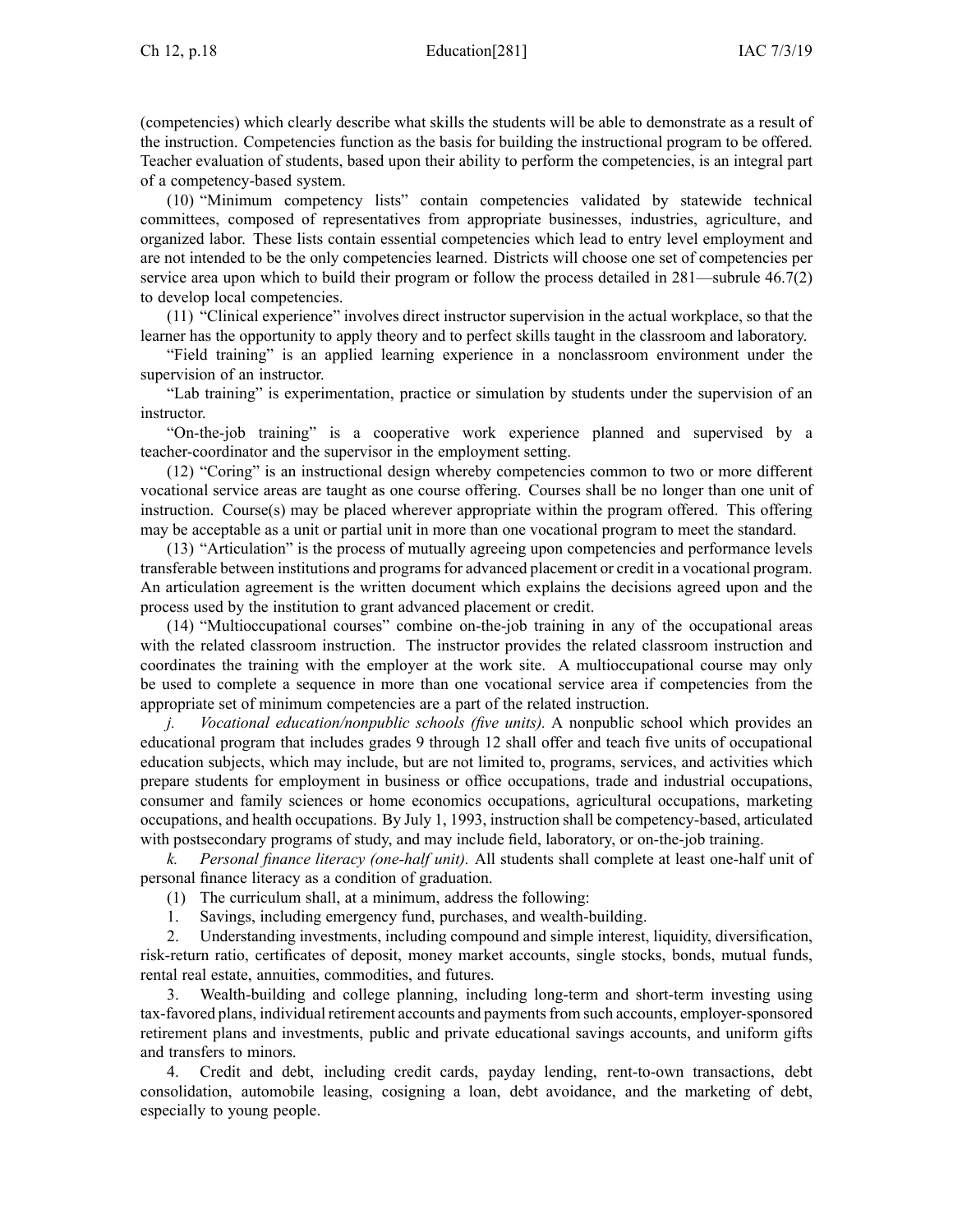IAC 7/3/19 Education[281] Ch 12, p.19

5. Consumer awareness of the power of marketing on buying decisionsincluding 0 percen<sup>t</sup> interest offers; marketing methods, including product positioning, advertising, brand recognition, and personal selling; how to read <sup>a</sup> credit repor<sup>t</sup> and correct inaccuracies; how to build <sup>a</sup> credit score; how to develop <sup>a</sup> plan to deal with creditors and avoid bankruptcy; and the federal Fair Debt Collection Practices Act.

6. Financial responsibility and money management, including creating and living on <sup>a</sup> written budget and balancing <sup>a</sup> checkbook; basic rules of successful negotiating and techniques; and personality or other traits regarding money.

7. Insurance, risk management, income, and career decisions, including career choices that fit personality styles and occupational goals, job search strategies, cover letters, résumés, interview techniques, payroll taxes and other income withholdings, and revenue sources for federal, state, and local governments.

8. Different types of insurance coverage including renters, homeowners, automobile, health, disability, long-term care, identity theft, and life insurance; term life, cash value and whole life insurance; and insurance terms such as deductible, stop-loss, elimination period, replacement coverage, liability, and out-of-pocket.

9. Buying, selling, and renting advantages and disadvantages relating to real estate, including adjustable rate, balloon, conventional, government-backed, reverse, and seller-financed mortgages.

(2) One-half unit of personal finance literacy may count as one-half unit of social studies in meeting the requirements of paragraph [12.5\(5\)](https://www.legis.iowa.gov/docs/iac/rule/281.12.5.pdf)*"b,"* though the teacher providing personal finance literacy coursework that counts as one-half unit of social studies need not hold <sup>a</sup> social studies endorsement.

(3) Units of coursework that meet the requirements of any combination of coursework required under paragraph [12.5\(5\)](https://www.legis.iowa.gov/docs/iac/rule/281.12.5.pdf) "*b*, ""c," or "*h*" and incorporate the curriculum required under [subparagraph](https://www.legis.iowa.gov/docs/iac/rule/281.12.5.pdf) [12.5\(5\)](https://www.legis.iowa.gov/docs/iac/rule/281.12.5.pdf)*"k"*(1)shall be deemed to satisfy the offer-and-teach requirements of this paragraph, and <sup>a</sup> student who completes such units shall be deemed to have met the graduation requirement of this paragraph.

**12.5(6)** *Exemption from physical education course, health course, physical activity requirement, or cardiopulmonary resuscitation course completion.* A pupil shall not be required to enroll in <sup>a</sup> physical education course if the pupil's paren<sup>t</sup> or guardian files <sup>a</sup> written statement with the school principal that the course conflicts with the pupil's religious beliefs. A pupil shall not be required to enroll in <sup>a</sup> health course if the pupil's paren<sup>t</sup> or guardian files <sup>a</sup> written statement with the school principal that the course conflicts with the pupil's religious beliefs. A pupil shall not be required to meet the requirements of subrule [12.5\(19\)](https://www.legis.iowa.gov/docs/iac/rule/281.12.5.pdf) regarding physical activity if the pupil's paren<sup>t</sup> or guardian files <sup>a</sup> written statement with the school principal that the requirement conflicts with the pupil's religious beliefs. A pupil shall not be required to meet the requirements of subrule [12.5\(20\)](https://www.legis.iowa.gov/docs/iac/rule/281.12.5.pdf) regarding completion of <sup>a</sup> cardiopulmonary resuscitation course if the pupil's paren<sup>t</sup> or guardian files <sup>a</sup> written statement with the school principal that the completion of such <sup>a</sup> course conflicts with the pupil's religious beliefs.

**12.5(7)** *Career education.* Each school or school district shall incorporate school-to-career educational programming into its comprehensive school improvement plan. Curricular and cocurricular teaching and learning experiences regarding career education shall be provided from the prekindergarten level through grade 12. Career education shall be incorporated into the total educational program and shall include, but is not limited to, awareness of self in relation to others and the needs of society; exploration of employment opportunities, at <sup>a</sup> minimum, within Iowa; experiences in personal decision making; experiences that help students connect work values into all aspects of their lives; and the development of employability skills. In the implementation of this subrule, the board shall comply with Iowa Code section [280.9](https://www.legis.iowa.gov/docs/ico/section/280.9.pdf).

**12.5(8)** *Multicultural and gender fair approaches to the educational program.* The board shall establish <sup>a</sup> policy to ensure that students are free from discriminatory practices in the educational program as required by Iowa Code section [256.11](https://www.legis.iowa.gov/docs/ico/section/256.11.pdf). In developing or revising the policy, parents, students, instructional and noninstructional staff, and community members shall be involved. Each school or school district shall incorporate multicultural and gender fair goals for the educational program into its comprehensive school improvement plan. Incorporation shall include the following: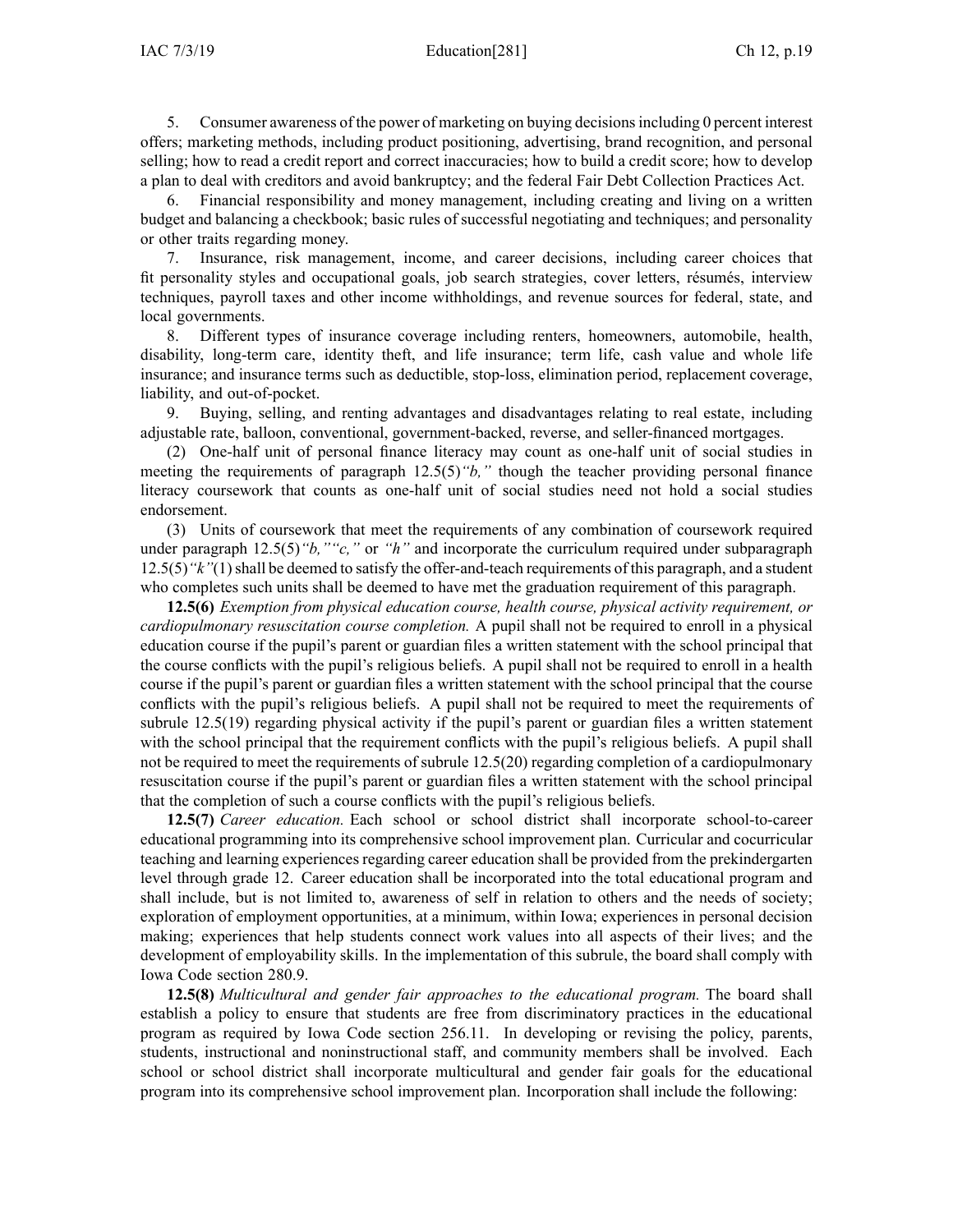### Ch 12, p.20 Education[281] IAC 7/3/19

*a.* Multicultural approaches to the educational program. These shall be defined as approaches which foster knowledge of, and respec<sup>t</sup> and appreciation for, the historical and contemporary contributions of diverse cultural groups, including race, color, national origin, gender, disability, religion, creed, and socioeconomic background. The contributions and perspectives of Asian Americans, African Americans, Hispanic Americans, American Indians, European Americans, and persons with disabilities shall be included in the program.

*b.* Gender fair approaches to the educational program. These shall be defined as approaches which foster knowledge of, and respec<sup>t</sup> and appreciation for, the historical and contemporary contributions of women and men to society. The program shall reflect the wide variety of roles open to both women and men and shall provide equal opportunity to both sexes.

**12.5(9)** *Special education.* The board of each school district shall provide special education programs and services for its resident children which comply with rules of the state board of education implementing Iowa Code chapters [256](https://www.legis.iowa.gov/docs/ico/chapter/256.pdf), [256B](https://www.legis.iowa.gov/docs/ico/chapter/256B.pdf), [273](https://www.legis.iowa.gov/docs/ico/chapter/273.pdf), and [280](https://www.legis.iowa.gov/docs/ico/chapter/280.pdf).

**12.5(10)** *Technology integration.* Each school or school district shall incorporate into its comprehensive school improvement plan demonstrated use of technology to meet its student learning goals.

**12.5(11)** *Global education.* Each school or school district shall incorporate global education into its comprehensive school improvement plan as required by Iowa Code section [256.11](https://www.legis.iowa.gov/docs/ico/section/256.11.pdf). Global education shall be incorporated into all areas and levels of the educational program so students have the opportunity to acquire <sup>a</sup> realistic perspective on world issues, problems, and the relationship between an individual's self-interest and the concerns of people elsewhere in the world.

**12.5(12)** *Provisions for gifted and talented students.* Each school district shall incorporate gifted and talented programming into its comprehensive school improvement plan as required by Iowa Code section [257.43](https://www.legis.iowa.gov/docs/ico/section/257.43.pdf). The comprehensive school improvement plan shall include the following gifted and talented program provisions: valid and systematic procedures, including multiple selection criteria for identifying gifted and talented students from the total student population; goals and performance measures; <sup>a</sup> qualitatively differentiated program to meet the students' cognitive and affective needs; staffing provisions; an in-service design; <sup>a</sup> budget; and qualifications of personnel administering the program. Each school district shall review and evaluate its gifted and talented programming. This subrule does not apply to accredited nonpublic schools.

**12.5(13)** *Provisions for at-risk students.* Each school district shall make provision for meeting the needs of at-risk students: valid and systematic procedures and criteria to identify at-risk students throughout the school district'sschool-age population, determination of appropriate ongoing educational strategies for alternative options education programs as required in Iowa Code section [280.19A](https://www.legis.iowa.gov/docs/ico/section/280.19A.pdf), and review and evaluation of the effectiveness of provisions for at-risk students. This subrule does not apply to accredited nonpublic schools.

Provisions for at-risk students shall align with the student learning goals and content standards established by the school district or by school districts participating in <sup>a</sup> consortium. The comprehensive school improvement plan shall also include objectives, activities, cooperative arrangements with other service agencies and service groups, and strategies for parental involvement to meet the needs of at-risk children.

**12.5(14)** *Unit.* A unit is <sup>a</sup> course which meets one of the following criteria: it is taught for at least 200 minutes per week for 36 weeks; it is taught for the equivalent of 120 hours of instruction; it requires the demonstration of proficiency of formal competencies associated with the course according to the State Guidelines for Competency-Based Education or its successor organization; or it is an equated requirement as <sup>a</sup> par<sup>t</sup> of an innovative program filed as prescribed in rule [281—12.9](https://www.legis.iowa.gov/docs/iac/rule/281.12.9.pdf)(256). A fractional unit shall be calculated in <sup>a</sup> manner consistent with this subrule. Unless the method of instruction is competency-based, multiple-section courses taught at the same time in <sup>a</sup> single classroom situation by one teacher do not meet this unit definition for the assignment of <sup>a</sup> unit of credit. However, the third and fourth years of <sup>a</sup> world language may be taught at the same time by one teacher in <sup>a</sup> single classroom situation, each yielding <sup>a</sup> unit of credit.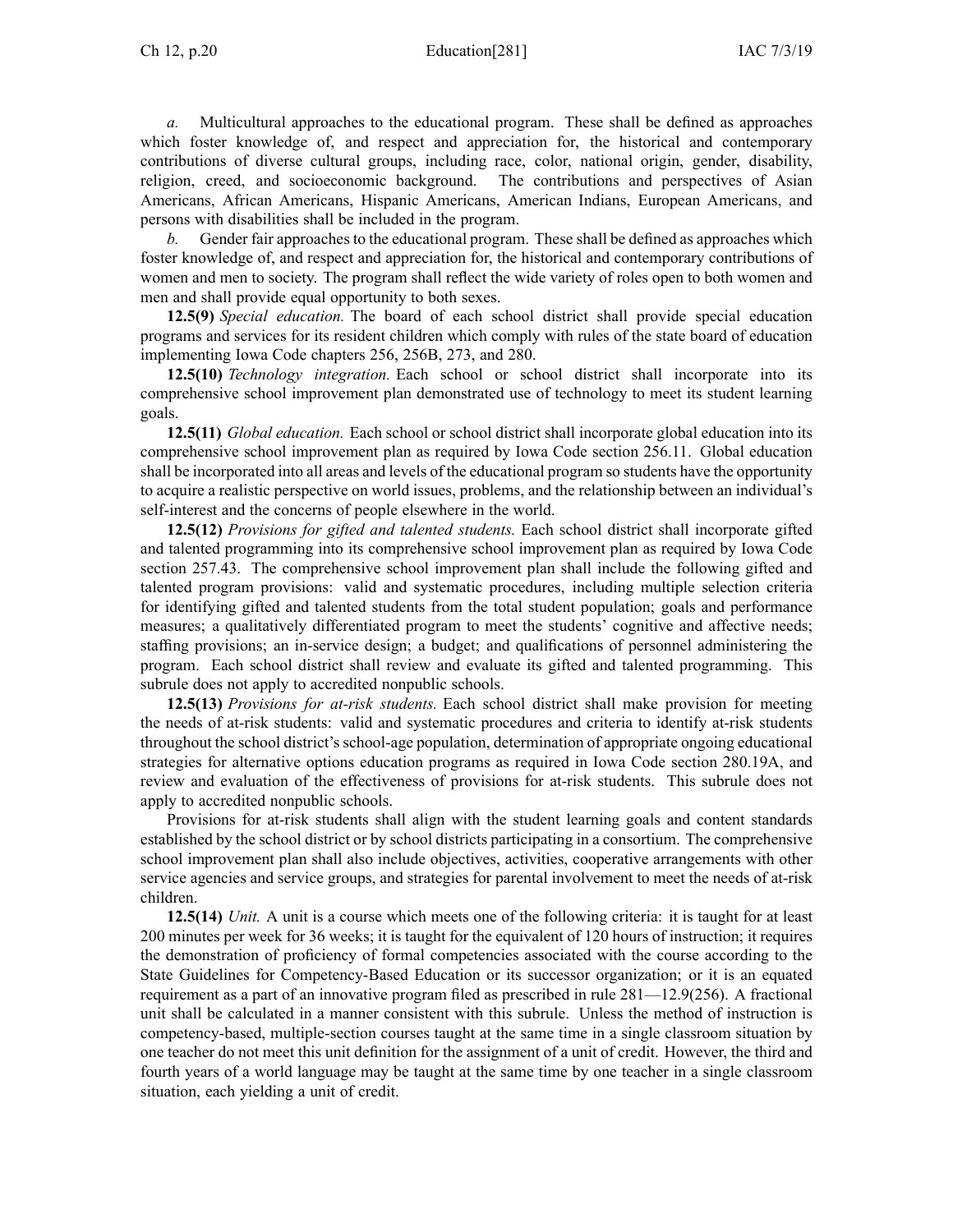**12.5(15)** *Credit.* A student shall receive <sup>a</sup> credit or <sup>a</sup> partial credit upon successful completion of <sup>a</sup> course which meets one of the criteria in subrule [12.5\(14\)](https://www.legis.iowa.gov/docs/iac/rule/281.12.5.pdf). The board may award high school credit to <sup>a</sup> student who demonstrates required competencies for <sup>a</sup> course or content area in accordance with assessment methods approved by the local board.

**12.5(16)** *Subject offering.* A subject shall be regarded as offered when the teacher of the subject has met the licensure and endorsement standards of the state board of educational examiners for that subject; instructional materials and facilities for that subject have been provided; and students have been informed, based on their aptitudes, interests, and abilities, about possible value of the subject.

A subject shall be regarded as taught only when students are instructed in it in accordance with all applicable requirements outlined herein. Subjects which the law requires schools and school districts to offer and teach shall be made available during the school day as defined in subrules [12.1\(8\)](https://www.legis.iowa.gov/docs/iac/rule/281.12.1.pdf) to [12.1\(10\)](https://www.legis.iowa.gov/docs/iac/rule/281.12.1.pdf).

**12.5(17)** *Twenty-first century learning skills.* Twenty-first century learning skills include civic literacy, health literacy, technology literacy, financial literacy, and employability skills. Schools and school districts shall address the curricular needs of students in kindergarten through grade twelve in these areas. In doing so, schools and school districts shall apply to all curricular areas the universal constructs of critical thinking, complex communication, creativity, collaboration, flexibility and adaptability, and productivity and accountability.

*a. Civic literacy.* Components of civic literacy include rights and responsibilities of citizens; principles of democracy and republicanism; purpose and function of the three branches of government; local, state, and national government; inherent, expressed, and implied powers; strategies for effective political action; how law and public policy are established; how various political systems define rights and responsibilities of the individual; the role of the United States in current world affairs.

*b. Health literacy.* Components of health literacy include understanding and using basic health concepts to enhance personal, family and community health; establish and monitor health goals; effectively manage health risk situations and advocate for others; demonstrate <sup>a</sup> healthy lifestyle that benefits the individual and society.

*c. Technology literacy.* Components of technology literacy include creative thinking; development of innovative products and processes; suppor<sup>t</sup> of personal learning and the learning of others; gathering, evaluating, and using information; use of appropriate tools and resources; conduct of research; project management; problem solving; informed decision making.

*d. Financial literacy.* Components of financial literacy include developing short- and long-term financial goals; understanding needs versus wants; spending plans and positive cash flow; informed and responsible decision making; repaying debt; risk managemen<sup>t</sup> options; saving, investing, and asset building; understanding human, cultural, and societal issues; legal and ethical behavior.

*e. Employability skills.* Components of employability skills include different perspectives and cross-cultural understanding; adaptability and flexibility; ambiguity and change; leadership; integrity, ethical behavior, and social responsibility; initiative and self-direction; productivity and accountability.

**12.5(18)** *Early intervention program.* Each school district receiving early intervention program funds shall make provisions to meet the needs of kindergarten through grade 3 students. The intent of the early intervention program is to reduce class size, to achieve <sup>a</sup> higher level of student success in the basic skills, and to increase teacher-parent communication and accountability. Each school district shall develop <sup>a</sup> class size managemen<sup>t</sup> strategy by September 15, 1999, to work toward, or to maintain, class sizes in basic skills instruction for kindergarten through grade 3 that are at the state goal of 17 students per teacher. Each school district shall incorporate into its comprehensive school improvement plan goals and activities for kindergarten through grade 3 students to achieve <sup>a</sup> higher level of success in the basic skills, especially reading. A school district shall, at <sup>a</sup> minimum, biannually inform parents of their individual child's performance on the results of diagnostic assessments in kindergarten through grade 3. If intervention is appropriate, the school district shall inform the parents of the actions the school district intends to take to improve the child's reading skills and provide the parents with strategies to enable the parents to improve their child's skills.

**12.5(19)** *Physical activity requirement.* Subject to the provisions of subrule [12.5\(6\)](https://www.legis.iowa.gov/docs/iac/rule/281.12.5.pdf), physically able pupils in kindergarten through grade 5 shall engage in physical activity for <sup>a</sup> minimum of 30 minutes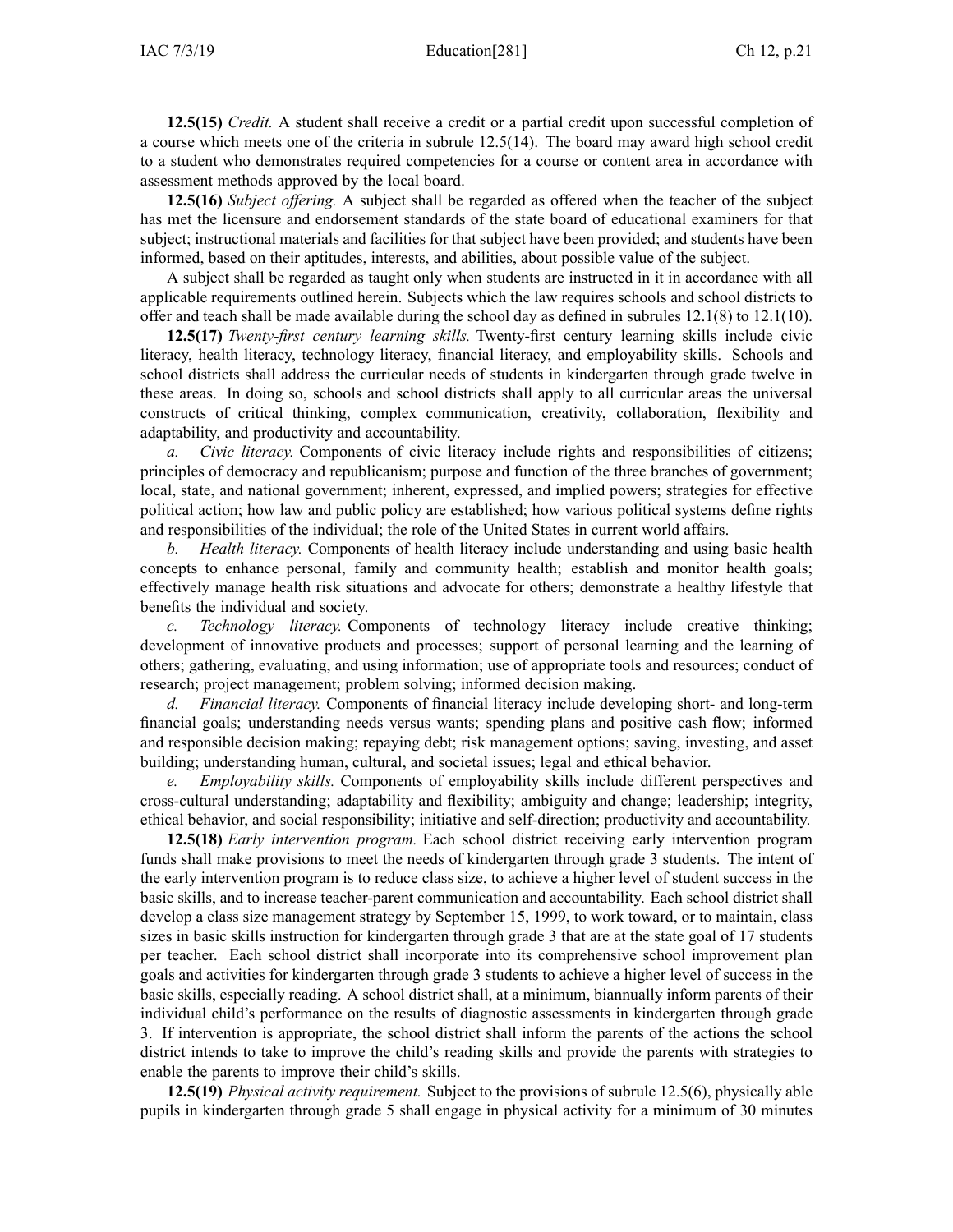each school day. Subject to the provisions of subrule [12.5\(6\)](https://www.legis.iowa.gov/docs/iac/rule/281.12.5.pdf), physically able pupils in grades 6 through 12 shall engage in physical activity for <sup>a</sup> minimum of 120 minutes per week in which there are at least five days of school.

*a.* This requirement may be met by pupils in grades 6 through 12 by participation in the following activities including, but not limited to:

(1) Interscholastic athletics sponsored by the Iowa High School Athletic Association or Iowa Girls High School Athletic Union;

(2) School-sponsored marching band, show choir, dance, drill, cheer, or similar activities;

- (3) Nonschool gymnastics, dance, team sports, individual sports; or
- (4) Similar endeavors that involve movement, manipulation, or exertion of the body.

*b.* When the requirement is to be met in full or in par<sup>t</sup> by <sup>a</sup> pupil using one or more nonschool activities, the school or school district shall enter into <sup>a</sup> written agreemen<sup>t</sup> with the pupil. The agreemen<sup>t</sup> shall state the nature of the activity and the starting and ending dates of the activity and shall provide sufficient information about the duration of time of the activity each week. The agreemen<sup>t</sup> shall also be signed by the school principal or principal's designee and by at least one paren<sup>t</sup> or guardian of the pupil if the pupil is a minor. The pupil shall sign the agreement, regardless of the age of the pupil. The agreement shall be effective for no longer than one school year. There is no limit to the number of agreements that <sup>a</sup> school or school district may have with any one pupil during the enrollment of the pupil.

*c.* In no event may <sup>a</sup> school or school district reduce the regular instructional time, as defined by "unit" in subrule [12.5\(14\)](https://www.legis.iowa.gov/docs/iac/rule/281.12.5.pdf), for any pupil to enable the pupil to meet the physical activity requirement. However, this requirement may be met by physical education classes, activities at recess or during class time, and before- or after-school activities.

*d.* Schools and school districts must provide documentation that pupils are being provided with the suppor<sup>t</sup> to complete the physical activity requirement. This documentation may be provided through printed schedules, district policies, student handbooks, and similar means.

**12.5(20)** *Cardiopulmonary resuscitation course completion requirement.* Subject to the provisions of subrule [12.5\(6\)](https://www.legis.iowa.gov/docs/iac/rule/281.12.5.pdf), at any time prior to the end of twelfth grade, every pupil physically able to do so shall have completed <sup>a</sup> psychomotor course that leads to certification in cardiopulmonary resuscitation. A school or school district administrator may waive this requirement for any pupil who is not physically able to complete the course. A course that leads to certification in CPR may be taught during the school day by either <sup>a</sup> school or school district employee or by <sup>a</sup> volunteer, as long as the person is certified to teach <sup>a</sup> course that leads to certification in CPR. In addition, <sup>a</sup> school or school district shall accep<sup>t</sup> certification from any nationally recognized course in cardiopulmonary resuscitation as evidence that this requirement has been met by <sup>a</sup> pupil. A school or school district shall not accep<sup>t</sup> auditing of <sup>a</sup> CPR course, nor <sup>a</sup> course in infant CPR only. This subrule is effective for the graduating class of 2011-2012. [**ARC [7783B](https://www.legis.iowa.gov/docs/aco/arc/7783B.pdf)**, IAB 5/20/09, effective 6/24/09; **ARC [0016C](https://www.legis.iowa.gov/docs/aco/arc/0016C.pdf)**, IAB 2/22/12, effective 3/28/12 (See Delay note at end of chapter); **[ARC](https://www.legis.iowa.gov/docs/aco/arc/0525C.pdf) [0525C](https://www.legis.iowa.gov/docs/aco/arc/0525C.pdf)**, IAB 12/12/12, effective 1/16/13; **ARC [1116C](https://www.legis.iowa.gov/docs/aco/arc/1116C.pdf)**, IAB 10/16/13, effective 11/20/13; **ARC [1663C](https://www.legis.iowa.gov/docs/aco/arc/1663C.pdf)**, IAB 10/15/14, effective 11/19/14; **ARC [4527C](https://www.legis.iowa.gov/docs/aco/arc/4527C.pdf)**, IAB 7/3/19, effective 8/7/19]

### DIVISION VI ACTIVITY PROGRAM

**281—12.6(256) Activity program.** The following standards shall apply to the activity program of accredited schools and school districts.

**12.6(1)** *General guidelines.* Each board shall sponsor a pupil activity program sufficiently broad and balanced to offer opportunities for all pupils to participate. The program shall be supervised by qualified professional staff and shall be designed to meet the needs and interests and challenge the abilities of all pupils consistent with their individual stages of development; contribute to the physical, mental, athletic, civic, social, moral, and emotional growth of all pupils; offer opportunities for both individual and group activities; be integrated with the instructional program; and provide balance so <sup>a</sup> limited number of activities will not be perpetuated at the expense of others.

**12.6(2)** *Supervised intramural sports.* If the board sponsors <sup>a</sup> voluntary program of supervised intramural sports for pupils in grades seven through twelve, qualified personnel and adequate facilities,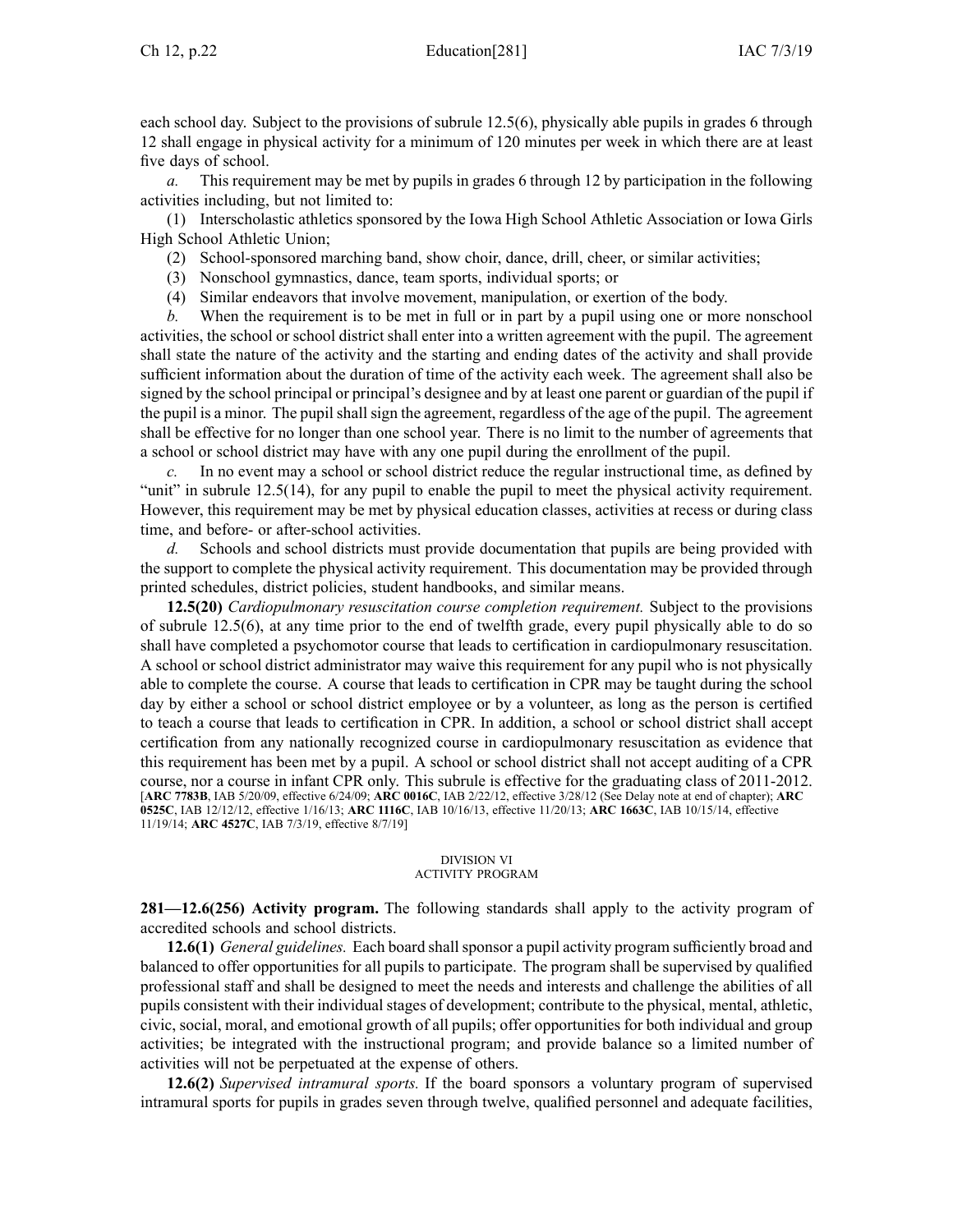equipment, and supplies shall be provided. Middle school grades below grade seven may also participate.

### DIVISION VII STAFF DEVELOPMENT

**281—12.7(256,284,284A) Professional development.** The following standards shall apply to staff development for accredited schools and school districts.

**12.7(1)** *Provisions for school district professional development.*

*a. Provisions for district professional development plans.* Each school district shall incorporate into its comprehensive school improvement plan provisions for the professional development of all staff, including the district professional development plan required in 281—paragraph [83.6\(2\)](https://www.legis.iowa.gov/docs/iac/rule/281.83.6.pdf)*"a."* To meet the professional needs of allstaff, professional development activitiesshall align with district goals; shall be based on student and staff information; shall prepare all employees to work effectively with diverse learners and to implement multicultural, gender fair approaches to the educational program; and shall adhere to the professional development standards in 281—paragraph [83.6\(2\)](https://www.legis.iowa.gov/docs/iac/rule/281.83.6.pdf)*"b"* to realize increased student achievement, learning, and performance as set forth in the comprehensive school improvement plan.

*b. Provisions for attendance center professional development plans.* Each school district shall ensure that every attendance center has an attendance center professional development plan that addresses, at <sup>a</sup> minimum, the needs of the teachers in that center; the Iowa teaching standards; the district professional development plan; and the student achievement goals of the attendance center and the school district as set forth in the comprehensive school improvement plan.

*c. Provisions for individual teacher professional development plans.* Each school district shall ensure that every teacher as defined in rule [281—83.2](https://www.legis.iowa.gov/docs/iac/rule/281.83.2.pdf)(284,284A) has an individual teacher professional development plan that meets the expectations in [281—subrule](https://www.legis.iowa.gov/docs/iac/rule/281.83.6.pdf) 83.6(1).

*d. Budget for staff development.* The board shall annually budget specified funds to implement the plan required in paragraph [12.7\(1\)](https://www.legis.iowa.gov/docs/iac/rule/281.12.7.pdf)*"a."*

**12.7(2)** *Provisions for accredited nonpublic school professional development.*

*a.* Each accredited nonpublic school shall incorporate into its comprehensive school improvement plan provisions for the professional development of staff. To meet the professional needs of instructional staff, professional development activities shall align with school achievement goals and shall be based on student achievement needs and staff professional development needs. The plan shall deliver research-based instructional practices to realize increased student achievement, learning, and performance as set forth in the comprehensive school improvement plan.

*b.* Budget for staff development. The board shall annually budget specified funds to implement the plan required in paragraph [12.7\(2\)](https://www.legis.iowa.gov/docs/iac/rule/281.12.7.pdf)*"a."*

#### DIVISION VIII ACCOUNTABILITY

**281—12.8(256) Accountability for student achievement.** Schools and school districts shall meet the following accountability requirements for increased student achievement. Area education agencies shall provide technical assistance as required by [281—subrule](https://www.legis.iowa.gov/docs/iac/rule/281.72.4.pdf) 72.4(7).

**12.8(1)** *Comprehensive school improvement.* The general accreditation standards are minimum, uniform requirements. However, the department encourages schools and school districts to go beyond the minimum with their work toward ongoing improvement. As <sup>a</sup> means to this end, local comprehensive school improvement plans shall be specific to <sup>a</sup> school or school district and designed, at <sup>a</sup> minimum, to increase the learning, achievement, and performance of all students.

As <sup>a</sup> par<sup>t</sup> of ongoing improvement in its educational system, the board shall adopt <sup>a</sup> written comprehensive school improvement plan designed for continuous school, parental, and community involvement in the development and monitoring of <sup>a</sup> plan that is aligned with school or school district determined needs. The plan shall incorporate, to the extent possible, the consolidation of federal and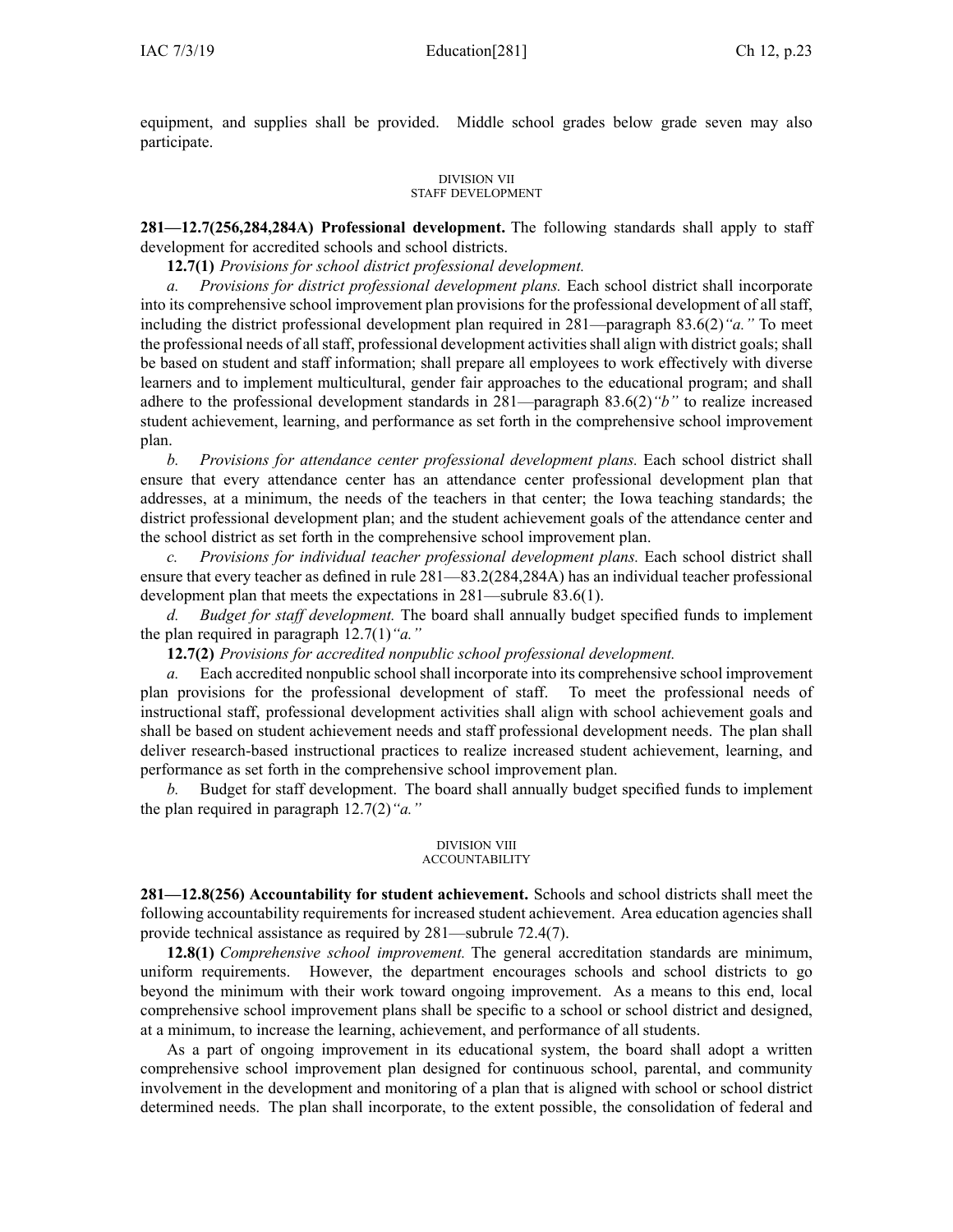state planning, goal setting, and reporting requirements. The plan shall contain, but is not limited to, the following components:

*a. Community involvement.*

(1) Local community. The school or school district shall involve the local community in decision-making processes as appropriate. The school or school district shall seek input from the local community about, but not limited to, the following elements at least once every five years:

1. Statement of philosophy, beliefs, mission, or vision;

- 2. Major educational needs; and
- 3. Student learning goals.

(2) School improvement advisory committee. To meet requirements of Iowa Code section [280.12\(2\)](https://www.legis.iowa.gov/docs/ico/section/280.12.pdf) as amended by 2007 Iowa Acts, Senate File 61, section 1, the board shall appoint and charge <sup>a</sup> school improvement advisory committee to make recommendations to the board. Based on the committee members' analysis of the needs assessment data, the committee shall make recommendations to the board about the following components:

- 1. Major educational needs;
- 2. Student learning goals;

3. Long-range goals that include, but are not limited to, the state indicators that address reading, mathematics, and science achievement; and

4. Harassment or bullying prevention goals, programs, training, and other initiatives.

(3) At least annually, the school improvement advisory committee shall also make recommendations to the board with regard to, but not limited to, the following:

1. Progress achieved with the annual improvement goals for the state indicators that address reading, mathematics, and science in subrule [12.8\(3\)](https://www.legis.iowa.gov/docs/iac/rule/281.12.8.pdf);

2. Progress achieved with other locally determined core indicators; and

3. Annual improvement goals for the state indicators that address reading, mathematics, and science achievement.

*b. Data collection, analysis, and goal setting.*

(1) Policy. The board shall adopt <sup>a</sup> policy for conducting ongoing and long-range needs assessment processes. This policy shall ensure involvement of and communication with the local community regarding its expectations for adequate preparation for all students as responsible citizens and successful wage earners. The policy shall include provisions for keeping the local community regularly informed of progress on state indicators as described in subrule [12.8\(3\)](https://www.legis.iowa.gov/docs/iac/rule/281.12.8.pdf), other locally determined indicators within the comprehensive school improvement plan as required by Iowa Code section [280.12](https://www.legis.iowa.gov/docs/ico/section/280.12.pdf), and the methods <sup>a</sup> school district will use to inform kindergarten through grade 3 parents of their individual child's performance biannually as described in 1999 Iowa Acts, House File 743. The policy shall describe how the school or school district shall provide opportunities for local community feedback on an ongoing basis.

(2) Long-range data collection and analysis. The long-range needs assessment processshall include provisions for collecting, analyzing, and reporting information derived from local, state, and national sources. The process shall include provisions for reviewing information acquired over time on the following:

- 1. State indicators and other locally determined indicators;
- 2. Locally established student learning goals; and
- 3. Specific data collection required by federal and state programs.

Schools and school districts shall also collect information about additional factors influencing student achievement which may include, but are not limited to, demographics, attitudes, health, and other risk factors.

(3) Long-range goals. The board, with input from its school improvement advisory committee, shall adopt long-range goals to improve student achievement in at least the areas of reading, mathematics, and science.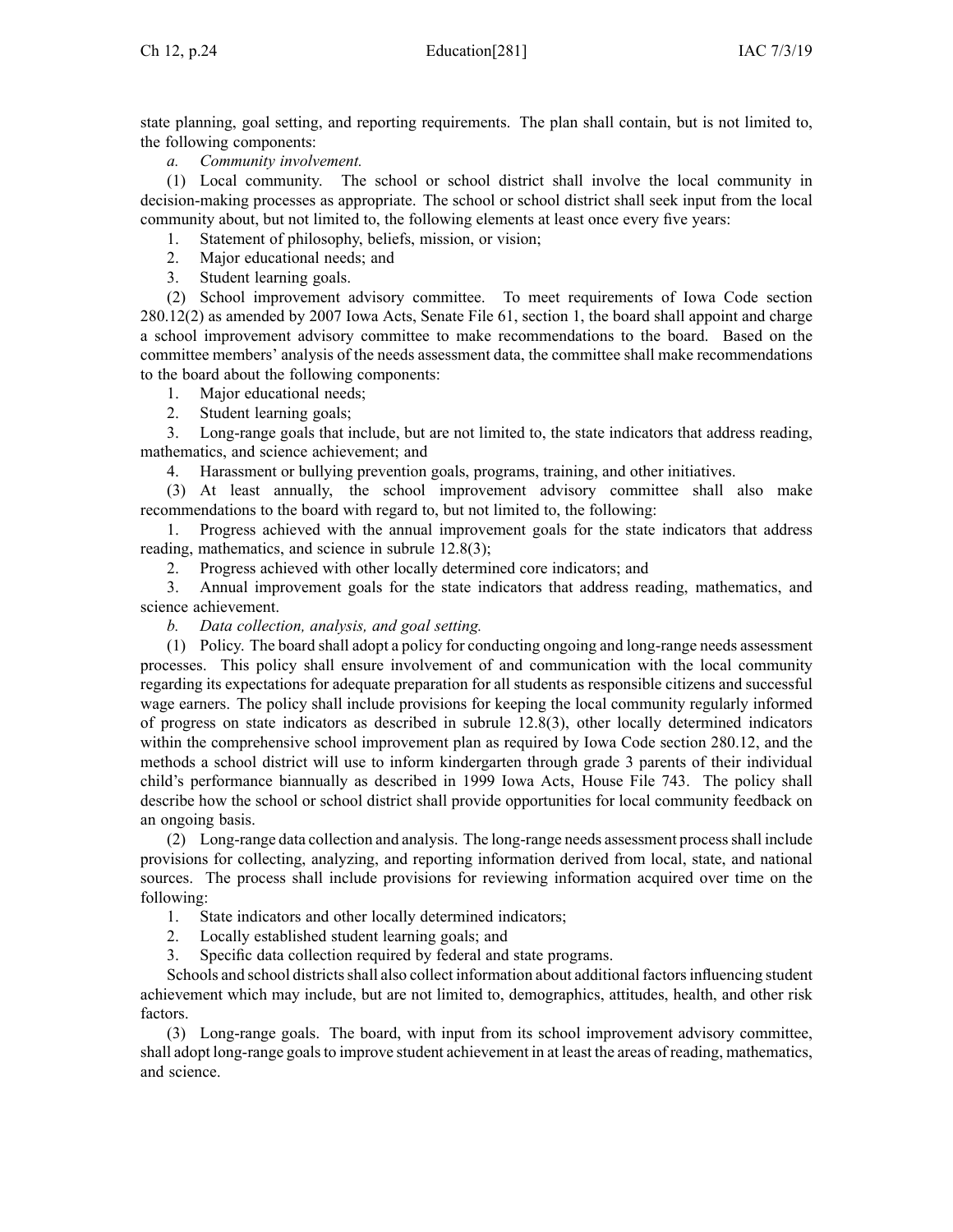(4) Annual data collection and analysis. The ongoing needs assessment process shall include provisions for collecting and analyzing annual assessment data on the state indicators, other locally determined indicators, and locally established student learning goals.

(5) Annual improvement goals. The board, with input from its school improvement advisory committee, shall adopt annual improvement goals based on data from at least one districtwide assessment. The goals shall describe desired annual increase in the curriculum areas of, but not limited to, mathematics, reading, and science achievement for all students, for particular subgroups of students, or both. Annual improvement goals may be set for the early intervention program as described in subrule [12.5\(18\)](https://www.legis.iowa.gov/docs/iac/rule/281.12.5.pdf), other state indicators, locally determined indicators, locally established student learning goals, other curriculum areas, future student employability, or factors influencing student achievement.

*c. Content standards and benchmarks.*

(1) Policy. The board shall adopt <sup>a</sup> policy outlining its procedures for developing, implementing, and evaluating its total curriculum. The policy shall describe <sup>a</sup> process for establishing content standards, benchmarks, performance levels, and annual improvement goals aligned with needs assessment information.

(2) Content standards and benchmarks. The board shall adopt clear, rigorous, and challenging content standards and benchmarks in reading, mathematics, and science to guide the learning of students from the date of school entrance until high school graduation. Included in the local standards and benchmarks shall be the core content standards from Iowa's approved standards and assessment system under the applicable provisions of the federal Elementary and Secondary Education Act. Standards and benchmarks may be adopted for other curriculum areas defined in [281—Chapter](https://www.legis.iowa.gov/docs/iac/chapter/281.12.pdf) 12, Division V. The comprehensive school improvement plan submitted to the department shall contain, at <sup>a</sup> minimum, the core content standards for reading, mathematics, and science. The educational program as defined in [281—Chapter](https://www.legis.iowa.gov/docs/iac/chapter/281.12.pdf) 12, Division II, shall incorporate career education, multicultural and gender fair education, technology integration, global education, higher-order thinking skills, learning skills, and communication skills as outlined in subrules  $12.5(7)$ ,  $12.5(8)$ ,  $12.5(10)$ , and  $12.5(11)$ , and subparagraph [12.8\(1\)](https://www.legis.iowa.gov/docs/iac/rule/281.12.8.pdf)*"c"*(1).

*d. Determination and implementation of actions to meet the needs.* The comprehensive school improvement plan shall include actions the school or school district shall take districtwide in order to accomplish itslong-range and annual improvement goals asrequired in Iowa Code section [280.12\(1\)](https://www.legis.iowa.gov/docs/ico/section/280.12.pdf)*"b."*

(1) Actions shall include, but are not limited to, addressing the improvement of curricular and instructional practices to attain the long-range goals, annual improvement goals, and the early intervention goals as described in subrule [12.5\(18\)](https://www.legis.iowa.gov/docs/iac/rule/281.12.5.pdf).

(2) A school or school district shall document consolidation of state and federal resources and requirements, as appropriate, to implement the actions in its comprehensive school improvement plan. State and federal resources shall be used, as applicable, to suppor<sup>t</sup> implementation of the plan.

(3) A school orschool district may have building-level action plans, aligned with its comprehensive school improvement plan. These may be included in the comprehensive school improvement plan or kept on file at the local level.

*e. Evaluation of the comprehensive school improvement plan.* A school or school district shall develop strategies to collect data and information to determine if the plan has accomplished the goals for which it was established.

*f. Assessment of student progress.* Each school or school district shall include in its comprehensive school improvement plan provisions for districtwide assessment of student progress for all students. The plan shall identify valid and reliable student assessments aligned with local content standards, which include the core content standards referenced in subparagraph [12.8\(1\)](https://www.legis.iowa.gov/docs/iac/rule/281.12.8.pdf)*"c"*(2). These assessments are not limited to commercially developed measures. School districts receiving early intervention funding described in subrule [12.5\(18\)](https://www.legis.iowa.gov/docs/iac/rule/281.12.5.pdf) shall provide for diagnostic reading assessments for kindergarten through grade 3 students.

(1) State indicators. Using at least one districtwide assessment, <sup>a</sup> school or school district shall assess student progress on the state indicators in, but not limited to, reading, mathematics, and science as specified in subrule [12.8\(3\)](https://www.legis.iowa.gov/docs/iac/rule/281.12.8.pdf). At least one districtwide assessment shall allow for, but not be limited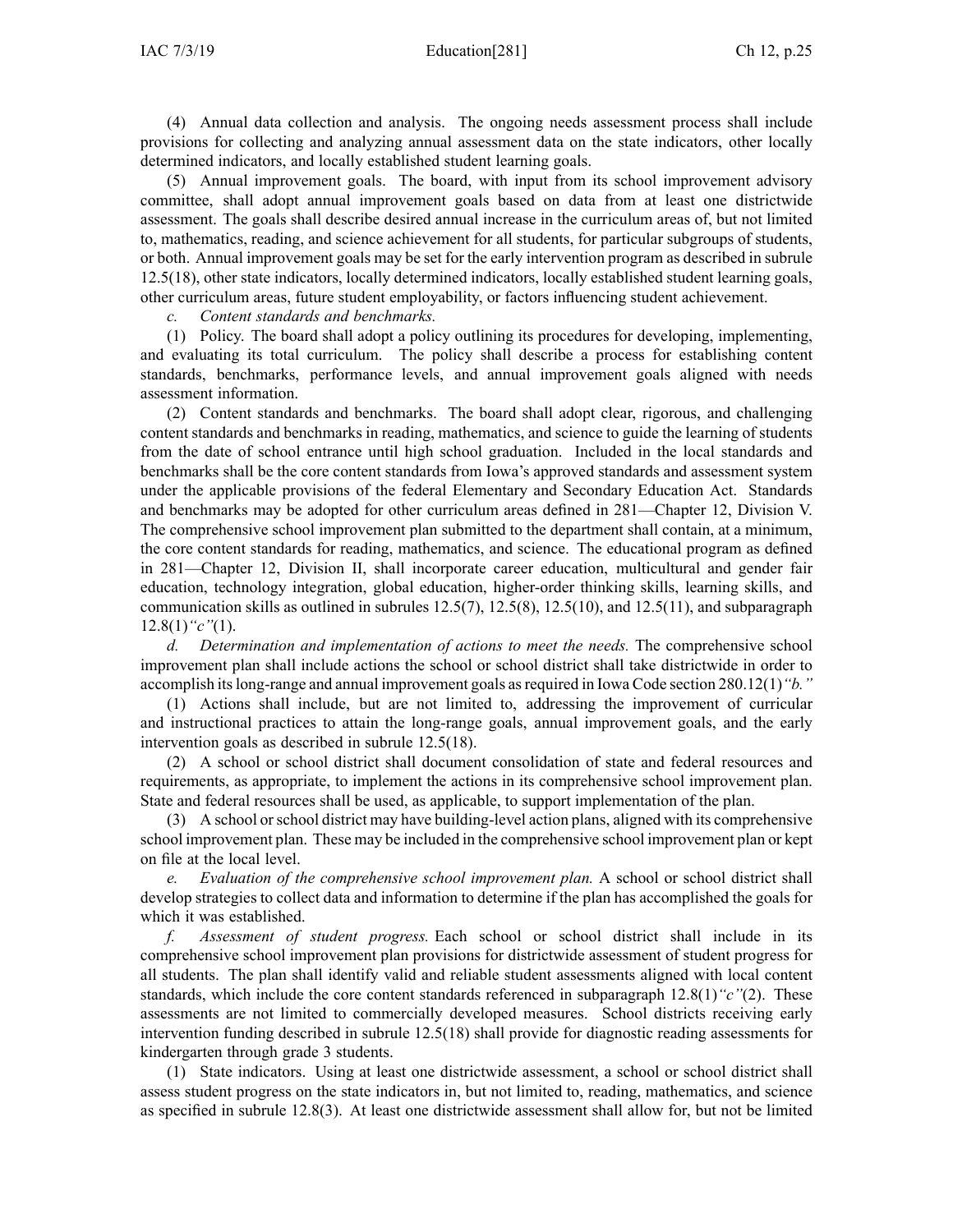to, the comparison of the school or school district's students with students from across the state and in the nation in reading, mathematics, and science.

(2) Performance levels. A school or school district shall establish at least three performance levels on at least one districtwide valid and reliable assessment in the areas of reading and mathematics for at least grades 4, 8, and 11 and science in grades 8 and 10 or use the achievement levels as established by the Iowa Testing Program to meet the intent of this subparagraph (2).

*g. Assurances and support.* A school or school district shall provide evidence that its board has approved and supports the five-year comprehensive school improvement plan and any future revisions of that plan. This assurance includes the commitment for ongoing improvement of the educational system.

*h. Statewide summative assessment.*

(1) For purposes of this chapter, the statewide summative assessment of student progress administered by school districts for purposes of the core academic indicators shall be the summative assessment developed by the Iowa testing program within the University of Iowa college of education and administered by the Iowa testing program's designee. The department may require the Iowa testing program to enter into agreements with such designee to ensure the department is able to comply with Iowa Code chapter [256](https://www.legis.iowa.gov/docs/ico/chapter/2018/256.pdf); this chapter; the requirements of the federal Every Student Succeeds Act, Pub. L. No. 114-95; the requirements of the Family Educational Rights and Privacy Act, 20 U.S.C. 1232g; and any other applicable state or federal law.

(2) For the school year beginning July 1, 2018, and each succeeding school year, the statewide summative assessment referred in this paragraph shall meet all of the following requirements:

1. All students enrolled in school districts in grades 3 through 11 shall be administered an assessment in mathematics and English language arts, including reading and writing, during the last quarter of the school year, and all students enrolled in school districts in grades 5, 8, and 10 shall be administered an assessment in science during the last quarter of the school year.

2. The assessment, at <sup>a</sup> minimum, shall assess the core academic indicators identified in Iowa Code section [256.7\(21\)](https://www.legis.iowa.gov/docs/ico/section/2018/256.7.pdf)*"b"*; be aligned with the Iowa common core standards in both content and rigor; accurately describe student achievement and growth for purposes of the school, the school district, and state accountability systems; provide valid, reliable, and fair measures of student progress toward college or career readiness; and meet the summative assessment requirements of the federal Every Student Succeeds Act, Pub. L. No. 114-95.

3. The assessment shall be available for administration in both paper-and-pencil and computer-based formats and include assessments in mathematics, science, and English language arts, including reading and writing.

4. The assessment shall be peer-reviewed by an independent third-party evaluator to determine that the assessment is aligned with the Iowa core academic standards, provides <sup>a</sup> measurement of student growth and student proficiency, and meets the summative assessment requirements of the federal Every Student Succeeds Act, Pub. L. No. 114-95. The assessment developed by the Iowa testing service within the University of Iowa college of education shall make any necessary adjustments as determined by the peer review to meet the requirements of this paragraph.

5. The costs of complying with the requirement of this paragraph shall be borne by the Iowa testing program within the University of Iowa college of education.

**12.8(2)** *Submission of <sup>a</sup> comprehensive school improvement plan.* A school or school district shall submit to the department and respective area education agency <sup>a</sup> multiyear comprehensive school improvement plan on or before September 15, 2000. Beginning July 1, 2001, <sup>a</sup> school or school district shall submit <sup>a</sup> revised five-year comprehensive school improvement plan by September 15 of the school year following the comprehensive site visit specified in Iowa Code section [256.11](https://www.legis.iowa.gov/docs/ico/section/256.11.pdf) which incorporates, when appropriate, areas of improvement noted by the school improvement visitation team as described in subrule [12.8\(4\)](https://www.legis.iowa.gov/docs/iac/rule/281.12.8.pdf). A school or school district may, at any time, file <sup>a</sup> revised comprehensive school improvement plan with the department and respective area education agency.

**12.8(3)** *Annual reporting requirements.* A school or school district shall, at minimum, repor<sup>t</sup> annually to its local community about the progress on the state indicators and other locally determined indicators.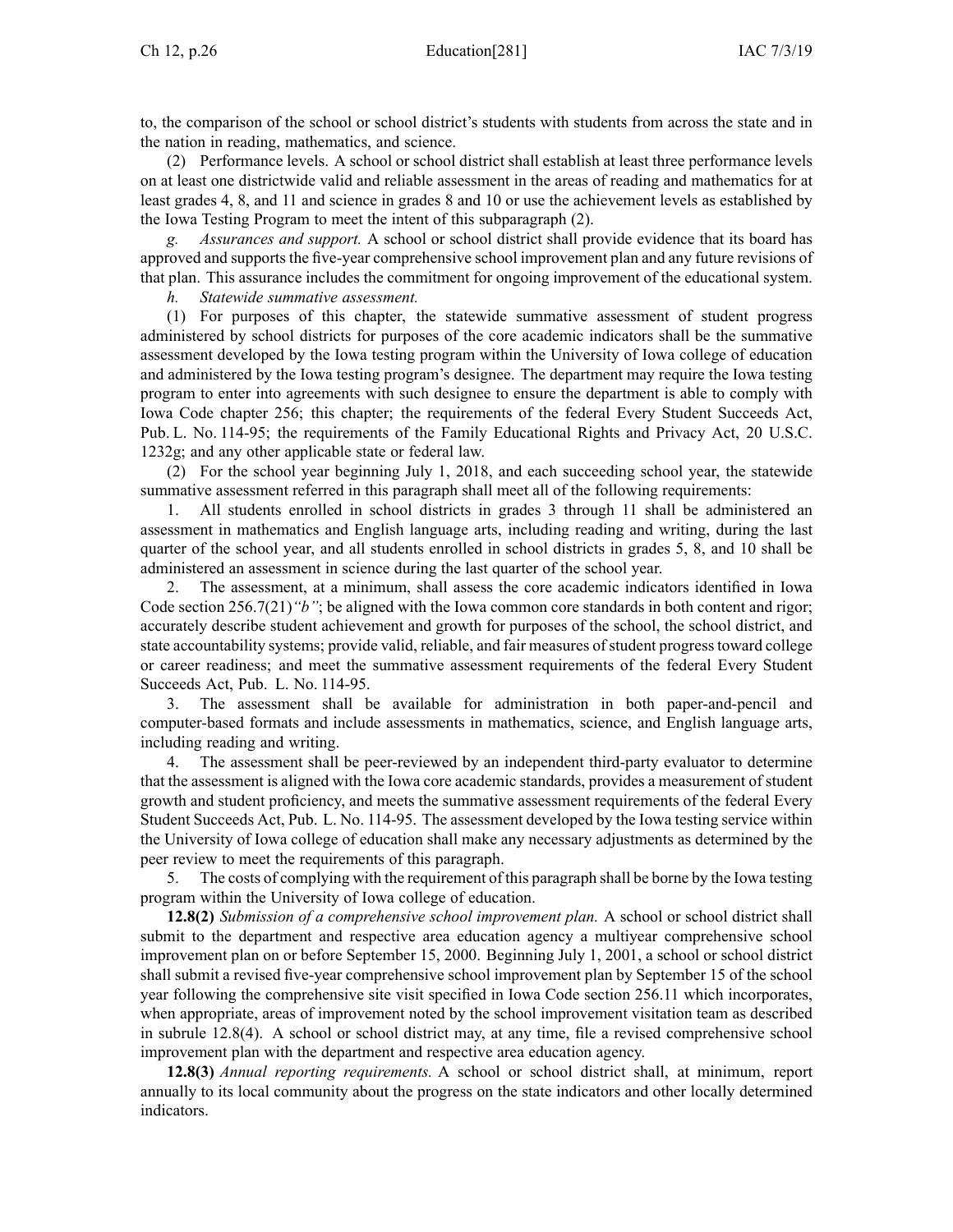*a. State indicators.* A school or school district shall collect data on the following indicators for reporting purposes:

(1) The percentage of all fourth, eighth, and eleventh grade students achieving proficient or higher reading status using at least three achievement levels and by gender, race, socioeconomic status, students with disabilities, and other subgroups as required by state or federal law.

(2) The percentage of all fourth, eighth, and eleventh grade students achieving proficient or higher mathematics status using at least three achievement levels and for gender, race, socioeconomic status, students with disabilities, and other subgroups as required by state or federal law.

(3) The percentage of all eighth and tenth grade students achieving proficient or higher science status using at least three achievement levels.

(4) The percentage of students considered as dropouts for grades 7 to 12 by gender, race, students with disabilities, and other subgroups as required by state or federal law.

(5) The percentage of high school seniors who intend to pursue postsecondary education/training.

(6) The percentage of high school students achieving <sup>a</sup> score or status on <sup>a</sup> measure indicating probable postsecondary success. This measure should be the measure used by the majority of students in the school, school district, or attendance center who plan to attend <sup>a</sup> postsecondary institution.

(7) The percentage of high school graduates who complete <sup>a</sup> core program of four years of English-language arts and three or more years each of mathematics, science, and social studies.

*b. Annual progress report.* Each school or school district shall submit an annual progress repor<sup>t</sup> to its local community, its respective area education agency, and the department. That repor<sup>t</sup> shall be submitted to the department by September 15, 2000, and by September 15 every year thereafter. The repor<sup>t</sup> shall include, but not be limited to, the following information:

(1) Baseline data on at least one districtwide assessment for the state indicators described in subrule [12.8\(3\)](https://www.legis.iowa.gov/docs/iac/rule/281.12.8.pdf). Every year thereafter the school or school district shall compare the annual data collected with the baseline data. A school or school district is not required to repor<sup>t</sup> to the community about subgroup assessment results when <sup>a</sup> subgroup contains fewer than ten students at <sup>a</sup> grade level. A school or school district shall repor<sup>t</sup> districtwide assessment results for all enrolled and tuitioned-in students.

(2) Locally determined performance levels for at least one districtwide assessment in, at <sup>a</sup> minimum, the areas of reading, mathematics, and science. Student achievement levels as defined by the Iowa Testing Program may be used to fulfill this requirement.

(3) Long-range goals to improve student achievement in the areas of, but not limited to, reading, mathematics, and science.

(4) Annual improvement goals based on at least one districtwide assessment in, at <sup>a</sup> minimum, the areas of reading, mathematics, and science. One annual improvement goal may address all areas, or individual annual improvement goals for each area may be identified. When <sup>a</sup> school or school district does not meet its annual improvement goals for one year, it shall include in its annual progress repor<sup>t</sup> the actions it will take to meet annual improvement goals for the next school year.

(5) Data on multiple assessments for reporting achievement for all students in the areas of reading and mathematics by September 15, 2001, and for science by September 15, 2003.

(6) Results by individual attendance centers, as appropriate, on the state indicators as stated in subrule [12.8\(3\)](https://www.legis.iowa.gov/docs/iac/rule/281.12.8.pdf) and any other locally determined factors or indicators. An attendance center, for reporting purposes, is <sup>a</sup> building that houses students in grade 4 or grade 8 or grade 11.

(7) Progress with the use of technology as required by Iowa Code section [295.3](https://www.legis.iowa.gov/docs/ico/section/295.3.pdf). This requirement does not apply to accredited nonpublic schools.

(8) School districts are encouraged to provide information on the reading proficiency of kindergarten through grade 3 students by grade level. However, all school districts receiving early intervention block gran<sup>t</sup> funds shall repor<sup>t</sup> to the department the progress toward achieving their early intervention goals.

(9) Other reports of progress as the director of the department requires and other reporting requirements as the result of federal and state program consolidation.

**12.8(4)** *Comprehensive school improvement and the accreditation process.* All schools and school districts having accreditation on August 18, 1999, are presumed accredited unless or until the state board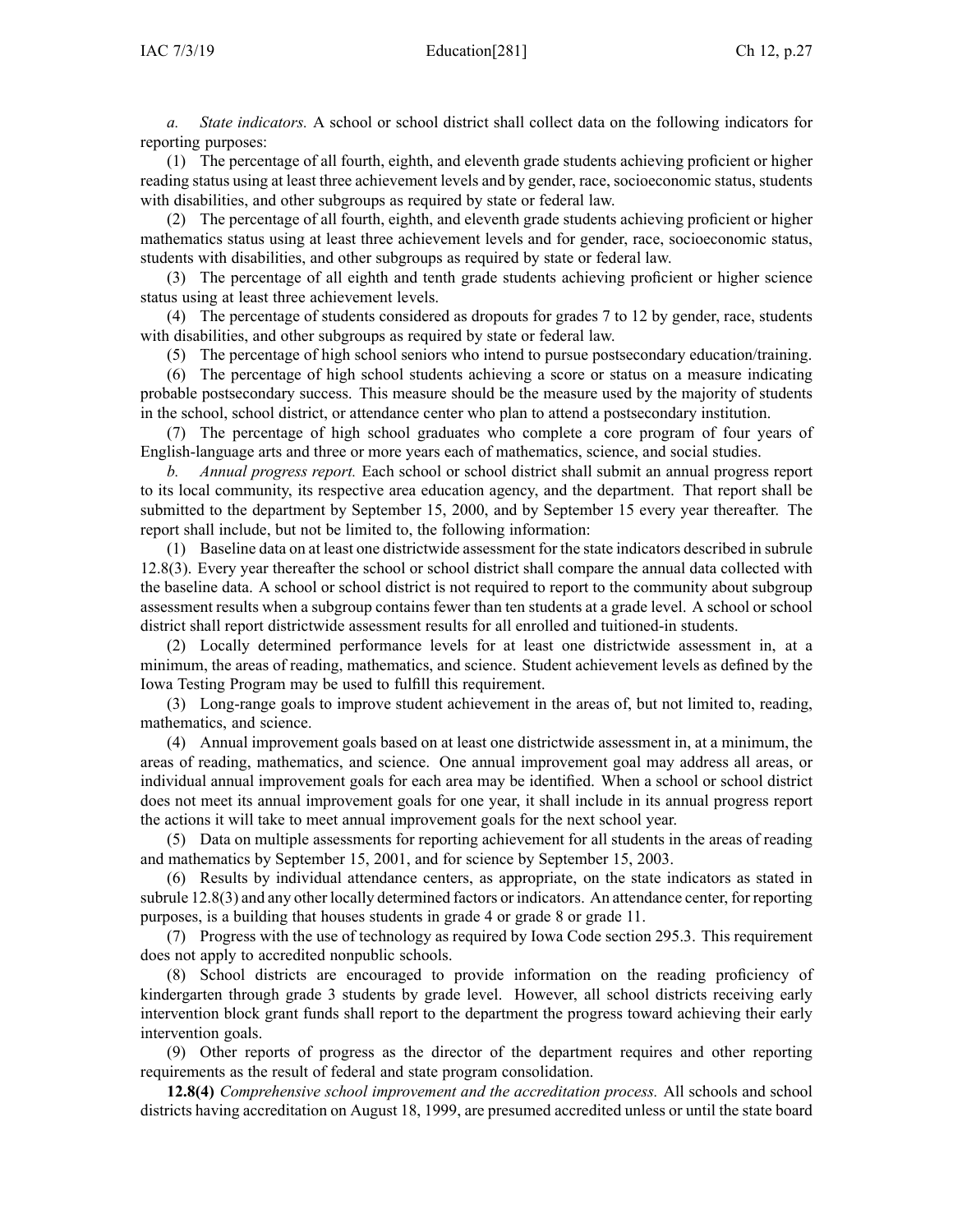takes formal action to remove accreditation. The department shall use a Phase I and a Phase II process for the continued accreditation of schools and school districts as defined in Iowa Code section [256.11\(10\)](https://www.legis.iowa.gov/docs/ico/section/256.11.pdf).

*Phase I.* The Phase I process includes ongoing monitoring by the department of each school and school district to determine if it is meeting the goals of its comprehensive school improvement plan and meeting the accreditation standards. Phase I contains the following two components:

(1) Annual comprehensive desk audit. This audit consists of <sup>a</sup> review by the department of <sup>a</sup> school or school district's annual progress report. The department shall review the repor<sup>t</sup> as required by subrule [12.8\(3\)](https://www.legis.iowa.gov/docs/iac/rule/281.12.8.pdf) and provide feedback regarding the report. The audit shall also include <sup>a</sup> review by the department of other annual documentation submitted by <sup>a</sup> school or school district as required for compliance with the educational standards in Iowa Code section [256.11](https://www.legis.iowa.gov/docs/ico/section/256.11.pdf) and other reports required by the director.

When the department determines <sup>a</sup> school or school district has areas of noncompliance, the department shall consult with the school or school district to determine what appropriate actions shall be taken by the school or school district. The department shall facilitate technical assistance when requested. When the department determines that <sup>a</sup> school or school district has not met compliance with one or more accreditation standards within <sup>a</sup> reasonable amount of time, the school or school district shall submit an action plan that is approved by the department. The action plan shall contain reasonable timelines for coming into compliance. If the department determines that the school or school district is not taking the necessary actions, the director of the department may place the school or school district in <sup>a</sup> Phase II accreditation process.

If <sup>a</sup> school or school district does not meet its stated annual improvement goals for at least two consecutive years in the areas of mathematics and reading and is not taking corrective steps, the department shall consult with the school or school district and determine whether <sup>a</sup> self-study shall be required. The department shall facilitate technical assistance when needed. The self-study shall include, but is not limited to, the following:

- 1. A review of the comprehensive school improvement plan.
- 2. A review of each attendance center's student achievement data.
- 3. Identification of factors that influenced the lack of goal attainment.
- 4. Submission of new annual improvement goals, if necessary.
- 5. Submission, if necessary, of <sup>a</sup> revised comprehensive school improvement plan.

Upon completion of <sup>a</sup> department-required self-study, the department shall collaborate with the school or school district to determine whether one or more attendance centers are to be identified as in need of improvement. For those attendance centers identified as being in need of improvement, the department shall facilitate technical assistance.

When <sup>a</sup> school or school district has completed <sup>a</sup> required self-study and has not met its annual improvement goals for at least two or more consecutive years, the department may conduct <sup>a</sup> site visit. When <sup>a</sup> site visit occurs, the department shall determine if appropriate actions were taken. If the site visit findings indicate that appropriate actions were taken, accreditation status shall remain.

(2) Comprehensive site visit. A comprehensive site visit shall occur at least once every five years as required by Iowa Code section [256.11\(10\)](https://www.legis.iowa.gov/docs/ico/section/256.11.pdf) or before, if requested by the school or school district. The purpose of <sup>a</sup> comprehensive site visit is to assess progress with the comprehensive school improvement plan, to provide <sup>a</sup> general assessment of educational practices, to make recommendations with regard to the visit findings for the purposes of improving educational practices above the level of minimum compliance, and to determine that <sup>a</sup> school or school district is in compliance with the accreditation standards. The department and the school district or school may coordinate the accreditation with activities of other accreditation associations. The comprehensive site visit shall include the following components:

1. School improvement site visit team. The department shall determine the size and composition of the school improvement site visit team. The team shall include members of the department staff and may include other members such as, but not limited to, area education agency staff, postsecondary staff, and other school district or school staff.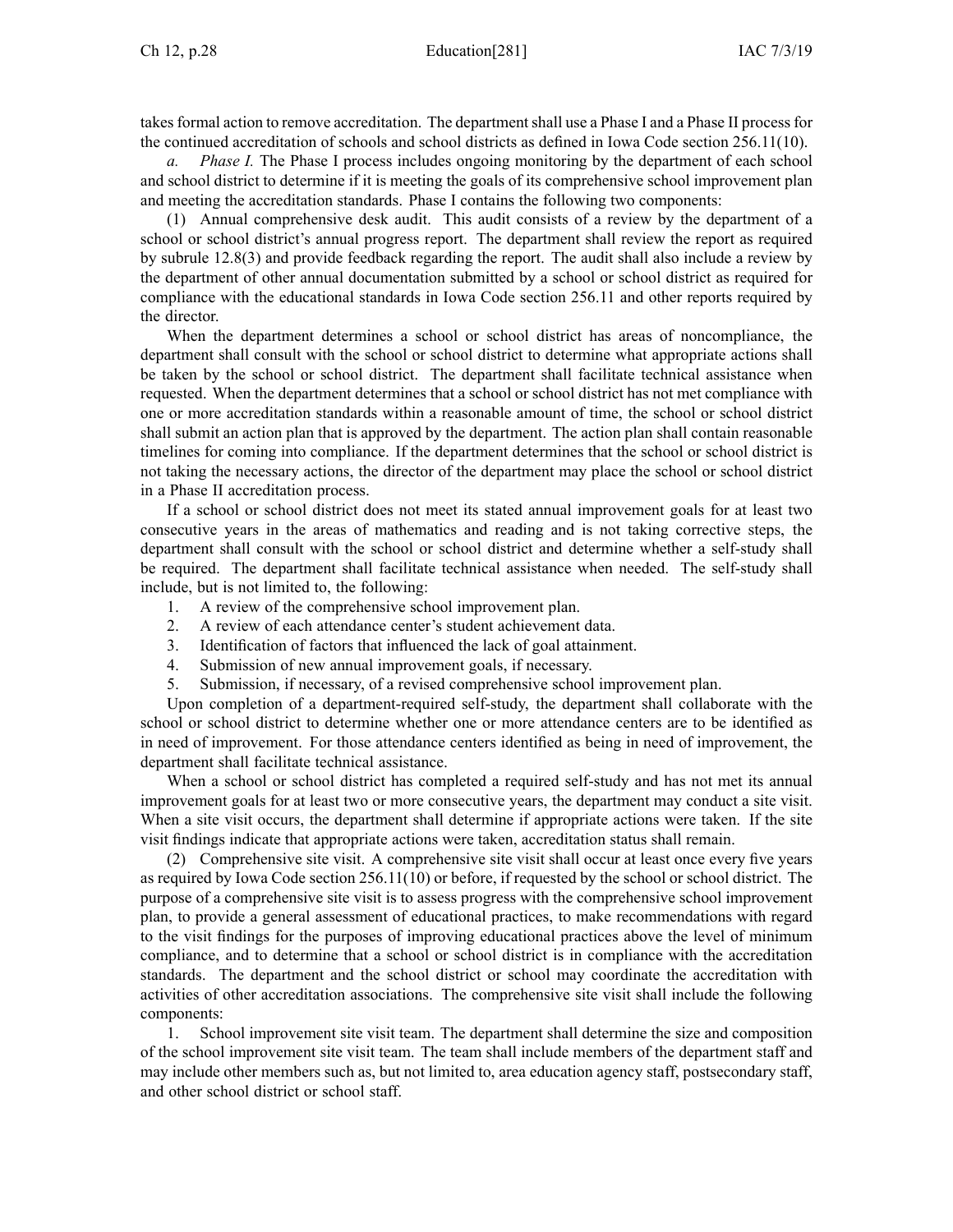2. Previsit actions. The school improvement team shall review the five-year comprehensive school improvement plan, annual progress reports, and any other information requested by the department.

The site visit report. Upon review of documentation and site visit findings, the department shall provide <sup>a</sup> written repor<sup>t</sup> to the school or school district based on the comprehensive school improvement plan and other general accreditation standards. The repor<sup>t</sup> shall state areas of strength, areas in need of improvement, and areas, if any, of noncompliance. For areas of noncompliance, the school or school district shall submit, within <sup>a</sup> reasonable time frame, an action plan to the department. The department shall determine if the school or school district is implementing the necessary actions to address areas of noncompliance. If the department determines that the school or school district is not taking the necessary actions, the director of the department may place the school or school district in <sup>a</sup> Phase II accreditation process.

*b. Conditions under which <sup>a</sup> Phase II visit may occur.* A Phase II accreditation process shall occur if one or more of the following conditions exist:

(1) When either the annual monitoring or the comprehensive site visit indicates that <sup>a</sup> school or school district is deficient and fails to be in compliance with accreditation standards;

(2) In response to <sup>a</sup> petition filed with the director of the department requesting such <sup>a</sup> committee visitation that is signed by 20 percen<sup>t</sup> or more of the registered voters of <sup>a</sup> school district;

(3) In response to <sup>a</sup> petition filed with the director of the department requesting such <sup>a</sup> committee visitation that is signed by 20 percen<sup>t</sup> or more of the families having enrolled students in <sup>a</sup> school or school district;

(4) At the direction of the state board of education; or

(5) Upon recommendation of the school budget review committee for <sup>a</sup> district that exceeds its authorized budget or carries <sup>a</sup> negative unspen<sup>t</sup> balance for at least two consecutive years.

*c. The Phase II process.* The Phase II process shall consist of monitoring by the department. This monitoring shall include the appointment of an accreditation committee to complete <sup>a</sup> comprehensive review of the school or school district documentation on file with the department. The accreditation committee shall complete one or more site visits. The Phase II process shall include the following components:

(1) Accreditation committee. The director of the department shall determine accreditation committee membership. The chairperson and majority of the committee shall be department staff. The committee may also include at least one representative from another school or school district, AEA staff, postsecondary education staff, board members, or community members. No member of an accreditation committee shall have <sup>a</sup> direct interest, as determined by the department, in the school or school district involved in the Phase II process. The accreditation committee shall have access to all documentation obtained from the Phase I process.

(2) Site visit. The accreditation committee shall conduct one or more site visits to determine progress made on noncompliance issues.

(3) Accreditation committee actions. The accreditation committee shall make <sup>a</sup> recommendation to the director of the department regarding accreditation status of the school or school district. This recommendation shall be contained in <sup>a</sup> repor<sup>t</sup> to the school or school district that includes areas of strength, areas in need of improvement, and, if any, the areas still not in compliance. The committee shall provide advice on available resources and technical assistance for meeting the accreditation standards. The school or school district may respond in writing to the director if it does not agree with the findings in the Phase II accreditation committee report.

(4) State board of education actions. The director of the department shall provide <sup>a</sup> repor<sup>t</sup> and <sup>a</sup> recommendation to the state board as <sup>a</sup> result of the Phase II accreditation committee visit and findings. The state board shall determine accreditation status. When the state board determines that <sup>a</sup> school or school district shall not remain accredited, the director of the department shall collaborate with the school or school district board to establish an action plan that includes deadlines by which areas of noncompliance shall be corrected. The action plan is subject to approval by the state board.

(5) Accreditation status. During the period of time the school or school district is implementing the action plan approved by the state board, the school or school district shall remain accredited. The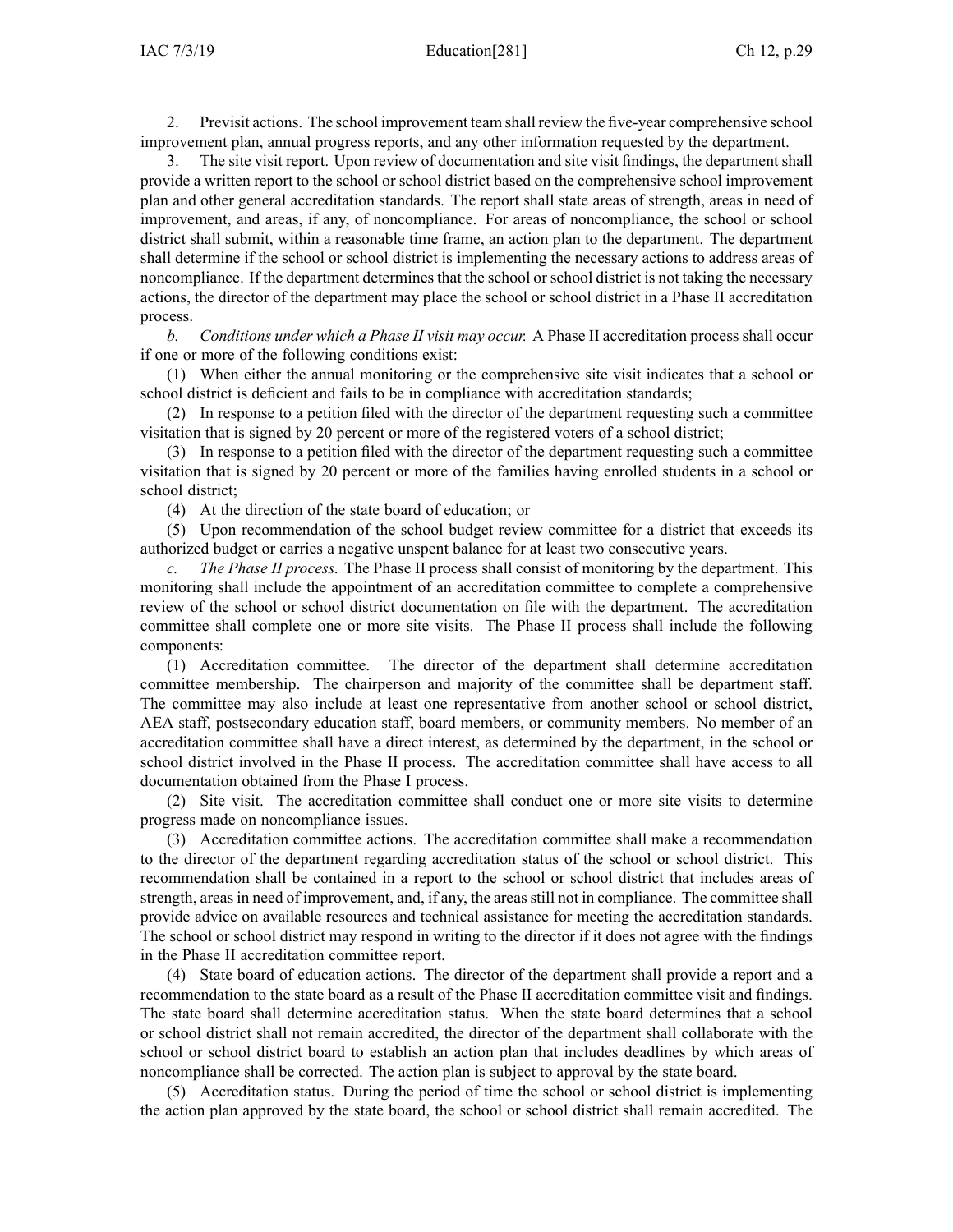accreditation committee may revisit the school or school district and determine whether the areas of noncompliance have been corrected. The accreditation committee shall repor<sup>t</sup> and recommend one of the following actions:

- 1. The school or school district shall remain accredited.
- 2. The school or school district shall remain accredited under certain specified conditions.

3. The school or school district shall have its accreditation removed as outlined in Iowa Code section [256.11\(12\)](https://www.legis.iowa.gov/docs/ico/section/256.11.pdf).

The state board shall review the repor<sup>t</sup> and recommendation, may reques<sup>t</sup> additional information, and shall determine the accreditation status and further actions required by the school or school district as outlined in Iowa Code section [256.11\(12\)](https://www.legis.iowa.gov/docs/ico/section/256.11.pdf).

[**ARC [2312C](https://www.legis.iowa.gov/docs/aco/arc/2312C.pdf)**, IAB 12/9/15, effective 1/13/16; see Delay note at end of chapter; **ARC [3980C](https://www.legis.iowa.gov/docs/aco/arc/3980C.pdf)**, IAB 8/29/18, effective 10/3/18; **[ARC](https://www.legis.iowa.gov/docs/aco/arc/4527C.pdf) [4527C](https://www.legis.iowa.gov/docs/aco/arc/4527C.pdf)**, IAB 7/3/19, effective 8/7/19]

### DIVISION IX EXEMPTION REQUEST PROCESS

**281—12.9(256) General accreditation standards exemption request.** A school or school district may seek department approval for an exemption as stated in Iowa Code sections [256.9\(43\)](https://www.legis.iowa.gov/docs/ico/section/256.9.pdf) and [256.11\(8\)](https://www.legis.iowa.gov/docs/ico/section/256.11.pdf). The school or school district shall submit the exemption reques<sup>t</sup> to the director of the department with, at <sup>a</sup> minimum, the following: (1) the written reques<sup>t</sup> and (2) the standard exemption plan as described in subrule [12.9\(1\)](https://www.legis.iowa.gov/docs/iac/rule/281.12.9.pdf). For the 1999-2000 school year, the written reques<sup>t</sup> and plan shall be submitted before October 1, 1999. For subsequent school years, the written reques<sup>t</sup> and plan shall be submitted on or before January 1 preceding the beginning of the school year for which the exemption is sought. The exemption reques<sup>t</sup> may be approved for <sup>a</sup> time period not to exceed five years. The department may approve, on reques<sup>t</sup> of the school or school district, an extension of the exemption beyond the initial five-year period. The department shall notify the school or school district of the approval or denial of its exemption reques<sup>t</sup> not later than March 1 of the school year in which the reques<sup>t</sup> was submitted.

**12.9(1)** *General accreditation standards exemption plan.* The plan shall contain, but is not limited to, the following components:

*a.* The standard or standards for which the exemption is requested.

*b.* A rationale for each general accreditation standard identified in paragraph *"a."* The rationale shall describe how the approval of the reques<sup>t</sup> will assist the school or school district to improve student achievement or performance as described in its comprehensive school improvement plan.

*c.* The sources of supportive research evidence and information, when appropriate, that were analyzed and used to form the basis of each submitted rationale.

*d.* How the school or school district staff collaborated with the local community or with the school improvement advisory committee about the need for the exemption request.

*e.* Evidence that the board approved the exemption request.

*f.* A list of the indicators that will be measured to determine success.

*g.* How the school or school district will measure the success of the standards exemption plan on improving student achievement or performance.

In its annual progress repor<sup>t</sup> as described in paragraph [12.8\(3\)](https://www.legis.iowa.gov/docs/iac/rule/281.12.8.pdf)*"b,"* the school or school district that receives an exemption approval shall include data to suppor<sup>t</sup> increased student learning, achievement, or performance that has resulted from the approved standards exemption.

**12.9(2)** *General accreditation standards exemption reques<sup>t</sup> and exemption plan review criteria.* The department shall use the information provided in the written reques<sup>t</sup> and exemption plan as described in subrule  $12.9(1)$  to determine approval or denial of requests for exemptions from the general accreditation standards. The department will use the following criteria for approval or denial of an exemption plan:

*a.* Components *"a"* through *"g"* listed in subrule [12.9\(1\)](https://www.legis.iowa.gov/docs/iac/rule/281.12.9.pdf) are addressed.

*b.* Clarity, thoroughness, and reasonableness are evident, as determined by the department, for each componen<sup>t</sup> of the accreditation standards exemption plan.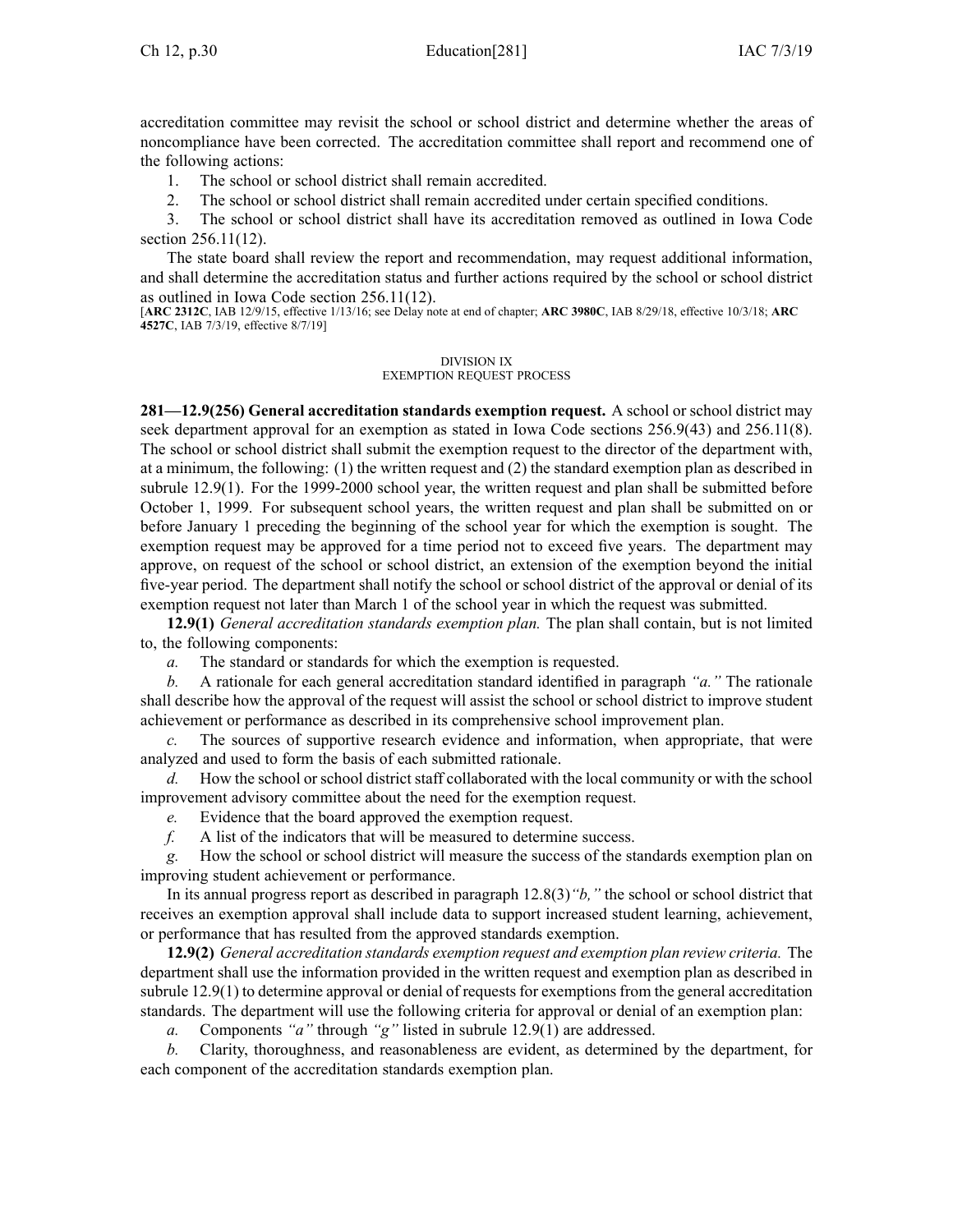### DIVISION X INDEPENDENT ACCREDITING AGENCIES

**281—12.10(256) Independent accrediting agencies.** Notwithstanding subsections 1 through 12 of Iowa Code section [256.11](https://www.legis.iowa.gov/docs/ico/section/256.11.pdf) and this chapter, <sup>a</sup> nonpublic school may be accredited by an independent accrediting agency that appears on <sup>a</sup> list maintained by the state board of education instead of being accredited by the state board.

**12.10(1)** *Compliance required by <sup>a</sup> nonpublic school.* A nonpublic school that participates in the accreditation process offered by an independent accrediting agency on the approved list published pursuan<sup>t</sup> to this rule shall be deemed to meet the education standards of Iowa Code section [256.11](https://www.legis.iowa.gov/docs/ico/section/256.11.pdf) as amended by 2013 Iowa Acts, House File 215, section 89, and this chapter. However, such <sup>a</sup> school shall comply with statutory health and safety requirements for school facilities. A nonpublic school accredited under this chapter shall abide by all state and federal laws and regulations. Notwithstanding Iowa Code section [256.11](https://www.legis.iowa.gov/docs/ico/section/256.11.pdf) as amended by 2013 Iowa Acts, House File 215, section 89, the department is not precluded from enforcing compliance with all state and federal laws and regulations.

**12.10(2)** *Compliance required by accrediting agency.* Agencies approved under subrule [12.10\(3\)](https://www.legis.iowa.gov/docs/iac/rule/281.12.10.pdf) shall abide by all state and federal laws and regulations and shall enforce those laws and regulations on the schools they accredit. Notwithstanding Iowa Code section [256.11](https://www.legis.iowa.gov/docs/ico/section/256.11.pdf) as amended by 2013 Iowa Acts, House File 215, section 89, the department is not precluded from enforcing compliance with all state and federal laws and regulations.

**12.10(3)** *List maintained by state board.* The state board shall maintain <sup>a</sup> list of approved independent accrediting agencies comprised of at least six regional or national nonprofit, nongovernmental agencies recognized as reliable authorities concerning the quality of education offered by <sup>a</sup> school and shall publish the list of independent accrediting agencies on the department's Internet site. The list shall include accrediting agencies that, as of January 1, 2013, accredited <sup>a</sup> nonpublic school in this state that was concurrently accredited under this rule and shall include any agency that has <sup>a</sup> formalized partnership agreemen<sup>t</sup> with another agency on the list and has member schools in this state as of January 1, 2013. Agencies that met this standard as of November 20, 2013, are the Independent Schools Association of the Central States (ISACS), Christian Schools International (CSI), AdvancEd, the National Lutheran Schools Association (NLSA), and the Association of Christian Schools International (ASCI).

**12.10(4)** *Criteria for recognizing an agency as <sup>a</sup> "reliable authority concerning the quality of education offered by <sup>a</sup> school."* In any decision to add an agency to the list maintained pursuan<sup>t</sup> to subrule  $12.10(1)$  or to remove an agency from the list pursuant to subrule  $12.10(3)$ , the following criteria may be applied:

*a.* Whether the agency's accreditation standards require <sup>a</sup> school to set high academic and nonacademic standards for all students, including preparation of students for postsecondary success.

*b.* Whether the agency's accreditation standards require a school to monitor and assess all students' progress toward high academic and nonacademic standards.

*c.* Whether the agency's accreditation standards require <sup>a</sup> school to recruit and retain properly licensed quality professional staff, and provide those staff members with ongoing professional development.

*d.* Whether the agency's accreditation standards set requirements for fiscal, data, and contract management.

*e.* Whether the agency monitors compliance with its standards and takes appropriate corrective action when standards are not met.

*f.* Whether the agency itself has appropriate fiscal, data, and contract managemen<sup>t</sup> policies and procedures.

*g.* Any uncorrected citation of noncompliance by any governmental or nongovernmental agency or organization with jurisdiction or oversight of an accrediting agency listed pursuan<sup>t</sup> to subrule [12.10\(1\)](https://www.legis.iowa.gov/docs/iac/rule/281.12.10.pdf).

*h.* Any uncorrected negative audit finding of an accrediting agency listed pursuan<sup>t</sup> to subrule [12.10\(1\)](https://www.legis.iowa.gov/docs/iac/rule/281.12.10.pdf).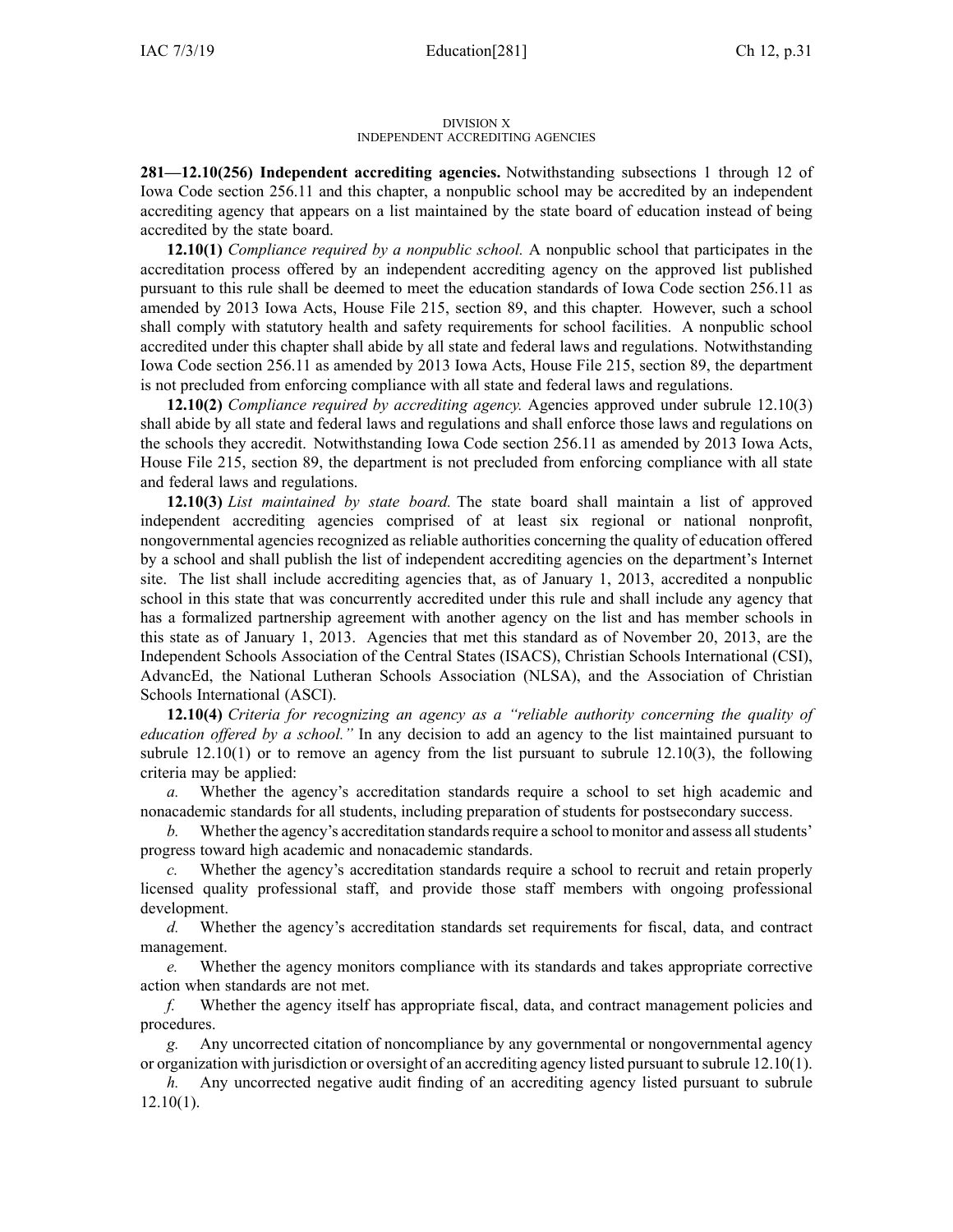*i.* Any judgments, orders, decrees, consent decrees, settlement agreements, or verdicts concerning the agency listed pursuan<sup>t</sup> to subrule [12.10\(1\)](https://www.legis.iowa.gov/docs/iac/rule/281.12.10.pdf) entered by any state or federal court of competent jurisdiction.

*j.* Whether the agency listed pursuant to subrule [12.10\(1\)](https://www.legis.iowa.gov/docs/iac/rule/281.12.10.pdf) continues to retain its nonprofit status.

*k.* Whether the agency listed pursuan<sup>t</sup> to subrule [12.10\(1\)](https://www.legis.iowa.gov/docs/iac/rule/281.12.10.pdf) has received any form of recognition for innovation or excellence concerning its work.

*l.* Any other criterion used by the agency to determine accreditation.

*m.* Any other reports or findings sent to the nonpublic school regarding accreditation, including findings related to Iowa Code section [256.11](https://www.legis.iowa.gov/docs/ico/section/256.11.pdf) as amended by 2013 Iowa Acts, House File 215, section 89.

**12.10(5)** *Removal of agency from approved independent accrediting agencies.* If the state board takes preliminary action to remove an agency from the approved list published on the department's Internet site pursuan<sup>t</sup> to subrule [12.10\(1\)](https://www.legis.iowa.gov/docs/iac/rule/281.12.10.pdf), the department shall, at least one year prior to removing the agency from the approved list, notify the nonpublic schools participating in the accreditation process offered by the agency of the state board's intent to remove the accrediting agency from its approved list of independent accrediting agencies. The department shall give notice to the independent accrediting agency, along with an opportunity to respond. The notice shall also be posted on the department's Internet site and shall contain the proposed date of removal. If <sup>a</sup> nonpublic school receives notice pursuan<sup>t</sup> to this subrule and it chooses to remain accredited, the nonpublic school shall attain accreditation under this rule or otherwise attain accreditation in <sup>a</sup> manner provided by this chapter or Iowa Code section [256.11](https://www.legis.iowa.gov/docs/ico/section/256.11.pdf) as amended by 2013 Iowa Acts, House File 215, section 89, not later than one year following the date on which the state board removes the agency from its list of independent accrediting agencies.

**12.10(6)** *Rule of construction: "at leastsix."* The obligation to maintain <sup>a</sup> list of at leastsix agencies in subrule [12.10\(1\)](https://www.legis.iowa.gov/docs/iac/rule/281.12.10.pdf) shall not be construed to require the list to contain an agency that is not <sup>a</sup> regional or national nonprofit, nongovernmental agency recognized as <sup>a</sup> reliable authority concerning the quality of education offered by <sup>a</sup> school.

**12.10(7)** *Adoption by the department of standard procedures.* The department shall adopt standard procedures, schedules, and forms for the implementation of this rule, including procedures for adding independent accrediting agencies from the list maintained by the state board pursuan<sup>t</sup> to subrule [12.10\(1\)](https://www.legis.iowa.gov/docs/iac/rule/281.12.10.pdf) and removing agencies from that list pursuan<sup>t</sup> to subrule [12.10\(3\)](https://www.legis.iowa.gov/docs/iac/rule/281.12.10.pdf).

**12.10(8)** *Automatic repeal.* Pursuant to the repeal clause in 2013 Iowa Acts, House File 215, section 89, this rule is rescinded July 1, 2020.

[**ARC [1118C](https://www.legis.iowa.gov/docs/aco/arc/1118C.pdf)**, IAB 10/16/13, effective 11/20/13]

### DIVISION XI

## HIGH-QUALITY STANDARDS FOR COMPUTER SCIENCE

**281—12.11(256) High-quality standards for computer science.** It is the goal of the state board of education that every school district and every accredited nonpublic school shall offer instruction in high-quality computer science for elementary, middle school, and high school students by July 1, 2019.

**12.11(1)** *Alignment with learning framework or standards developed by <sup>a</sup> nationally recognized computerscience education organization or organizations.* Beginning with the school year which begins July 1, 2018, and each school year thereafter, instruction in high-quality computer science shall reflect an alignment with <sup>a</sup> framework or learning standards developed by <sup>a</sup> nationally recognized computer science education organization or organizations. The department shall make available to school districts and accredited nonpublic schools such <sup>a</sup> framework or learning standards.

**12.11(2)** *Professional development incentive fund.* A computer science professional development incentive fund is established in the state treasury under the control of the department. The department may accep<sup>t</sup> gifts, grants, bequests, and other private contributions, as well as state or federal moneys, for deposit in the fund. The department may disburse moneys contained in the fund for professional development activities or tuition reimbursement. Notwithstanding Iowa Code section 8.33, moneys in the computer science professional development incentive fund that remain unencumbered or unobligated at the close of the fiscal year shall not revert but shall remain available for expenditure for the purposes